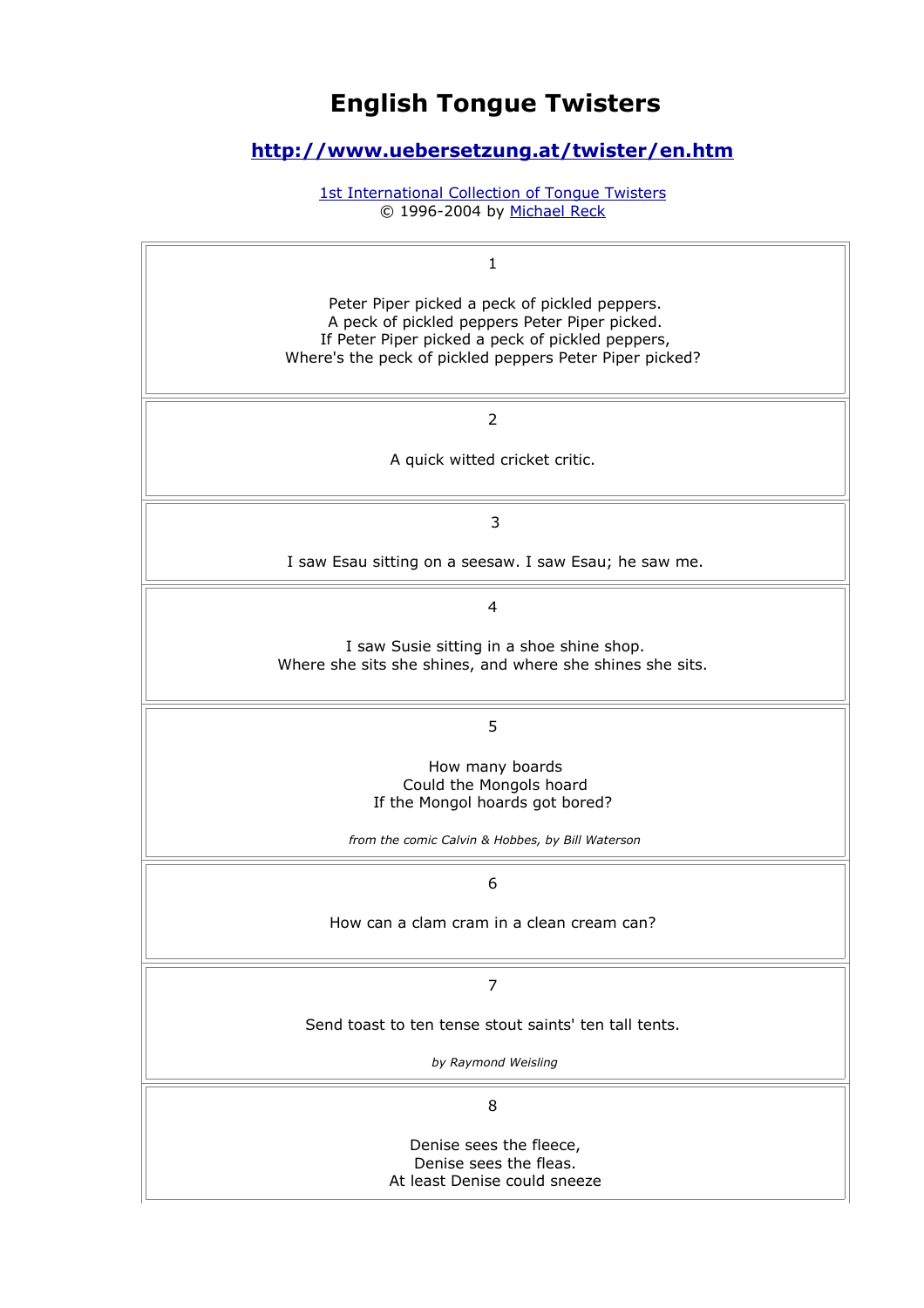| and feed and freeze the fleas.                                                                                                                                                                                                                                                                                                   |
|----------------------------------------------------------------------------------------------------------------------------------------------------------------------------------------------------------------------------------------------------------------------------------------------------------------------------------|
| 9                                                                                                                                                                                                                                                                                                                                |
| Coy knows pseudonoise codes.                                                                                                                                                                                                                                                                                                     |
| by Pierre Abbat                                                                                                                                                                                                                                                                                                                  |
| 10                                                                                                                                                                                                                                                                                                                               |
| Sheena leads, Sheila needs.                                                                                                                                                                                                                                                                                                      |
| 11                                                                                                                                                                                                                                                                                                                               |
| The thirty-three thieves thought that they thrilled the throne throughout Thursday.                                                                                                                                                                                                                                              |
| 12                                                                                                                                                                                                                                                                                                                               |
| Something in a thirty-acre thermal thicket of thorns and thistles thumped and thundered<br>threatening the three-D thoughts of Matthew the thug - although, theatrically, it was only<br>the thirteen-thousand thistles and thorns through the underneath of his thigh that the<br>thirty year old thug thought of that morning. |
| by Meaghan Desbiens                                                                                                                                                                                                                                                                                                              |
| 13                                                                                                                                                                                                                                                                                                                               |
| Can you can a can as a canner can can a can?                                                                                                                                                                                                                                                                                     |
| 14                                                                                                                                                                                                                                                                                                                               |
| Seth at Sainsbury's sells thick socks.                                                                                                                                                                                                                                                                                           |
| 15                                                                                                                                                                                                                                                                                                                               |
| You cuss, I cuss, we all cuss, for asparagus!                                                                                                                                                                                                                                                                                    |
| From a Far Side cartoon by Gary Larson                                                                                                                                                                                                                                                                                           |
| 16                                                                                                                                                                                                                                                                                                                               |
| Roberta ran rings around the Roman ruins.                                                                                                                                                                                                                                                                                        |
| 17                                                                                                                                                                                                                                                                                                                               |
| Clean clams crammed in clean cans.                                                                                                                                                                                                                                                                                               |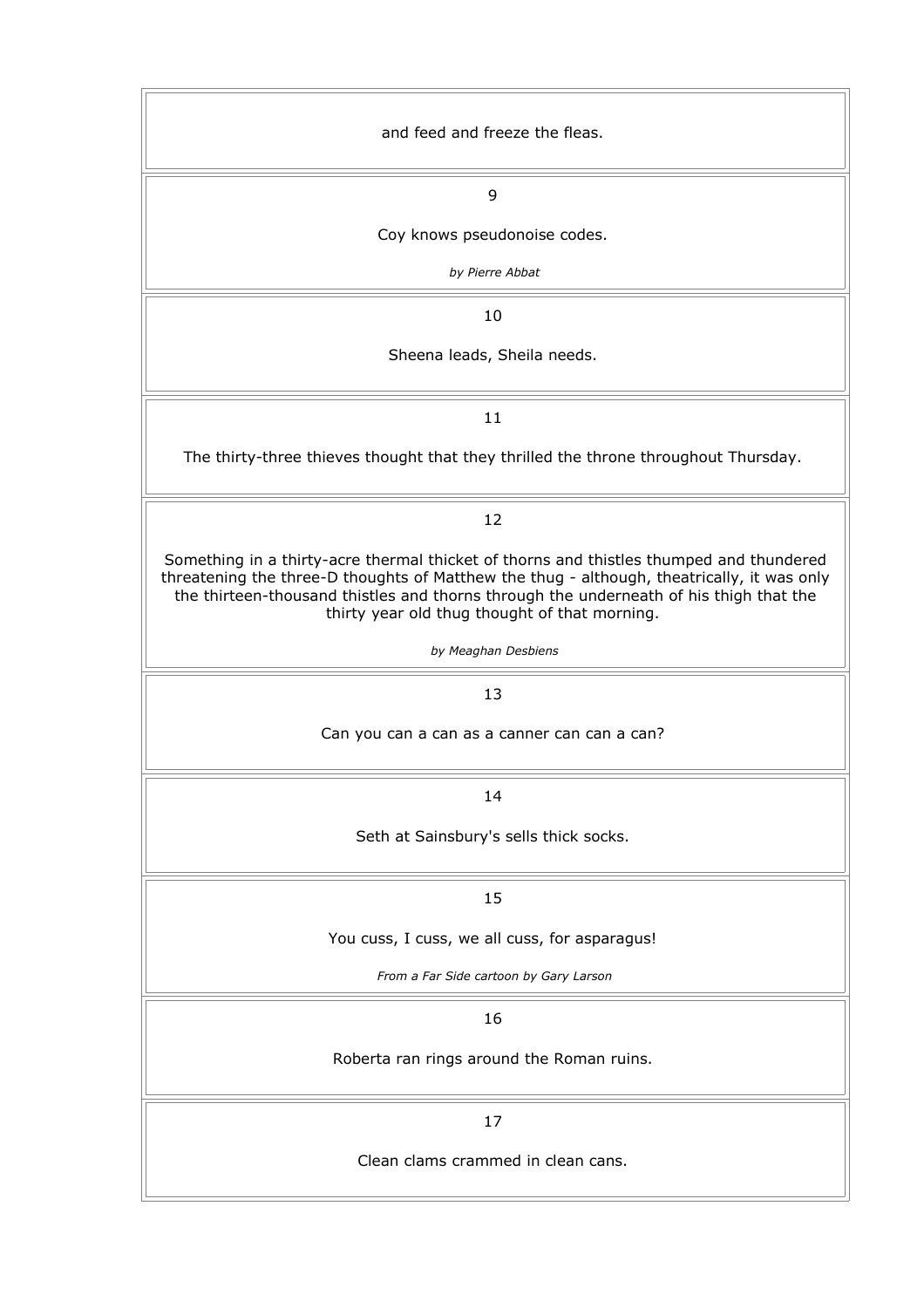| 18                                                                                                                                                                                                       |
|----------------------------------------------------------------------------------------------------------------------------------------------------------------------------------------------------------|
| Six sick hicks nick six slick bricks with picks and sticks.                                                                                                                                              |
| 19                                                                                                                                                                                                       |
| I wish to wish the wish you wish to wish, but if you wish the wish the witch wishes, I won't<br>wish the wish you wish to wish.                                                                          |
| 20                                                                                                                                                                                                       |
| Stupid superstition!                                                                                                                                                                                     |
| 21                                                                                                                                                                                                       |
| There was a fisherman named Fisher<br>who fished for some fish in a fissure.<br>Till a fish with a grin,<br>pulled the fisherman in.<br>Now they're fishing the fissure for Fisher.                      |
| 22                                                                                                                                                                                                       |
| World Wide Web                                                                                                                                                                                           |
| 23                                                                                                                                                                                                       |
| To sit in solemn silence in a dull dark dock<br>In a pestilential prison with a life long lock<br>Awaiting the sensation of a short sharp shock<br>From a cheap and chippy chopper on a big black block. |
| by W.S. Gilbert of Gilbert and Sullivan from The Mikado                                                                                                                                                  |
| 24                                                                                                                                                                                                       |
| Picky people pick Peter Pan Peanut-Butter, 'tis the peanut-butter picky people pick.                                                                                                                     |
| from a commercial                                                                                                                                                                                        |
| 25                                                                                                                                                                                                       |
| If Stu chews shoes, should Stu choose the shoes he chews?                                                                                                                                                |
| 26                                                                                                                                                                                                       |
| Luke's duck likes lakes. Luke Luck licks lakes. Luke's duck licks lakes. Duck takes licks in<br>lakes Luke Luck likes. Luke Luck takes licks in lakes duck likes.                                        |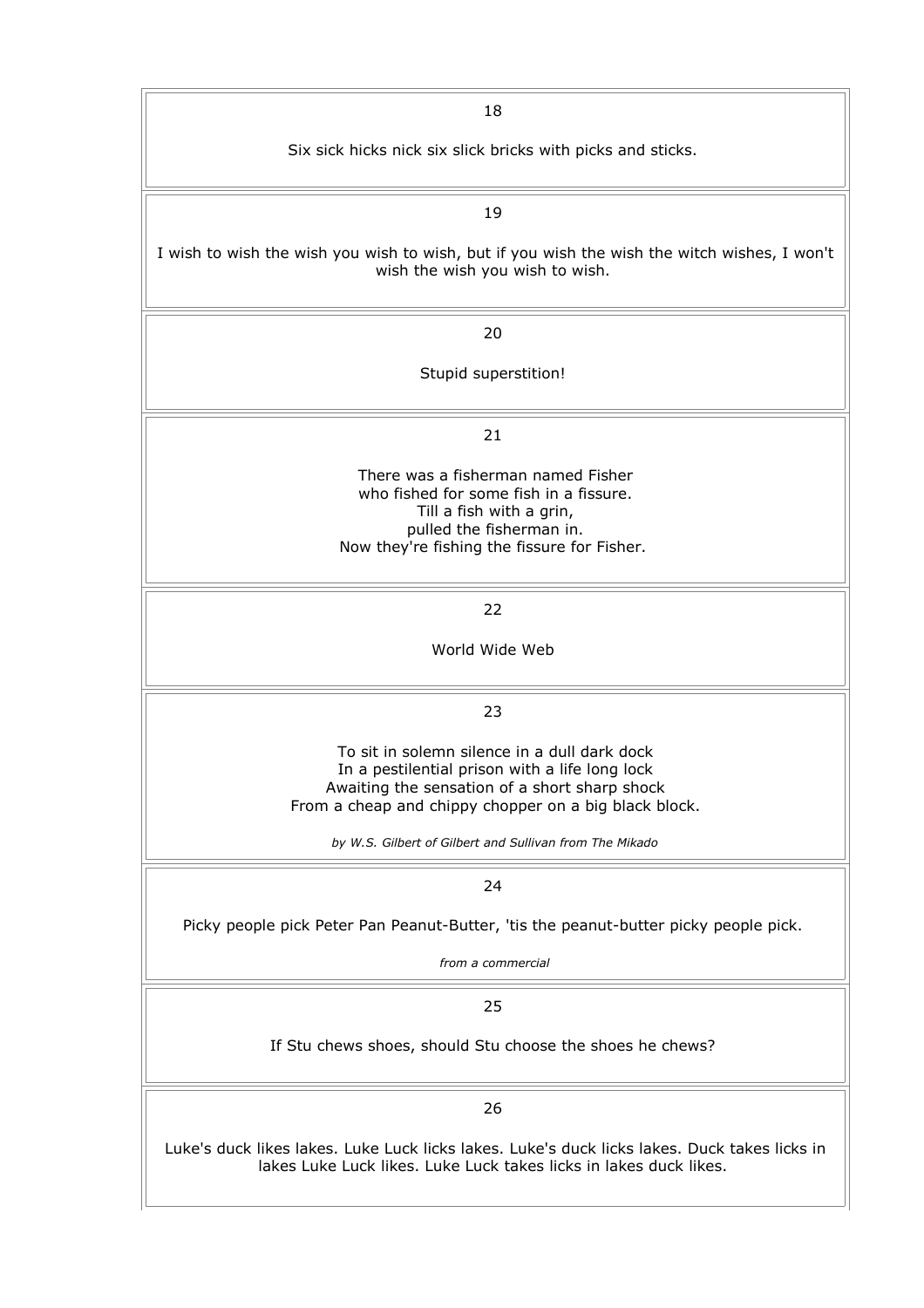| from Dr. Seuss' Fox in Socks                                                            |
|-----------------------------------------------------------------------------------------|
| 27                                                                                      |
| Seventy seven benevolent elephants                                                      |
| harder than it seems                                                                    |
| 28                                                                                      |
| There those thousand thinkers were thinking how did the other three thieves go through. |
| 29                                                                                      |
| Santa's Short Suit Shrunk                                                               |
| name of a children's book                                                               |
| 30                                                                                      |
| I was born on a pirate ship                                                             |
| Hold your tounge while saying it.                                                       |
| 31                                                                                      |
| I scream, you scream, we all scream for icecream!                                       |
| 32                                                                                      |
| Wayne went to Wales to watch walruses.                                                  |
| 33                                                                                      |
| In Hertford, Hereford and Hampshire hurricanes hardly ever happen.                      |
| From the film ""My Fair Lady""                                                          |
| 34                                                                                      |
| One-one was a race horse.                                                               |
| Two-two was one too.<br>One-one won one race.                                           |
| Two-two won one too.                                                                    |
| 35                                                                                      |
| Eleven benevolent elephants                                                             |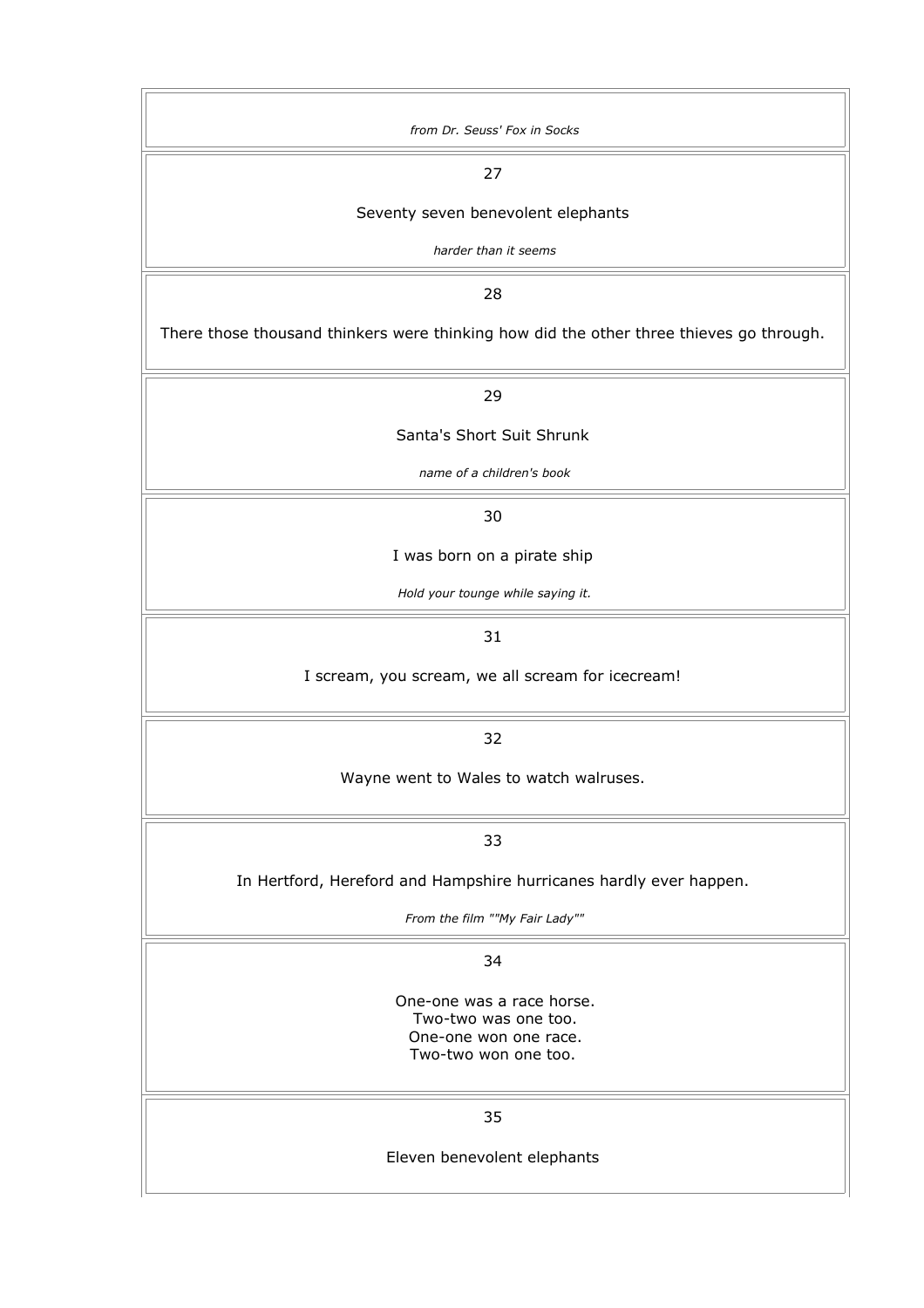| 36                                                                                                                                             |
|------------------------------------------------------------------------------------------------------------------------------------------------|
| Celibate celebrant, celibate celebrant, celibate celebrant,                                                                                    |
| 37                                                                                                                                             |
| Willy's real rear wheel                                                                                                                        |
| David Bowser in Harrisburg, PA                                                                                                                 |
| 38                                                                                                                                             |
| If Pickford's packers packed a packet of crisps would the packet of crisps that Pickford's<br>packers packed survive for two and a half years? |
| from Naomi Fletcher's real life                                                                                                                |
| 39                                                                                                                                             |
| Six sleek swans swam swiftly southwards                                                                                                        |
| 40                                                                                                                                             |
| Gobbling gorgoyles gobbled gobbling goblins.                                                                                                   |
| 41                                                                                                                                             |
| Did Dick Pickens prick his pinkie pickling cheap cling peaches in an inch of Pinch or framing<br>his famed French finch photos?                |
| 42                                                                                                                                             |
| Pirates Private Property                                                                                                                       |
| 43                                                                                                                                             |
| What a terrible tongue twister,<br>what a terrible tongue twister,<br>what a terrible tongue twister                                           |
| 44                                                                                                                                             |
| When you write copy you have the right to copyright the copy you write                                                                         |
| 45                                                                                                                                             |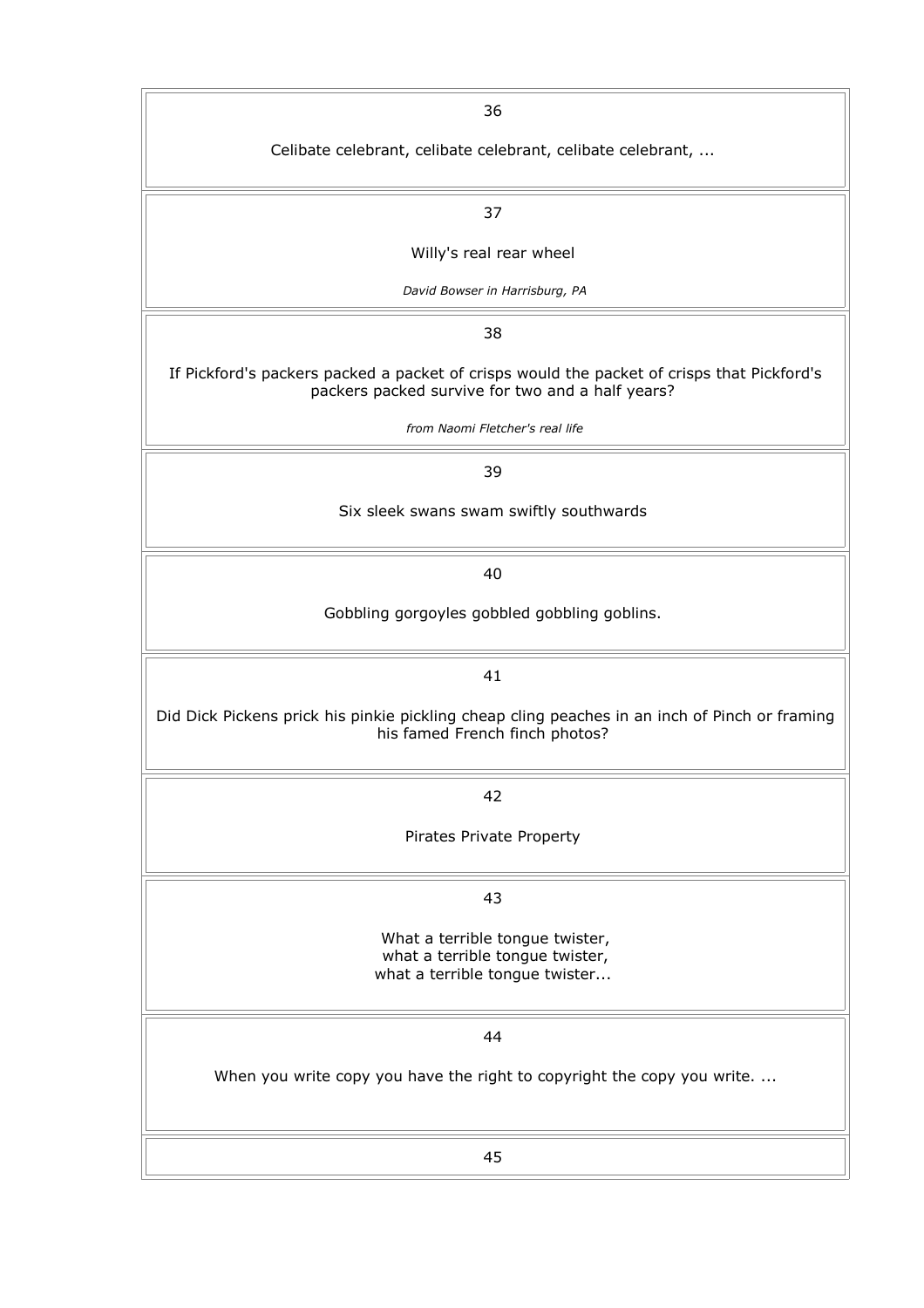| A big black bug bit a big black dog on his big black nose!                                                                                                                                                                                                                                                                                                                                         |
|----------------------------------------------------------------------------------------------------------------------------------------------------------------------------------------------------------------------------------------------------------------------------------------------------------------------------------------------------------------------------------------------------|
| by Kitty Morrow                                                                                                                                                                                                                                                                                                                                                                                    |
| 46                                                                                                                                                                                                                                                                                                                                                                                                 |
| Elizabeth's birthday is on the third Thursday of this month.                                                                                                                                                                                                                                                                                                                                       |
|                                                                                                                                                                                                                                                                                                                                                                                                    |
| 47                                                                                                                                                                                                                                                                                                                                                                                                 |
| Ann and Andy's anniversary is in April.                                                                                                                                                                                                                                                                                                                                                            |
| 48                                                                                                                                                                                                                                                                                                                                                                                                 |
| Flash message!                                                                                                                                                                                                                                                                                                                                                                                     |
| 49                                                                                                                                                                                                                                                                                                                                                                                                 |
| Frogfeet, flippers, swimfins.                                                                                                                                                                                                                                                                                                                                                                      |
| 50                                                                                                                                                                                                                                                                                                                                                                                                 |
| Hassock hassock, black spotted hassock. Black spot on a black back of a black spotted<br>hassock.                                                                                                                                                                                                                                                                                                  |
| 51                                                                                                                                                                                                                                                                                                                                                                                                 |
| How many cookies could a good cook cook If a good cook could cook cookies? A good cook<br>could cook as much cookies as a good cook who could cook cookies.                                                                                                                                                                                                                                        |
| 52                                                                                                                                                                                                                                                                                                                                                                                                 |
| How much ground would a groundhog hog, if a groundhog could hog ground? A groundhog<br>would hog all the ground he could hog, if a groundhog could hog ground.                                                                                                                                                                                                                                     |
| 53                                                                                                                                                                                                                                                                                                                                                                                                 |
| How much pot, could a pot roast roast, if a pot roast could roast pot.                                                                                                                                                                                                                                                                                                                             |
| 54                                                                                                                                                                                                                                                                                                                                                                                                 |
| How much wood could Chuck Woods' woodchuck chuck, if Chuck Woods' woodchuck could<br>and would chuck wood? If Chuck Woods' woodchuck could and would chuck wood, how<br>much wood could and would Chuck Woods' woodchuck chuck? Chuck Woods' woodchuck<br>would chuck, he would, as much as he could, and chuck as much wood as any woodchuck<br>would, if a woodchuck could and would chuck wood. |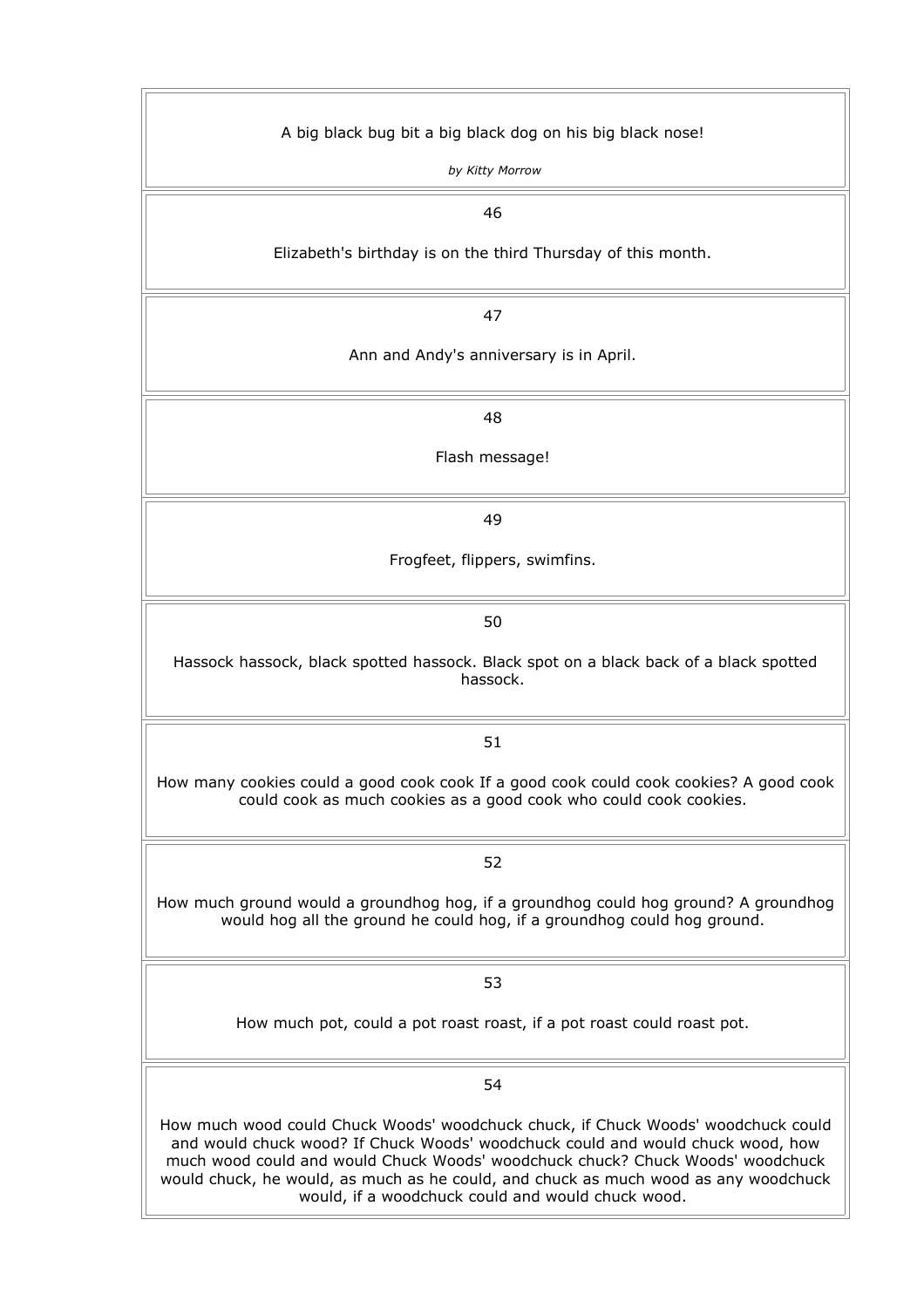| 55                                                                                                                                                                                                                                                                                  |
|-------------------------------------------------------------------------------------------------------------------------------------------------------------------------------------------------------------------------------------------------------------------------------------|
| Mary Mac's mother's making Mary Mac marry me.<br>My mother's making me marry Mary Mac.<br>Will I always be so Merry when Mary's taking care of me?<br>Will I always be so merry when I marry Mary Mac?                                                                              |
| from a song by Carbon Leaf                                                                                                                                                                                                                                                          |
| 56                                                                                                                                                                                                                                                                                  |
| Mr. Tongue Twister tried to train his tongue to twist and turn, and twit an twat, to learn the<br>letter ""T"".                                                                                                                                                                     |
| 57                                                                                                                                                                                                                                                                                  |
| Pete's pa pete poked to the pea patch to pick a peck of peas for the poor pink pig in the<br>pine hole pig-pen.                                                                                                                                                                     |
| 58                                                                                                                                                                                                                                                                                  |
| She saw Sherif's shoes on the sofa. But was she so sure she saw Sherif's shoes on the<br>sofa?                                                                                                                                                                                      |
| 59                                                                                                                                                                                                                                                                                  |
| Through three cheese trees three free fleas flew.<br>While these fleas flew, freezy breeze blew.<br>Freezy breeze made these three trees freeze<br>Freezy trees made these trees' cheese freeze.<br>That's what made these three free fleas sneeze.<br>from Fox in Sox by Dr. Seuss |
| 60                                                                                                                                                                                                                                                                                  |
| Two tried and true tridents                                                                                                                                                                                                                                                         |
| 61                                                                                                                                                                                                                                                                                  |
| rudder valve reversals                                                                                                                                                                                                                                                              |
| the cause of some plane crashes                                                                                                                                                                                                                                                     |
| 62                                                                                                                                                                                                                                                                                  |
| Birdie birdie in the sky laid a turdie in my eye.<br>If cows could fly I'd have a cow pie in my eye.                                                                                                                                                                                |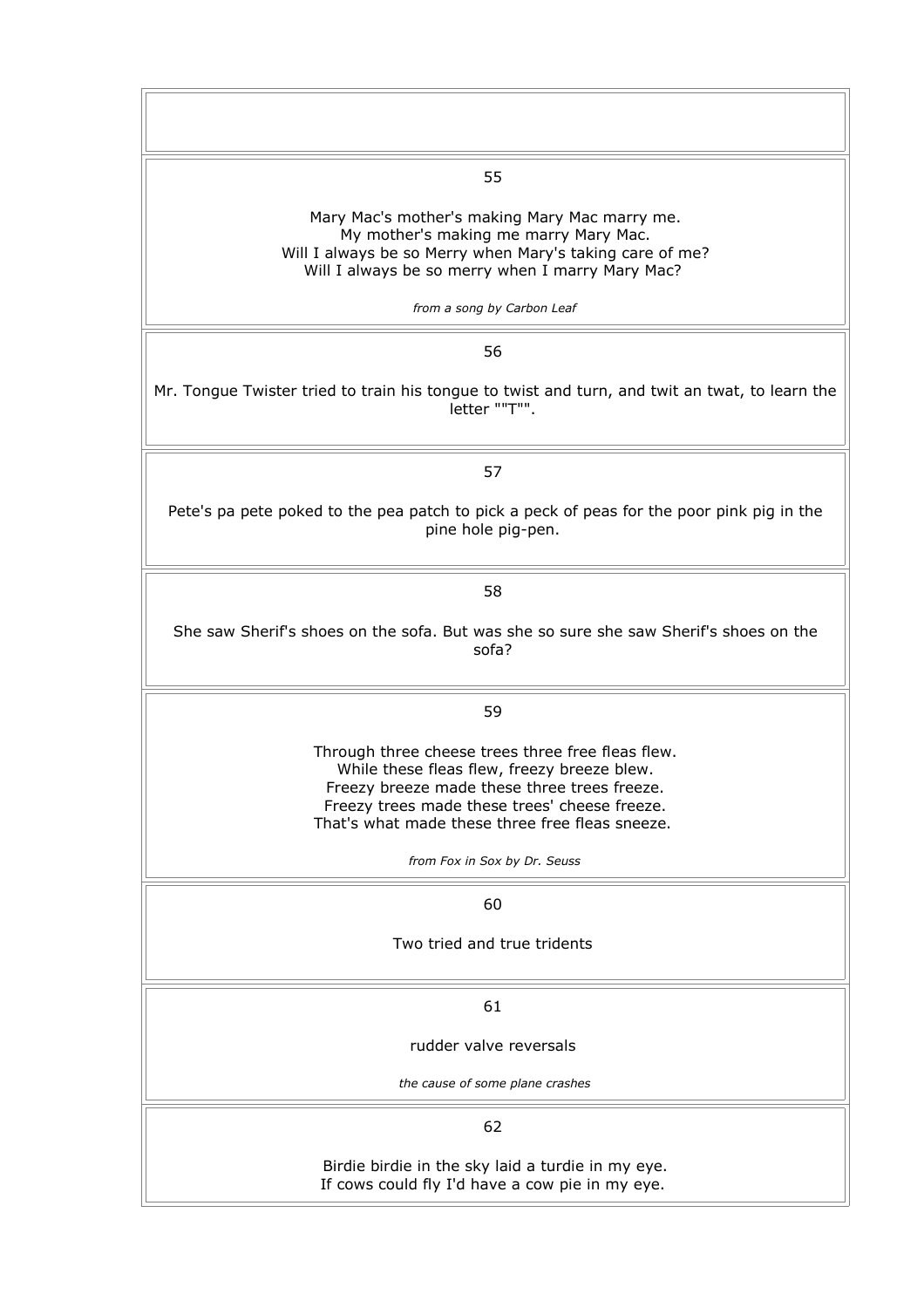| 63                                                                                                                                                                                                                                                                                                                                                                                   |
|--------------------------------------------------------------------------------------------------------------------------------------------------------------------------------------------------------------------------------------------------------------------------------------------------------------------------------------------------------------------------------------|
| How many cans can a cannibal nibble<br>if a cannibal can nibble cans?<br>As many cans as a cannibal can nibble<br>if a cannibal can nibble cans.                                                                                                                                                                                                                                     |
| 64                                                                                                                                                                                                                                                                                                                                                                                   |
| A twister of twists once twisted a twist;<br>A twist that he twisted was a three-twisted twist;<br>If in twisting a twist one twist should untwist,<br>The untwisted twist would untwist the twist.                                                                                                                                                                                  |
| 65                                                                                                                                                                                                                                                                                                                                                                                   |
| Thirty-three thirsty, thundering thoroughbreds thumped Mr. Thurber on Thursday.                                                                                                                                                                                                                                                                                                      |
| 66                                                                                                                                                                                                                                                                                                                                                                                   |
| Four furious friends fought for the phone.                                                                                                                                                                                                                                                                                                                                           |
| 67                                                                                                                                                                                                                                                                                                                                                                                   |
| Plymouth sleuths thwart Luther's slithering.                                                                                                                                                                                                                                                                                                                                         |
| 68                                                                                                                                                                                                                                                                                                                                                                                   |
| Bobby Bippy bought a bat.<br>Bobby Bippy bought a ball.<br>With his bat Bob banged the ball<br>Banged it bump against the wall<br>But so boldly Bobby banged it<br>That he burst his rubber ball<br>""Boo!"" cried Bobby<br>Bad luck ball<br>Bad luck Bobby, bad luck ball<br>Now to drown his many troubles<br>Bobby Bippy's blowing bubbles.<br>from mid-Willamette Valley theater |
| 69                                                                                                                                                                                                                                                                                                                                                                                   |
| Black background, brown background.                                                                                                                                                                                                                                                                                                                                                  |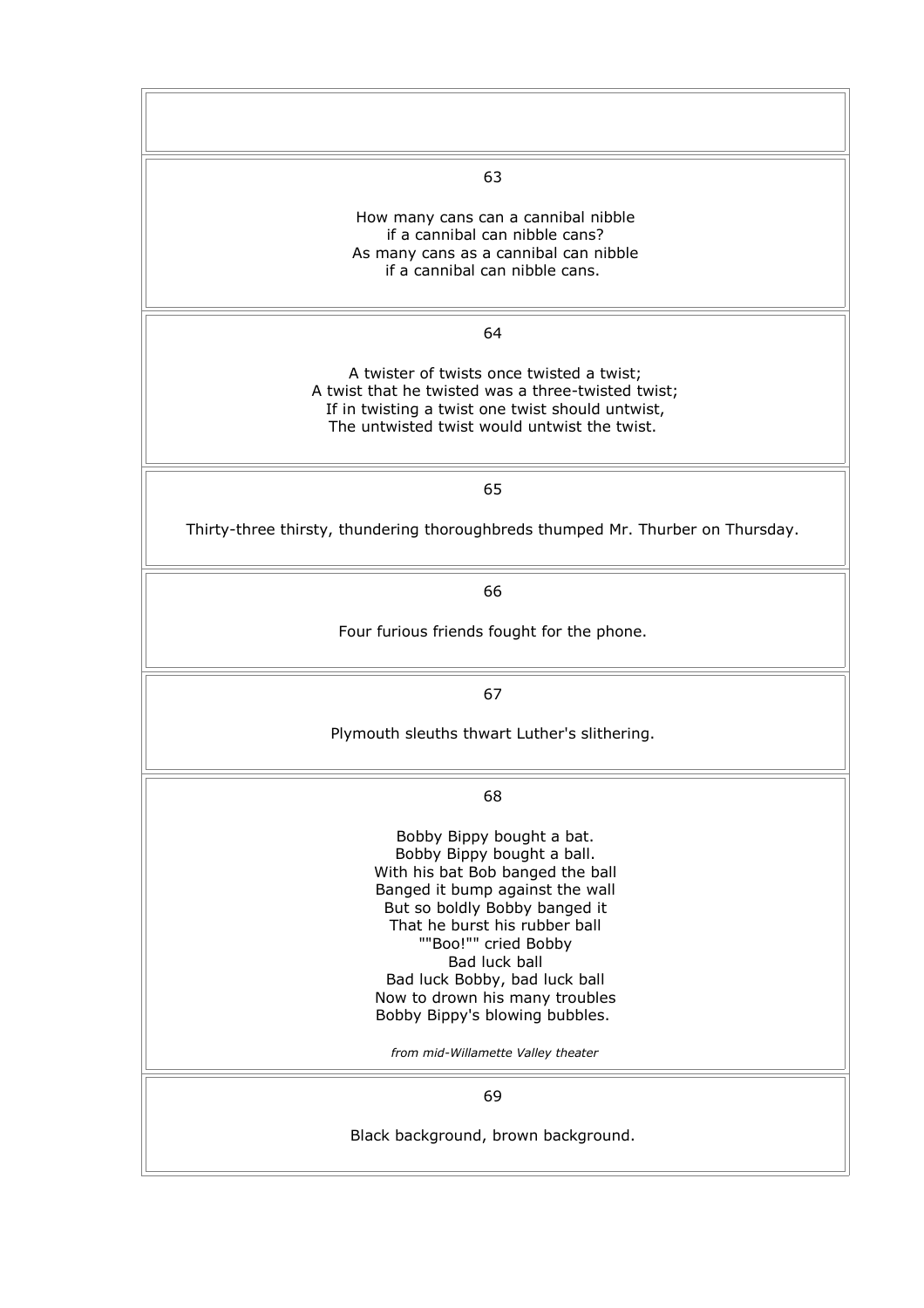| 70                                                                             |
|--------------------------------------------------------------------------------|
| Why do you cry, Willy?                                                         |
| Why do you cry?                                                                |
| Why, Willy?                                                                    |
| Why, Willy?                                                                    |
| Why, Willy? Why?                                                               |
|                                                                                |
| 71                                                                             |
|                                                                                |
| Very well, very well, very well                                                |
|                                                                                |
| 72                                                                             |
| Tie twine to three tree twigs.                                                 |
|                                                                                |
| 73                                                                             |
|                                                                                |
| Rory the warrior and Roger the worrier were reared wrongly in a rural brewery. |
|                                                                                |
| 74                                                                             |
|                                                                                |
| Mares eat oats and does eat oats,                                              |
| and little lambs eat ivy.                                                      |
| A Kid will eat ivy too, wouldn't you?                                          |
|                                                                                |
| 75                                                                             |
|                                                                                |
| Three short sword sheaths.                                                     |
|                                                                                |
| 76                                                                             |
| Caution: Wide Right Turns                                                      |
| Seen on semi-tractor trailers                                                  |
| 77                                                                             |
|                                                                                |
| Rolling red wagons                                                             |
|                                                                                |
| 78                                                                             |
| Green glass globes glow greenly.                                               |
|                                                                                |
| 79                                                                             |
|                                                                                |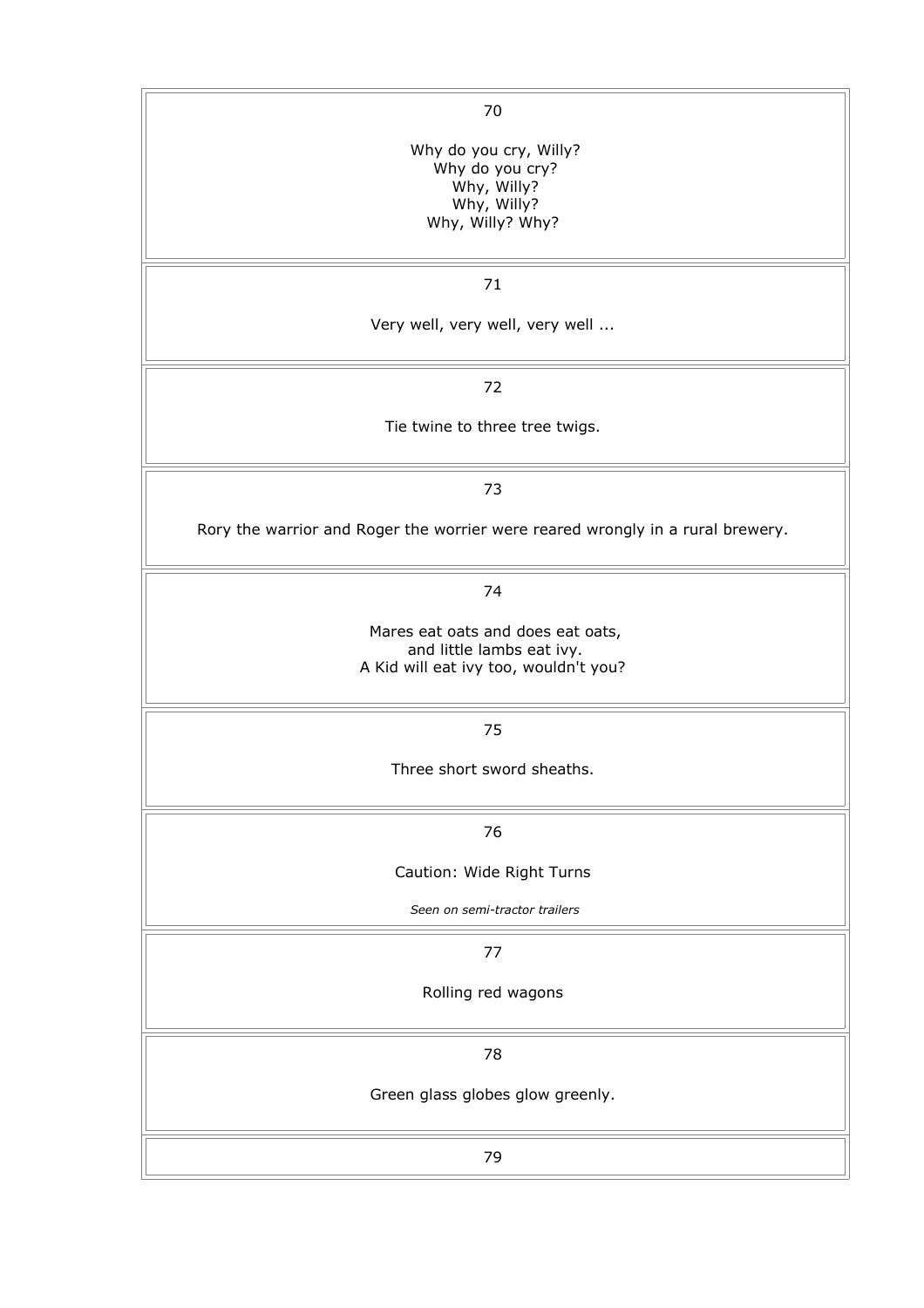| Robert Wayne Rutter                                                                                                                                                             |
|---------------------------------------------------------------------------------------------------------------------------------------------------------------------------------|
| personal name                                                                                                                                                                   |
| 80                                                                                                                                                                              |
| I stood sadly on the silver steps of Burgess's fish sauce shop, mimicking him hiccuping, and<br>wildly welcoming him within.                                                    |
| 81                                                                                                                                                                              |
| When I was in Arkansas I saw a saw that could outsaw any other saw I ever saw, saw. If<br>you've got a saw that can outsaw the saw I saw saw then I'd like to see your saw saw. |
| 82                                                                                                                                                                              |
| black back bat                                                                                                                                                                  |
| 83                                                                                                                                                                              |
| The queen in green screamed.                                                                                                                                                    |
| 84                                                                                                                                                                              |
| How many berries could a bare berry carry,<br>if a bare berry could carry berries?                                                                                              |
| Well they can't carry berries                                                                                                                                                   |
| (which could make you very wary)<br>but a bare berry carried is more scary!                                                                                                     |
| 85                                                                                                                                                                              |
|                                                                                                                                                                                 |
| What did you have for breakfast?<br>- rubber balls and liquor!                                                                                                                  |
| What did you have for lunch?                                                                                                                                                    |
| - rubber balls and liquor!<br>What did you have for dinner?                                                                                                                     |
| - rubber balls and liquor!                                                                                                                                                      |
| - rubber balls and liquor!                                                                                                                                                      |
| 86                                                                                                                                                                              |
| Snap Crackel pop,                                                                                                                                                               |
| Snap Crackel pop,<br>Snap Crackel pop                                                                                                                                           |
|                                                                                                                                                                                 |
| 87                                                                                                                                                                              |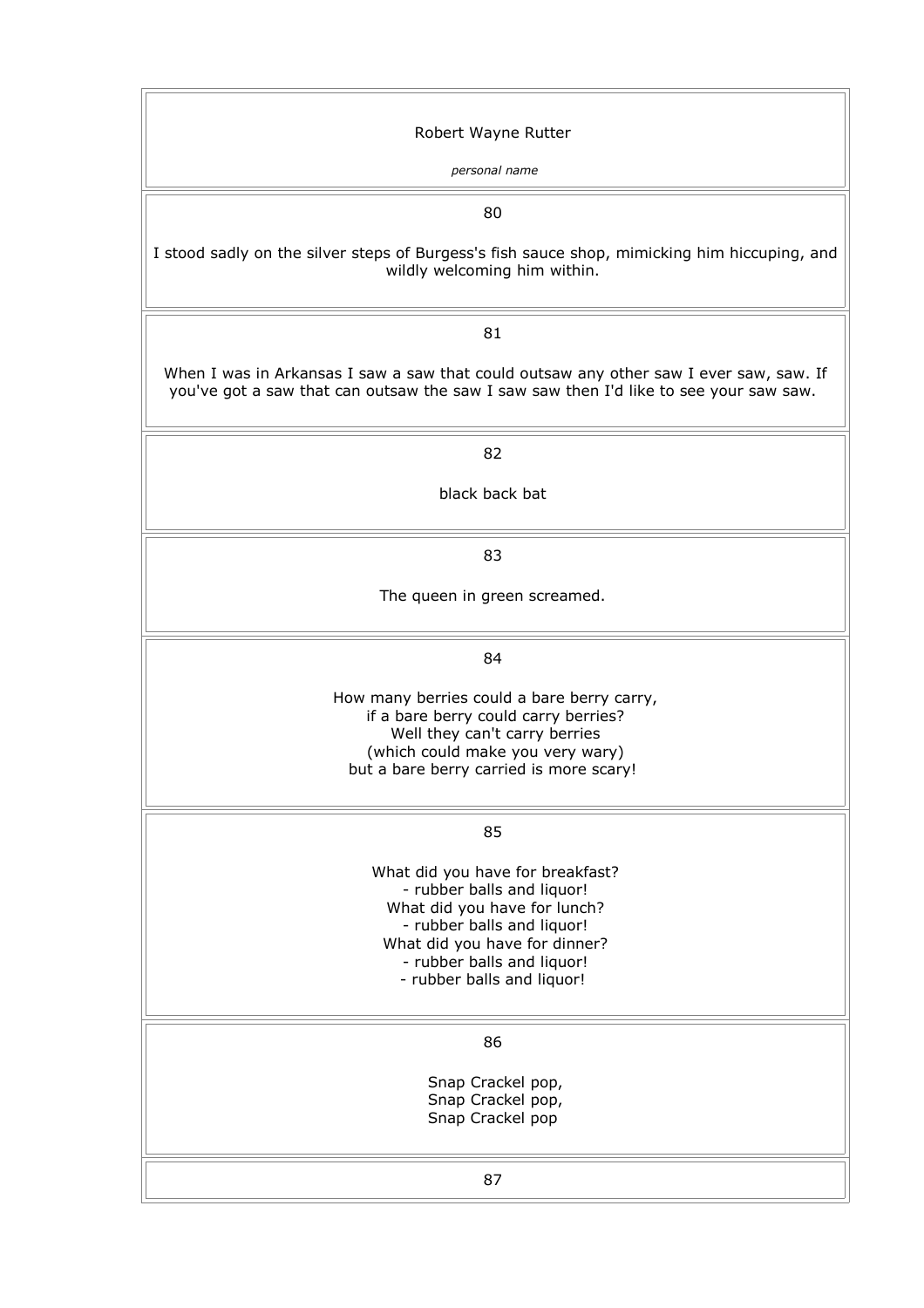| Six slimy snails sailed silently.                                     |
|-----------------------------------------------------------------------|
| 88                                                                    |
| I thought, I thought of thinking of thanking you.                     |
| 89                                                                    |
| Seven slick slimey snakes slowly sliding southward.                   |
| 90                                                                    |
| Red Buick, blue Buick                                                 |
| 91                                                                    |
| Roofs of mushrooms rarely mush too much.                              |
| by Matt Duchnowski                                                    |
| 92                                                                    |
| He threw three balls.                                                 |
| 93                                                                    |
| The great Greek grape growers grow great Greek grapes.                |
| 94                                                                    |
| Singing Sammy sung songs on sinking sand.                             |
| 95                                                                    |
| We're real rear wheels.                                               |
| 96                                                                    |
| Rhys watched Ross switch his Irish wristwatch for a Swiss wristwatch. |
| 97                                                                    |
| I wish to wash my Irish wristwatch.                                   |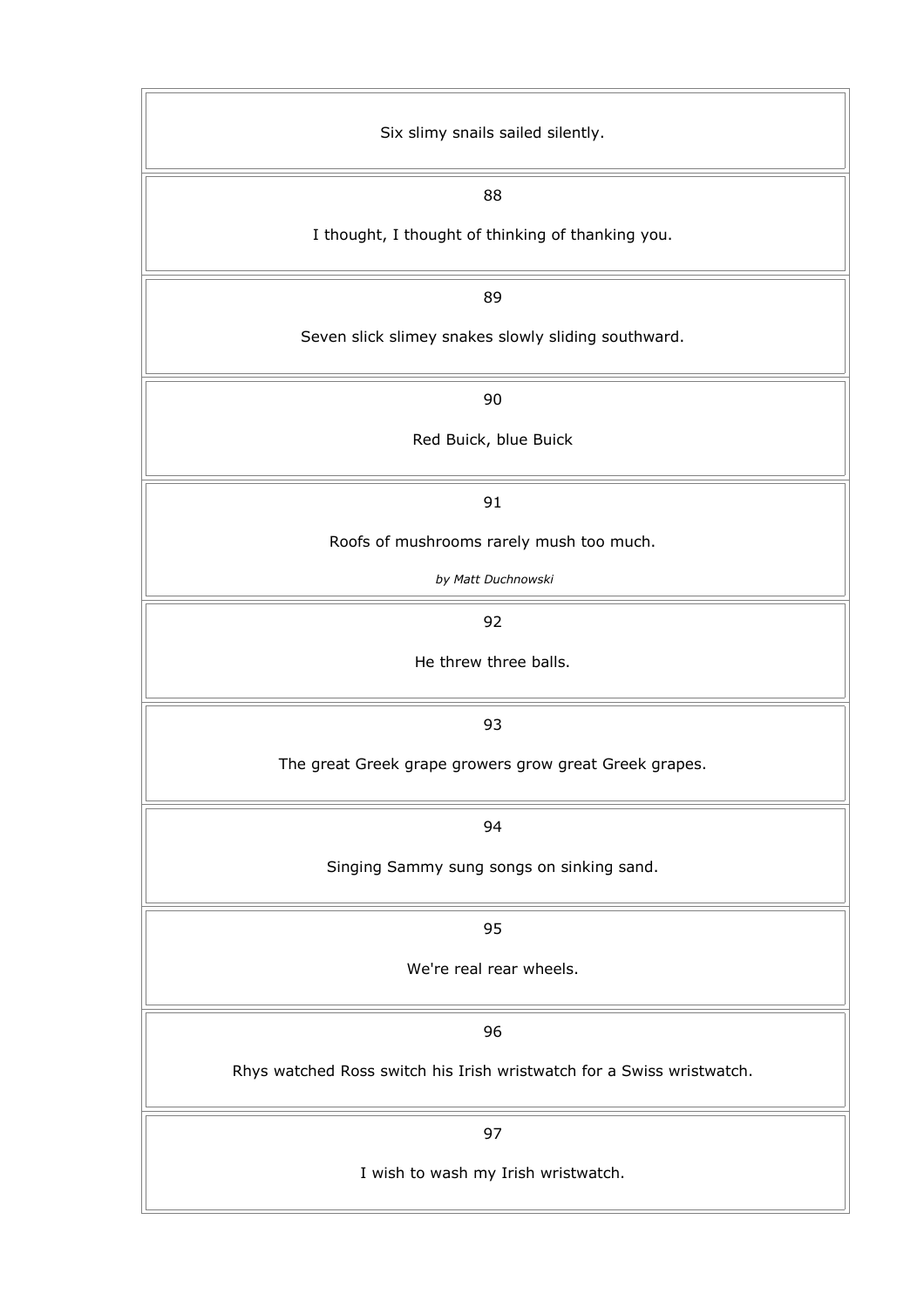| 98                                                                                                          |
|-------------------------------------------------------------------------------------------------------------|
| Near an ear, a nearer ear, a nearly eerie ear.                                                              |
| 99                                                                                                          |
| On a lazy laser raiser lies a laser ray eraser.                                                             |
| 100                                                                                                         |
| Scissors sizzle, thistles sizzle.                                                                           |
| 101                                                                                                         |
| Tom threw Tim three thumbtacks.                                                                             |
| 102                                                                                                         |
| How much caramel can a canny canonball cram in a camel if a canny canonball can cram<br>caramel in a camel? |
| 103                                                                                                         |
| He threw three free throws.                                                                                 |
| 104                                                                                                         |
| Fresh French fried fly fritters                                                                             |
| 105                                                                                                         |
| Gig whip, gig whip, gig whip,                                                                               |
| 106                                                                                                         |
| I was born on a pirate ship.                                                                                |
| Say it while holding your tongue.                                                                           |
| 107                                                                                                         |
| 2 Y's U R.<br>2 Y's U B.<br>ICUR.<br>2 Y's 4 me!                                                            |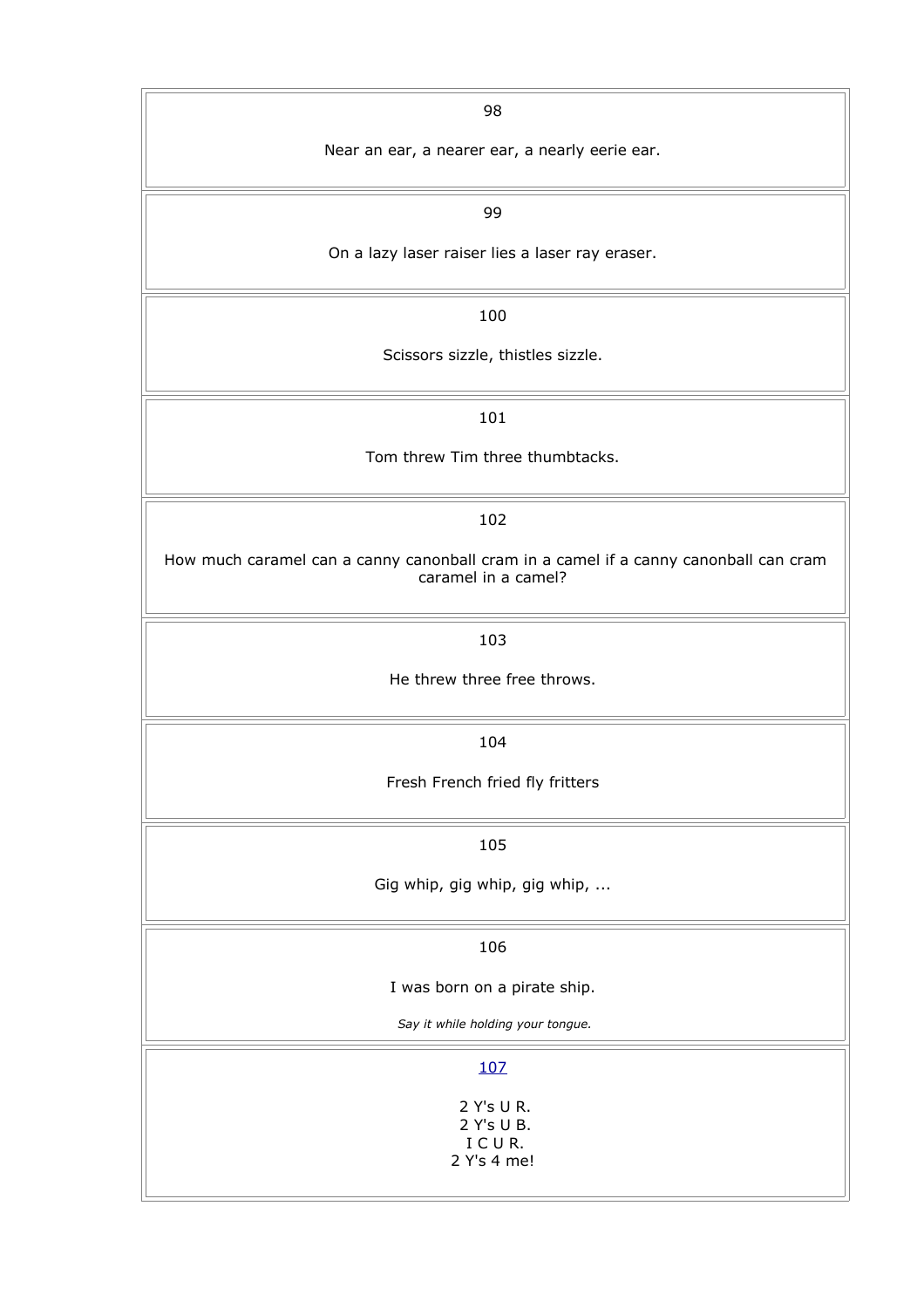| 108                                                                                                                                                                                                                                                                       |
|---------------------------------------------------------------------------------------------------------------------------------------------------------------------------------------------------------------------------------------------------------------------------|
| Little Mike left his bike like Tike at Spike's.                                                                                                                                                                                                                           |
| 109                                                                                                                                                                                                                                                                       |
| Eddie edited it.                                                                                                                                                                                                                                                          |
| 110                                                                                                                                                                                                                                                                       |
| Yellow butter, purple jelly, red jam, black bread.<br>Spread it thick, say it quick!<br>Yellow butter, purple jelly, red jam, black bread.<br>Spread it thicker, say it quicker!<br>Yellow butter, purple jelly, red jam, black bread.<br>Don't eat with your mouth full! |
| 111                                                                                                                                                                                                                                                                       |
| Wow, race winners really want red wine right away!                                                                                                                                                                                                                        |
| 112                                                                                                                                                                                                                                                                       |
| The ruddy widow really wants ripe watermelon and red roses when winter arrives.                                                                                                                                                                                           |
| 113                                                                                                                                                                                                                                                                       |
| I'll chew and chew until my jaws drop.                                                                                                                                                                                                                                    |
| 114                                                                                                                                                                                                                                                                       |
| Triple Dickle                                                                                                                                                                                                                                                             |
| a strong drink                                                                                                                                                                                                                                                            |
| 115                                                                                                                                                                                                                                                                       |
| How many sheets could a sheet slitter slit if a sheet slitter could slit sheets?                                                                                                                                                                                          |
| 116                                                                                                                                                                                                                                                                       |
| Supposed to be pistachio,<br>supposed to be pistachio,<br>supposed to be pistachio.                                                                                                                                                                                       |
| by Diane Estep                                                                                                                                                                                                                                                            |
| 117                                                                                                                                                                                                                                                                       |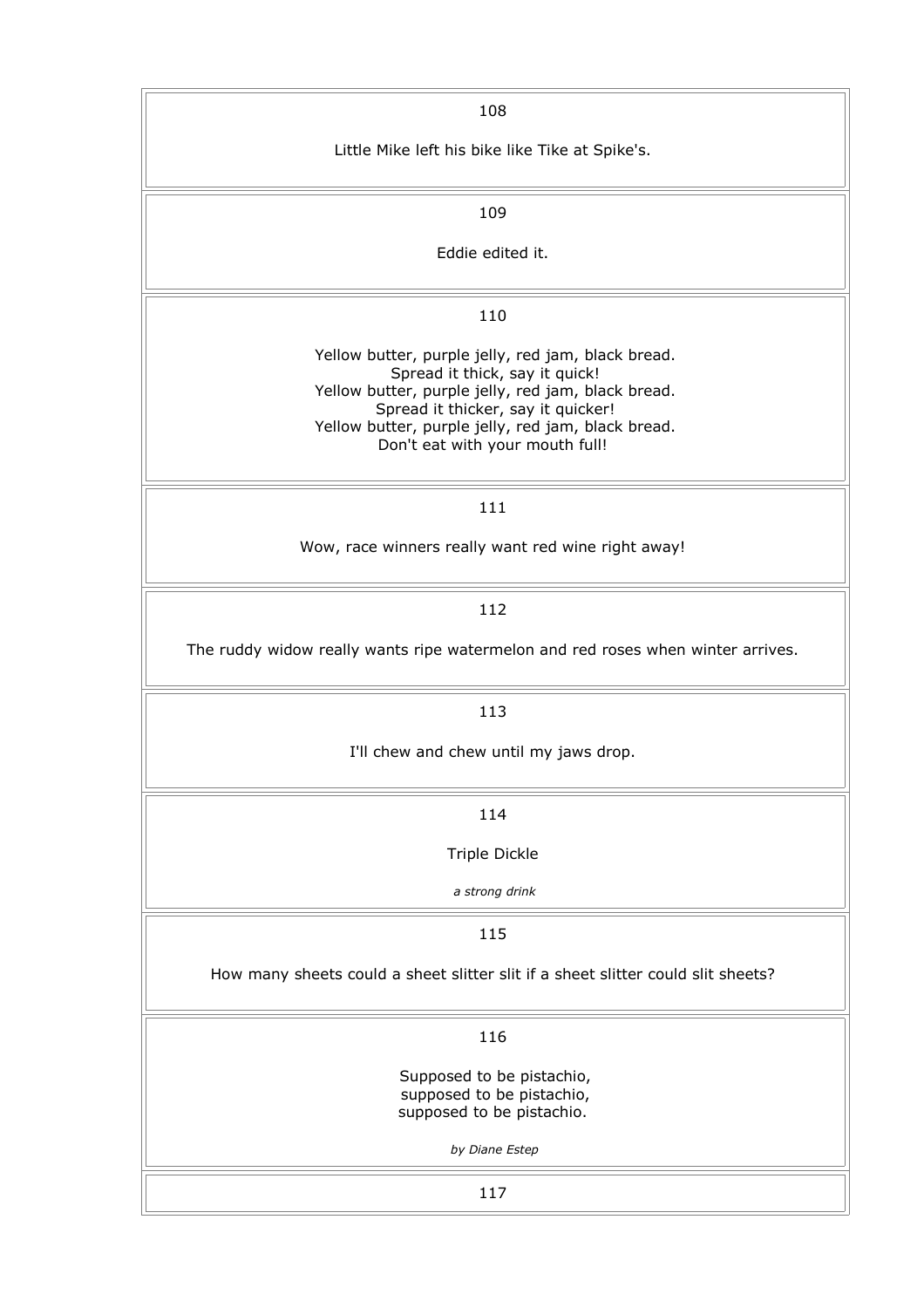| Chester Cheetah chews a chunk of cheep cheddar cheese.                                                                                                                                                                                       |
|----------------------------------------------------------------------------------------------------------------------------------------------------------------------------------------------------------------------------------------------|
| from a high school singing class                                                                                                                                                                                                             |
| 118                                                                                                                                                                                                                                          |
| Real rock wall, real rock wall, real rock wall                                                                                                                                                                                               |
| 119                                                                                                                                                                                                                                          |
| Argyle Gargoyle                                                                                                                                                                                                                              |
| 120                                                                                                                                                                                                                                          |
| Peggy Babcock                                                                                                                                                                                                                                |
| personal name                                                                                                                                                                                                                                |
| 121                                                                                                                                                                                                                                          |
| If you're keen on stunning kites and cunning stunts,<br>buy a cunning stunning stunt kite.                                                                                                                                                   |
| 122                                                                                                                                                                                                                                          |
| Two tiny tigers take two taxis to town.                                                                                                                                                                                                      |
| 123                                                                                                                                                                                                                                          |
| Sounding by sound is a sound method of sounding sounds.                                                                                                                                                                                      |
| by Pierre Abbat                                                                                                                                                                                                                              |
| 124                                                                                                                                                                                                                                          |
| Willie's really weary.                                                                                                                                                                                                                       |
| 125                                                                                                                                                                                                                                          |
| Yally Bally had a jolly golliwog. Feeling folly, Yally Bally Bought his jolly golli' a dollie made<br>of holly! The golli', feeling jolly, named the holly dollie, Polly. So Yally Bally's jolly golli's<br>holly dollie Polly's also jolly! |
| by Mistah Twistah, Tony Valuch                                                                                                                                                                                                               |
| 126                                                                                                                                                                                                                                          |
| Out in the pasture the nature watcher watches the catcher. While the catcher watches the<br>pitcher who pitches the balls. Whether the temperature's up or whether the temperature's                                                         |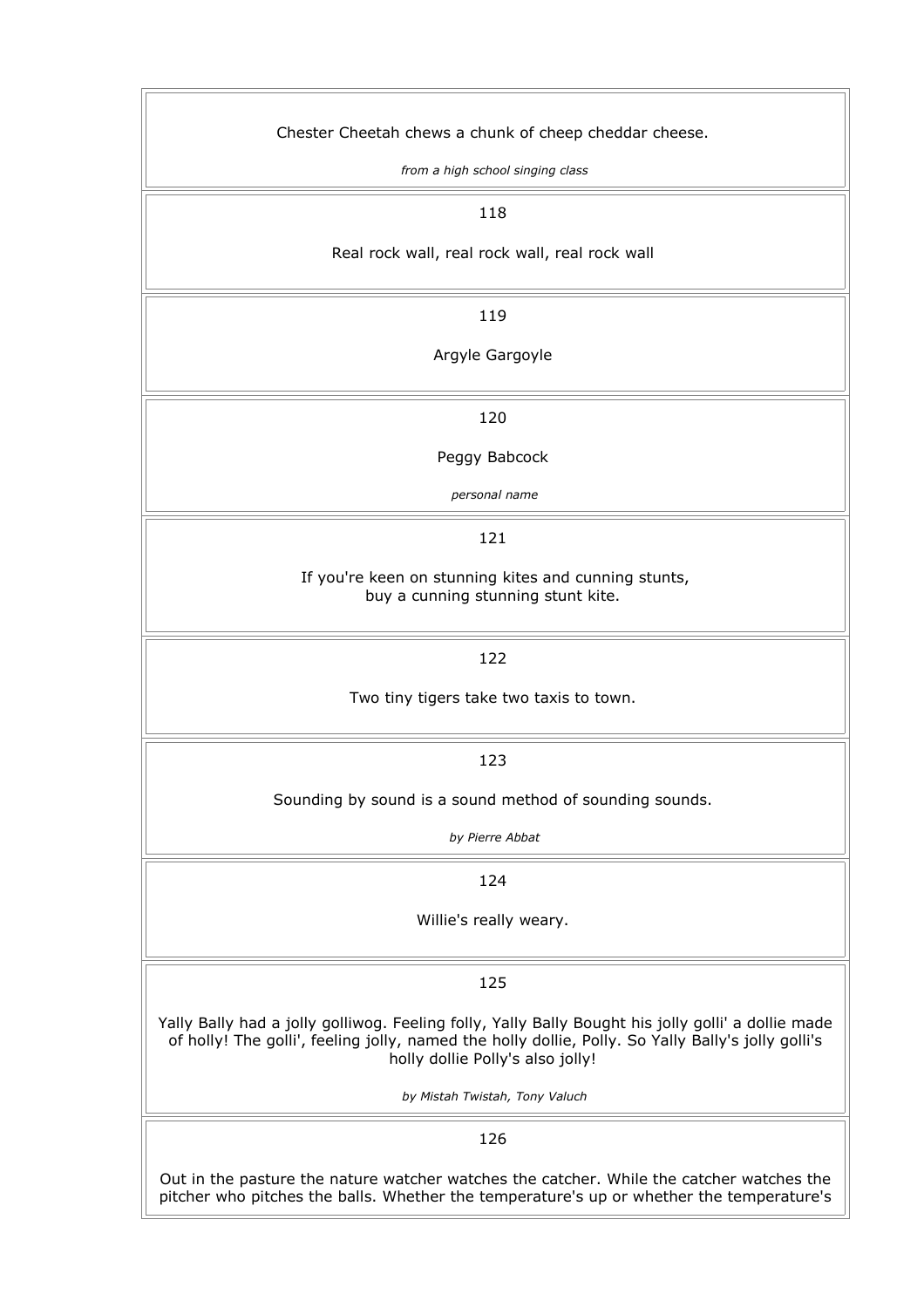down, the nature watcher, the catcher and the pitcher are always around. The pitcher pitches, the catcher catches and the watcher watches. So whether the temperature's rises or whether the temperature falls the nature watcher just watches the catcher who's watching the pitcher who's watching the balls. *by Sharon Johnson* 127 Tommy Tucker tried to tie Tammy's Turtles tie. 128 John, where Peter had had ""had had"", had had ""had""; ""had had"" had had his master's approval. 129 Excited executioner exercising his excising powers excessively. 130 Pail of ale aiding ailing Al's travails. *from India* 131 Double bubble gum, bubbles double. 132 If you can't can any candy can, how many candy cans can a candy canner can if he can can candy cans ? 133 Octopus ocular optics. *and* A cat snaps a rat's paxwax. *by Pierre Abbat* 134 This is the sixth zebra snoozing thoroughly.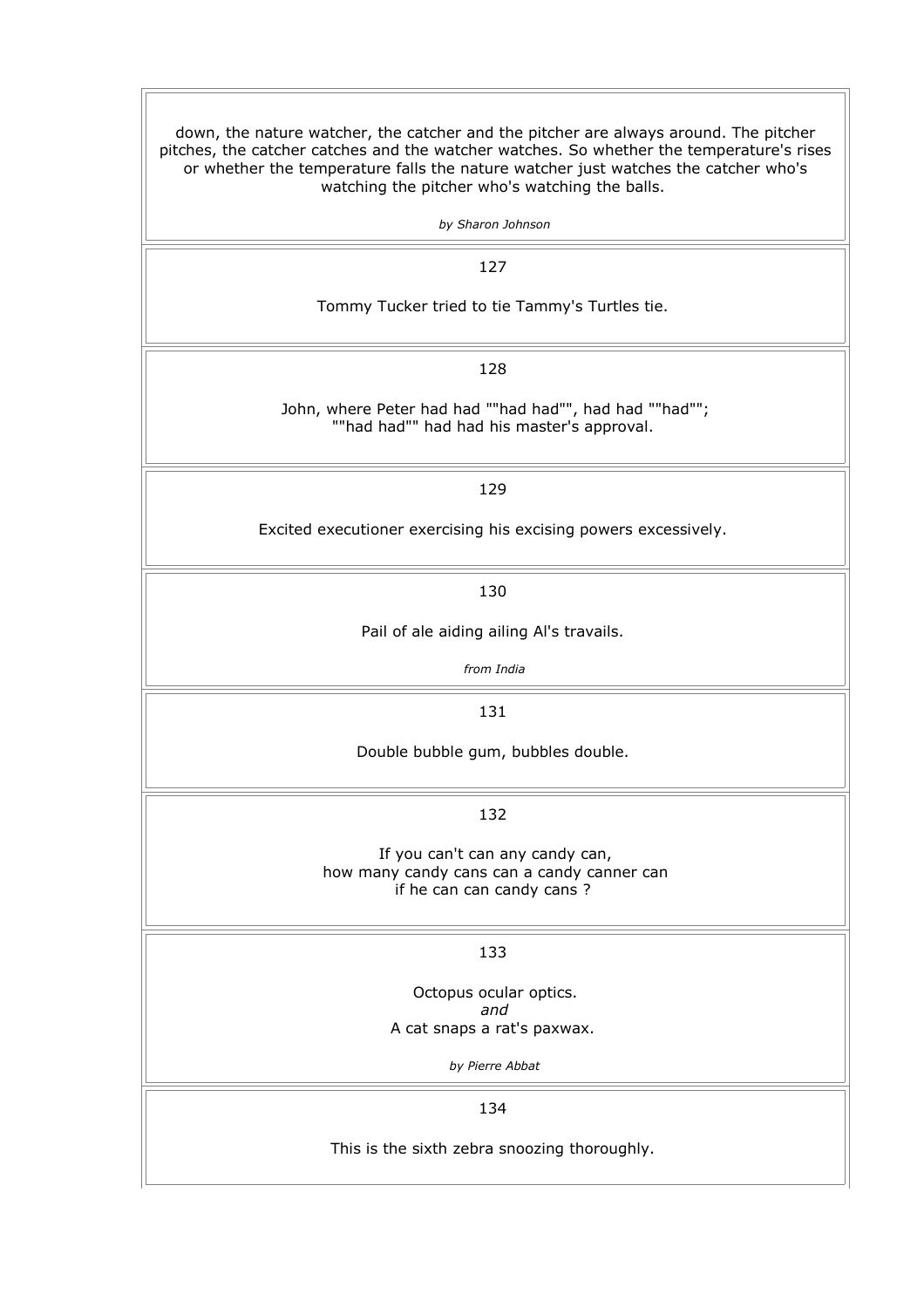| 135                                                                                  |
|--------------------------------------------------------------------------------------|
| Salty broccoli, salty broccoli, salty broccoli                                       |
| 136                                                                                  |
| I saw Esau kissing Kate.<br>I saw Esau, he saw me, and she saw I saw Esau.           |
| 137                                                                                  |
| A slimey snake slithered down the sandy sahara.                                      |
| 138                                                                                  |
| Suzie Seaword's fish-sauce shop sells unsifted thistles for thistle-sifters to sift. |
| 139                                                                                  |
| I eat eel while you peel eel                                                         |
| 140                                                                                  |
| Nothing is worth thousands of deaths.                                                |
| 141                                                                                  |
| Casual clothes are provisional for leisurely trips across Asia.                      |
| 142                                                                                  |
| East Fife Four, Forfar Five                                                          |
| An actual football result from the Scottish third division                           |
| 143                                                                                  |
| Roy Wayne<br>Roy Rogers                                                              |
| Roy Rash                                                                             |
| personal names                                                                       |
| 144                                                                                  |
| Wunwun was a racehorse, Tutu was one too. Wunwun won one race, Tutu won one too.     |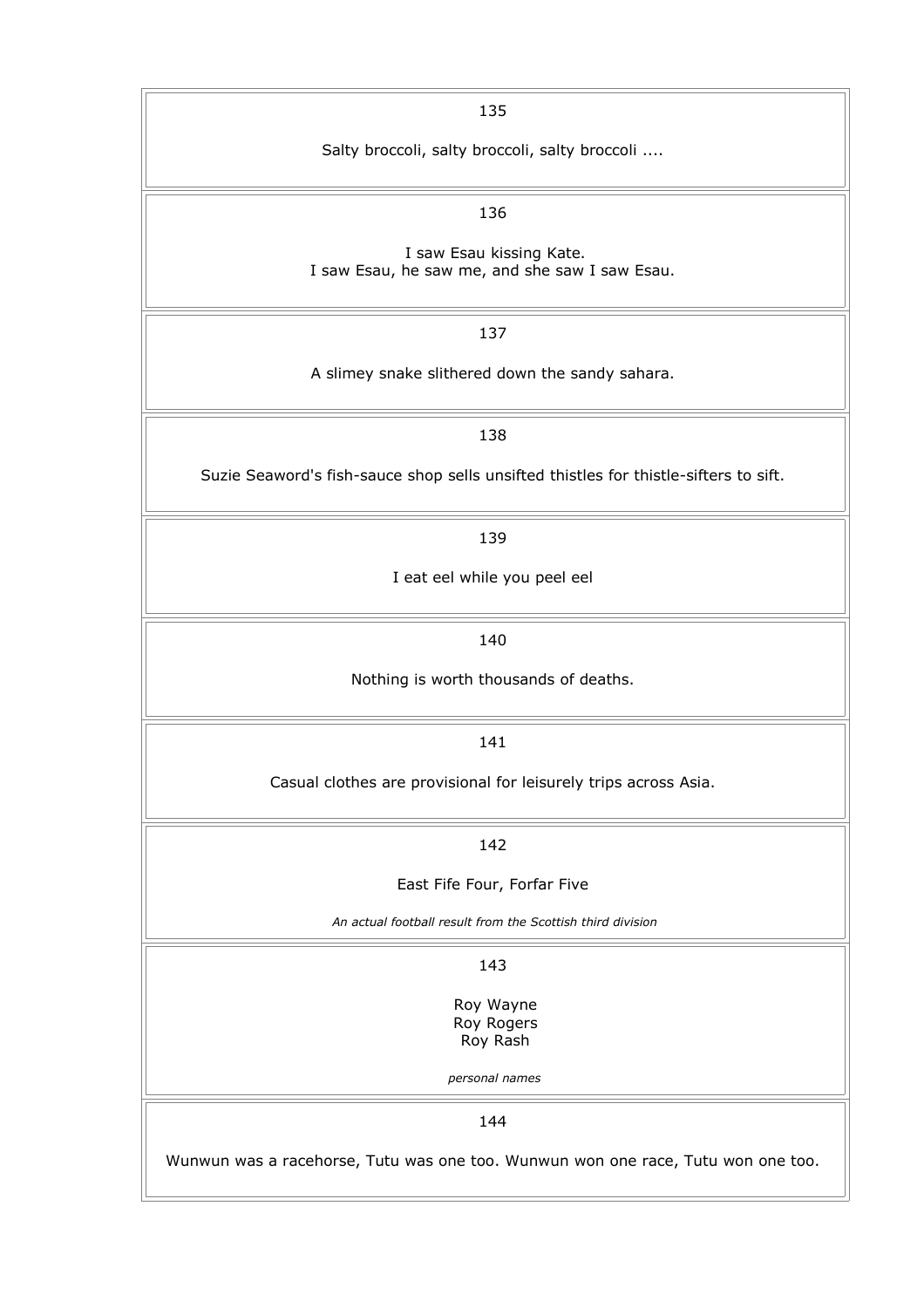| 145                                                                                                                                                                                       |
|-------------------------------------------------------------------------------------------------------------------------------------------------------------------------------------------|
| It's not the cough that carries you off,<br>it's the coffin they carry you off in!                                                                                                        |
| 146                                                                                                                                                                                       |
| She said she should sit.                                                                                                                                                                  |
| 147                                                                                                                                                                                       |
| Mo mi mo me send me a toe,<br>Me me mo mi get me a mole,<br>Mo mi mo me send me a toe,<br>Fe me mo mi get me a mole,<br>Mister kister feet so sweet,<br>Mister kister where will I eat !? |
| 148                                                                                                                                                                                       |
| Will you, William? Will you, William? Will you, William?<br>Can't you, don't you, won't you, William?                                                                                     |
| 149                                                                                                                                                                                       |
| I wish you were a fish in my dish                                                                                                                                                         |
| 150                                                                                                                                                                                       |
| She stood on the balcony, inexplicably mimicking him hiccuping, and amicably welcoming<br>him in.                                                                                         |
| An actor's vocal warmup for lips and tongue.                                                                                                                                              |
| 151                                                                                                                                                                                       |
| The big black bug bit the big black bear,<br>but the big black bear bit the big black bug back!                                                                                           |
| 152                                                                                                                                                                                       |
| Dust is a disk's worst enemy.                                                                                                                                                             |
| 153                                                                                                                                                                                       |
| I see a sea down by the seashore.<br>But which sea do you see down by the seashore?                                                                                                       |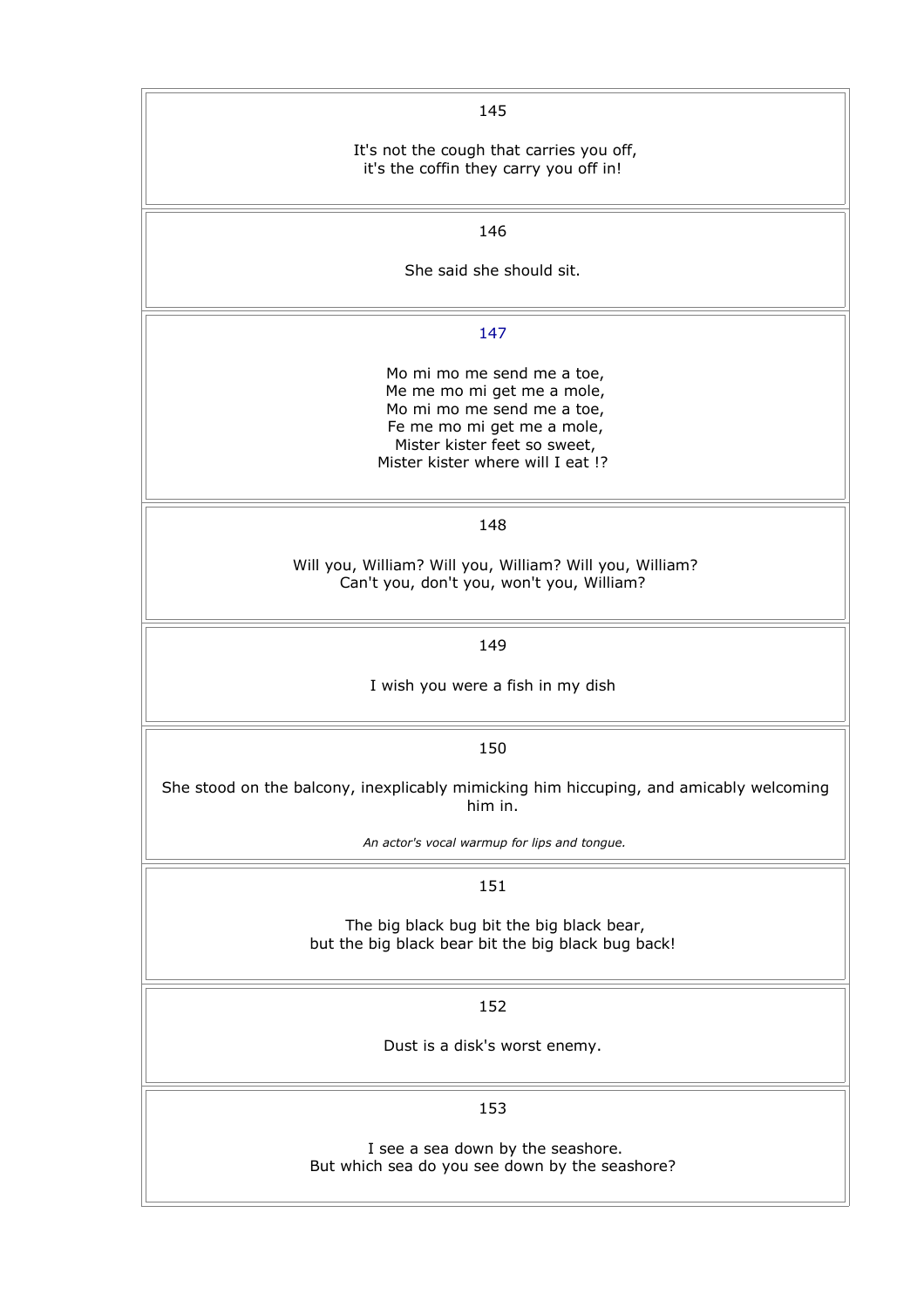| 154                                                                      |
|--------------------------------------------------------------------------|
| She said she should sit!                                                 |
|                                                                          |
| 155                                                                      |
| Old Mr. Hunt<br>had a cuddy punt                                         |
| Not a cuddy punt<br>but a hunt punt cuddy.                               |
|                                                                          |
| 156                                                                      |
| As one black bug, bled blue, black blood. The other black bug bled blue. |
| 157                                                                      |
| Mommy made me eat my M&Ms.                                               |
|                                                                          |
| 158                                                                      |
| I'm not the fig plucker,                                                 |
| Nor the fig plucker's son,<br>but I'll pluck your figs                   |
| till the fig plucker comes.                                              |
| 159                                                                      |
| A gazillion gigantic grapes gushed                                       |
| gradually giving gophers gooey guts.                                     |
| 160                                                                      |
| Aluminum, linoleum, aluminum, linoleum, aluminum, linoleum               |
|                                                                          |
| 161                                                                      |
| Thin grippy thick slippery.                                              |
|                                                                          |
| 162                                                                      |
| There once was a two toed, she toad, tree toad,                          |
| and a three toed, he toad, tree toad                                     |
| 163                                                                      |
|                                                                          |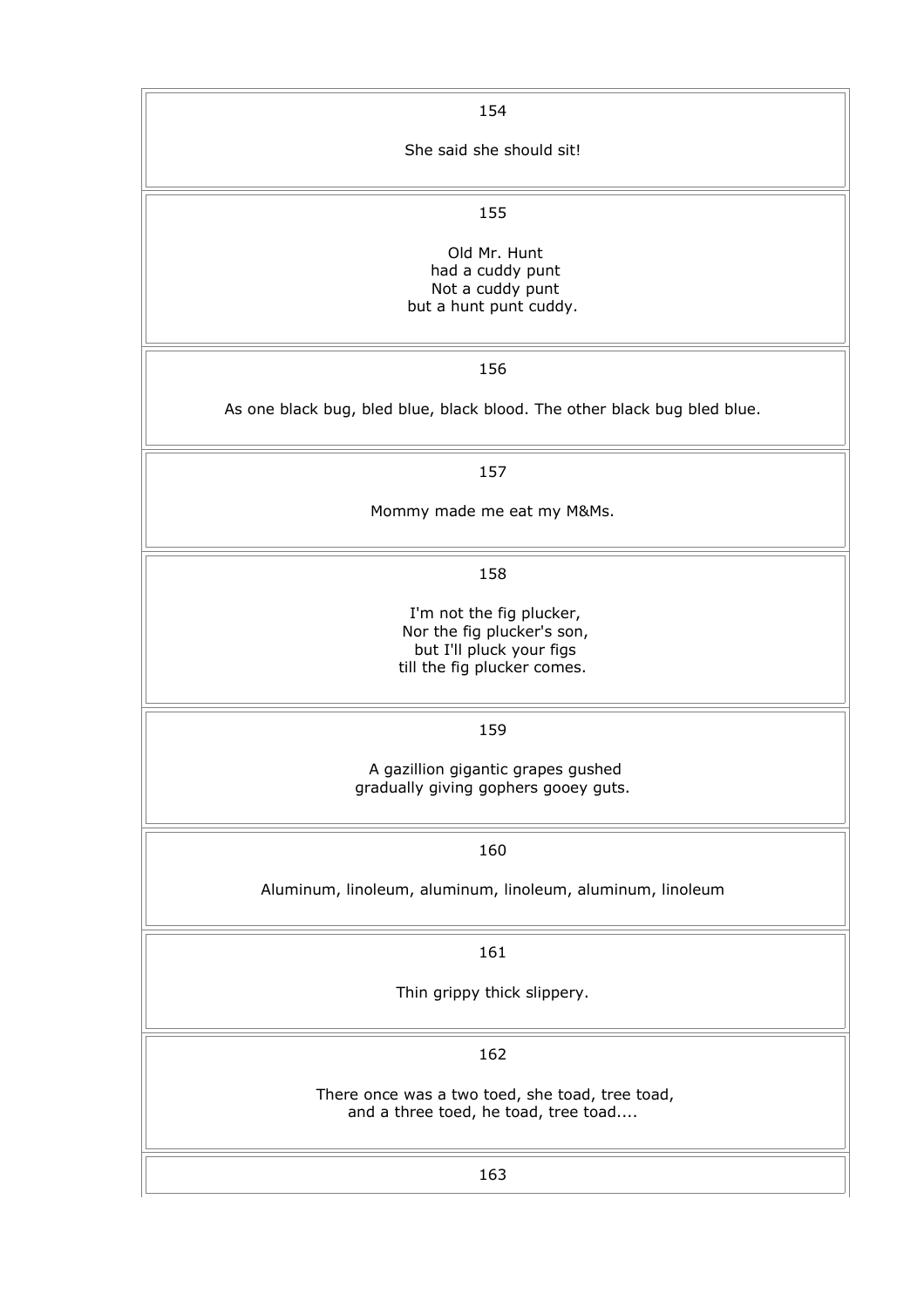| The sixth sick sheik's sixth sheep's sick                                                                                                                                                                    |
|--------------------------------------------------------------------------------------------------------------------------------------------------------------------------------------------------------------|
| 164                                                                                                                                                                                                          |
| The owner of the inside inn was inside his inside inn with his inside outside his inside inn.                                                                                                                |
| 165                                                                                                                                                                                                          |
| If you notice this notice,<br>you will notice that this notice is not worth noticing.                                                                                                                        |
| 166                                                                                                                                                                                                          |
| If you understand, say ""understand"".<br>If you don't understand, say ""don't understand"".<br>But if you understand and say ""don't understand"".<br>how do I understand that you understand. Understand!? |
| 167                                                                                                                                                                                                          |
| She sees cheese.                                                                                                                                                                                             |
| 168                                                                                                                                                                                                          |
| Brent Spence Bridge<br>Clay Wade Bailey Bridge                                                                                                                                                               |
| places in Ohio                                                                                                                                                                                               |
| 169                                                                                                                                                                                                          |
| Chukotko-Kamchatkan                                                                                                                                                                                          |
| pertaining to the Siberian people living in Kamchatka                                                                                                                                                        |
| 170                                                                                                                                                                                                          |
| There those thousand thinkers were thinking<br>where did those other three thieves go through.                                                                                                               |
| 171                                                                                                                                                                                                          |
| Five frantic frogs fled from fifty fierce fishes.                                                                                                                                                            |
| 172                                                                                                                                                                                                          |
| One smart fellow, he felt smart.                                                                                                                                                                             |

 $\overline{a}$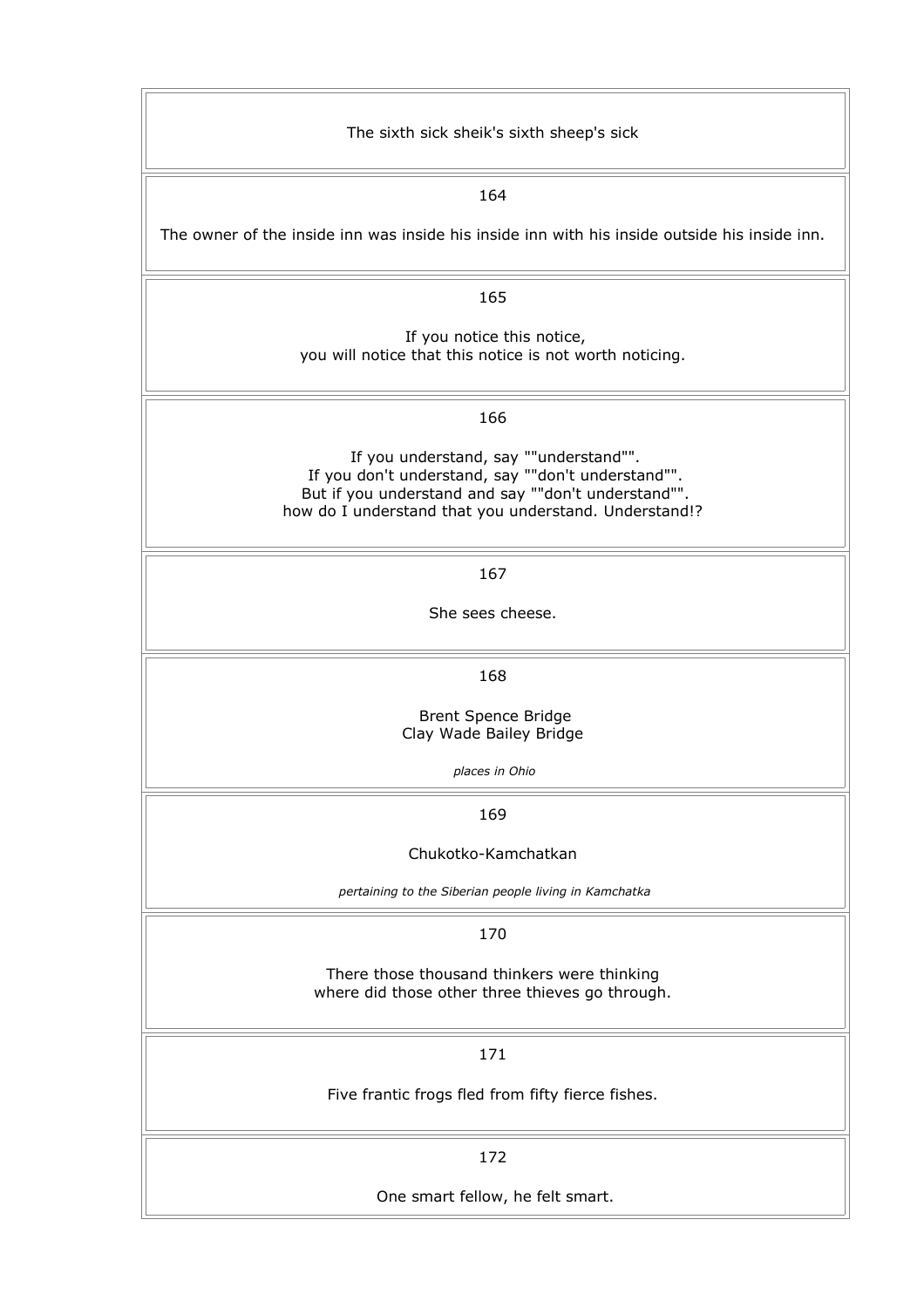Two smart fellows, they felt smart. Three smart fellows, they felt smart. Four smart fellows, they felt smart. Five smart fellows, they felt smart. Six smart fellows, they felt smart.

#### 173

Seven sleazy shysters in sharkskin suits sold sheared sealskins to seasick sailors.

174

I would if I could! But I can't, so I won't!

175

But a harder thing still to do.

What a to do to die today At a quarter or two to two. A terrible difficult thing to say But a harder thing still to do. The dragon will come at the beat of the drum With a rat-a-tat-tat a-tat-tat a-tat-to At a quarter or two to two today, At a quarter or two to two.

*From a college drama class*

176

Love's a feeling you feel when you feel you're going to feel the feeling you've never felt before.

177

Silly sheep weep and sleep.

178

Truly rural, truly rural, truly rural, ...

179

A turbot's not a burbot, for a turbot's a butt, but a burbot's not.

180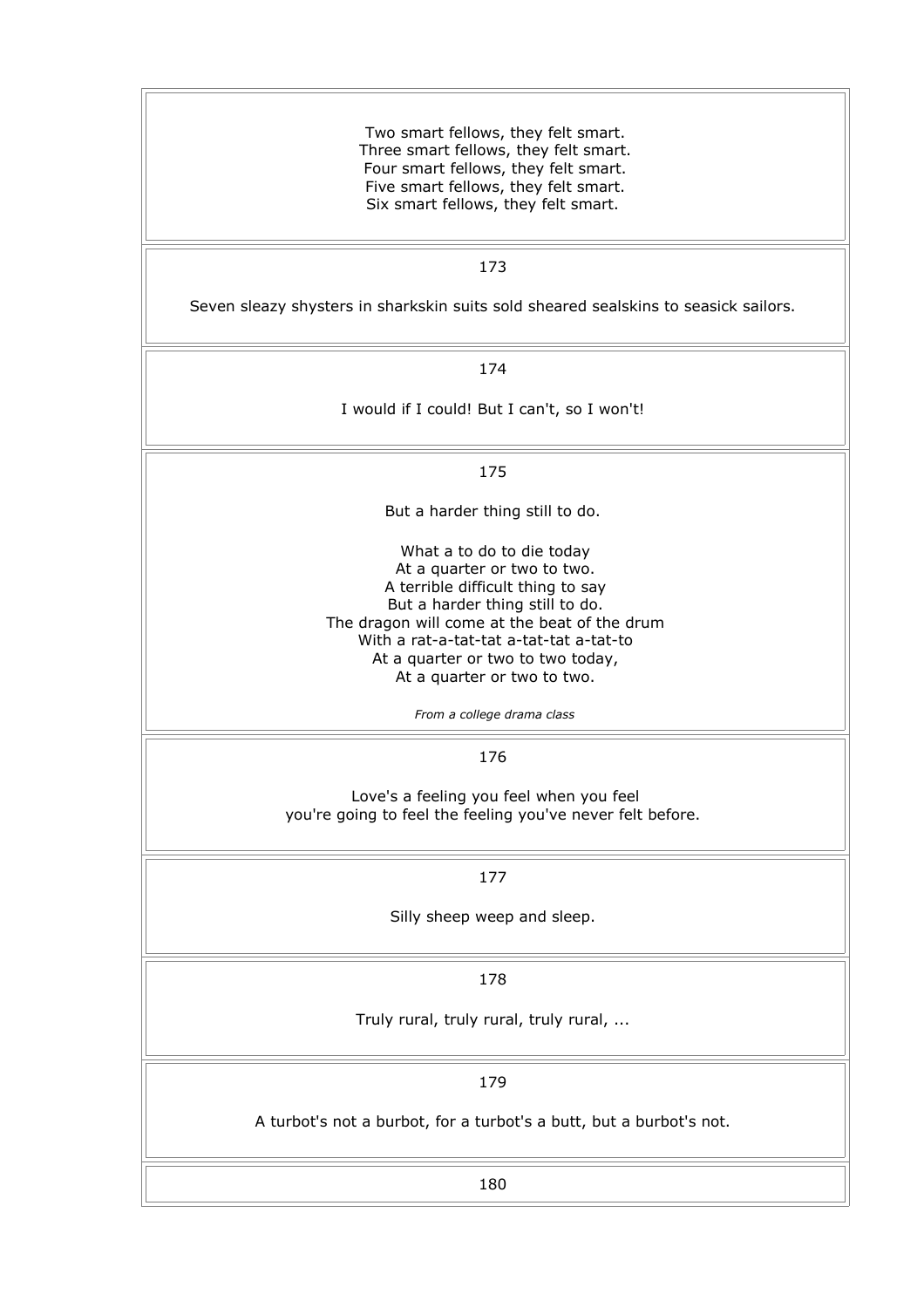I know a boy named Tate who dined with his girl at eight eight. I'm unable to state what Tate ate at eight eight or what Tate's tкte а tкte ate at eight eight.

181

I saw a saw in Arkansas, that would outsaw any saw I ever saw, and if you got a saw that will outsaw the saw I saw in Arkansas let me see your saw.

182

The seething sea ceaseth; thus the seething sea sufficeth us.

183

Real weird rear wheels

*by Michael Dworkin and Bill Harvey*

184

I slit a sheet, a sheet I slit, upon a slitted sheet I sit.

185

A pessimistic pest exists amidst us.

186

Knife and a fork bottle and a cork that is the way you spell New York.

Chicken in the car and the car can go, that is the way you spell Chicago.

187

Five fuzzy French frogs Frolicked through the fields in France.

188

Two to two to Toulouse?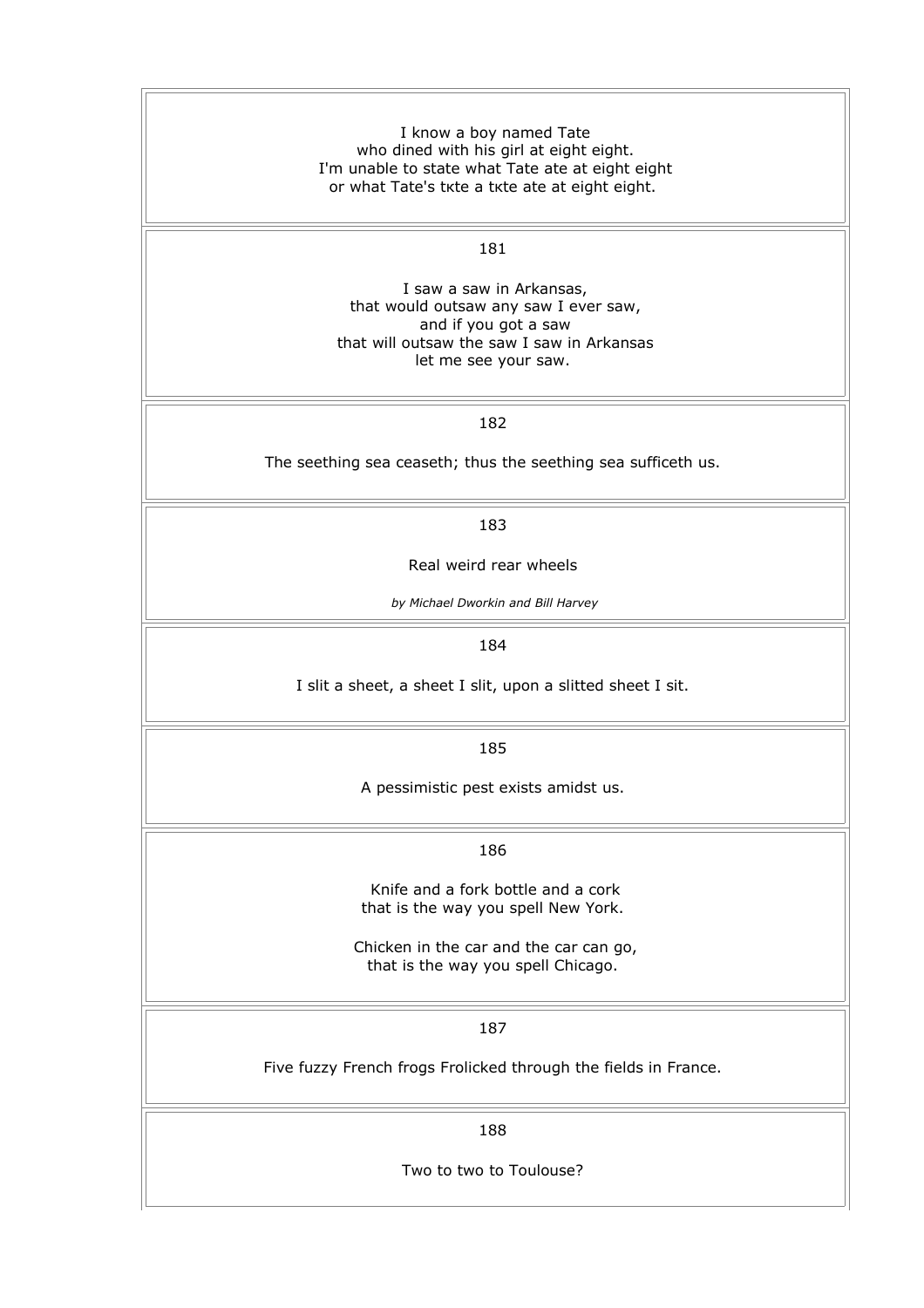| 189                                                                                                                                                                                                   |
|-------------------------------------------------------------------------------------------------------------------------------------------------------------------------------------------------------|
| Swatch watch                                                                                                                                                                                          |
|                                                                                                                                                                                                       |
| 190                                                                                                                                                                                                   |
| Dr. Johnson and Mr. Johnson, after great consideration, came to the conclusion that the<br>Indian nation beyond the Indian Ocean is back in education because the chief occupation is<br>cultivation. |
| 191                                                                                                                                                                                                   |
| Round and round the rugged rock the ragged rascal ran.                                                                                                                                                |
| 192                                                                                                                                                                                                   |
| Buckets of bug blood, buckets of bug blood, buckets of bug blood                                                                                                                                      |
| 193                                                                                                                                                                                                   |
| I'm a sock cutter and I cut socks.<br>I'm a sock cutter and I cut socks.<br>I'm a sock cutter and I cut socks.                                                                                        |
| 194                                                                                                                                                                                                   |
| If coloured caterpillars could change their colours constantly could they keep their coloured<br>coat coloured properly?                                                                              |
| 195                                                                                                                                                                                                   |
| We won, we won, we won, we won,                                                                                                                                                                       |
| 196                                                                                                                                                                                                   |
| Thirty-three thousand people think that Thursday is their thirtieth birthday.                                                                                                                         |
| by Julia Dicum                                                                                                                                                                                        |
| 197                                                                                                                                                                                                   |
| How much ground could a grounghog grind if a groundhog could grind ground?                                                                                                                            |
| 198                                                                                                                                                                                                   |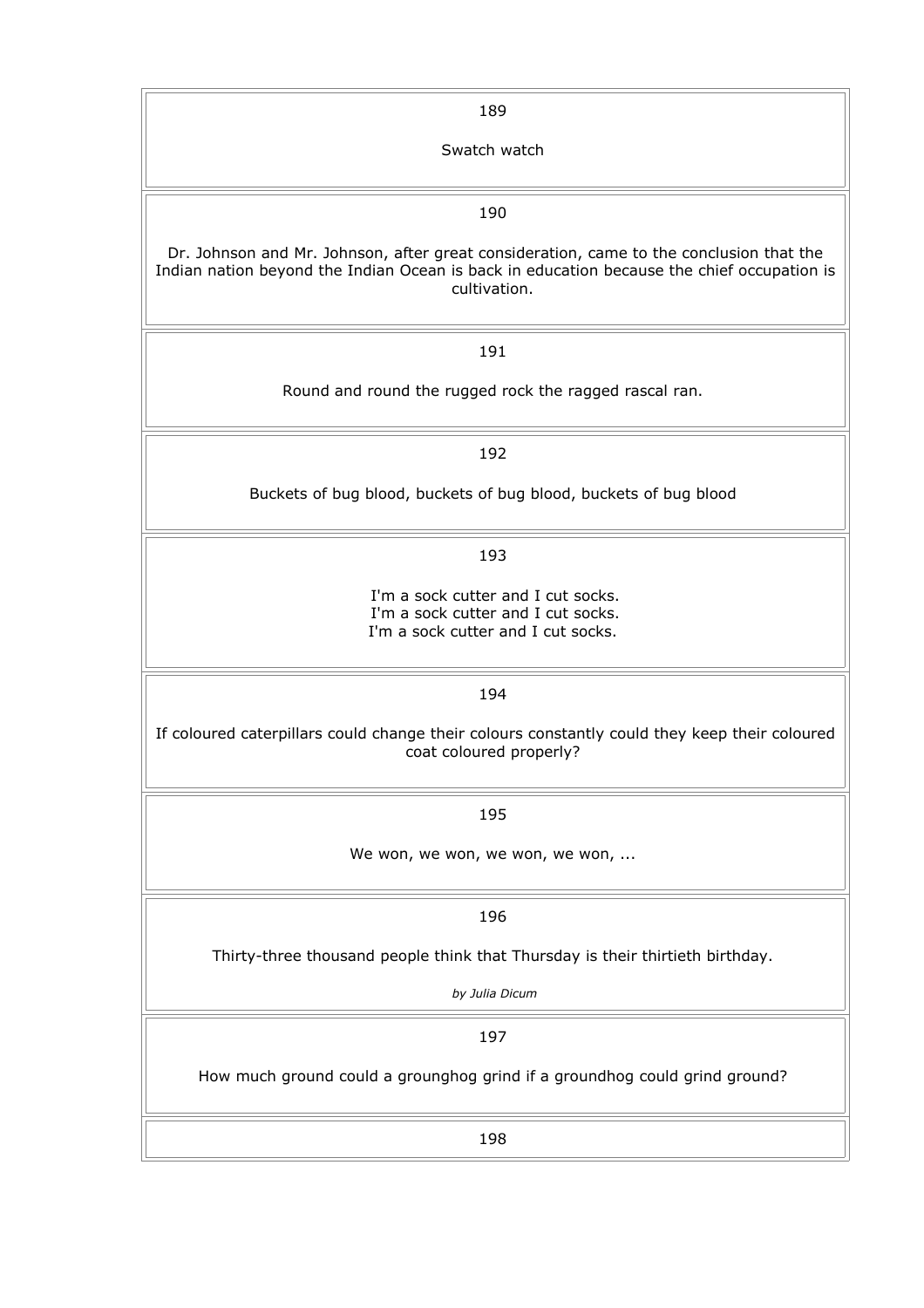| How may saws could a see-saw saw if a see-saw could saw saws?                            |
|------------------------------------------------------------------------------------------|
|                                                                                          |
| by Jillian Goetz                                                                         |
|                                                                                          |
|                                                                                          |
| 199                                                                                      |
|                                                                                          |
| As he gobbled the cakes on his plate,                                                    |
| the greedy ape said as he ate,                                                           |
|                                                                                          |
| the greener green grapes are,                                                            |
| the keener keen apes are                                                                 |
| to gobble green grape cakes,                                                             |
| they're great!                                                                           |
|                                                                                          |
| from Dr. Seuss's O Say Can You Say?                                                      |
|                                                                                          |
|                                                                                          |
| 200                                                                                      |
|                                                                                          |
| How much myrtle would a wood turtle hurdle if a wood turtle could hurdle myrtle?         |
|                                                                                          |
| A wood turtle would hurdle as much myrtle as a wood turtle could hurdle if a wood turtle |
| could hurdle myrtle.                                                                     |
|                                                                                          |
|                                                                                          |
| 201                                                                                      |
|                                                                                          |
|                                                                                          |
| Shut up the shutters and sit in the shop.                                                |
|                                                                                          |
|                                                                                          |
|                                                                                          |
| 202                                                                                      |
|                                                                                          |
| Rattle your bottles in Rollocks' van.                                                    |
|                                                                                          |
|                                                                                          |
|                                                                                          |
| 203                                                                                      |
|                                                                                          |
| A fly and flea flew into a flue,                                                         |
|                                                                                          |
| said the fly to the flea 'what shall we do?'                                             |
| 'let us fly' said the flea                                                               |
| said the fly 'shall we flee'                                                             |
| so they flew through a flaw in the flue.                                                 |
|                                                                                          |
|                                                                                          |
|                                                                                          |
| 204                                                                                      |
|                                                                                          |
| How much dew does a dewdrop drop                                                         |
| If dewdrops do drop dew?                                                                 |
| They do drop, they do                                                                    |
| As do dewdrops drop                                                                      |
|                                                                                          |
| If dewdrops do drop dew.                                                                 |
|                                                                                          |
|                                                                                          |
| 205                                                                                      |
|                                                                                          |
|                                                                                          |
| If Kantie can tie a tie and untie a tie,                                                 |
| why can't I tie a tie and untie a tie like Kantie can.                                   |
|                                                                                          |
|                                                                                          |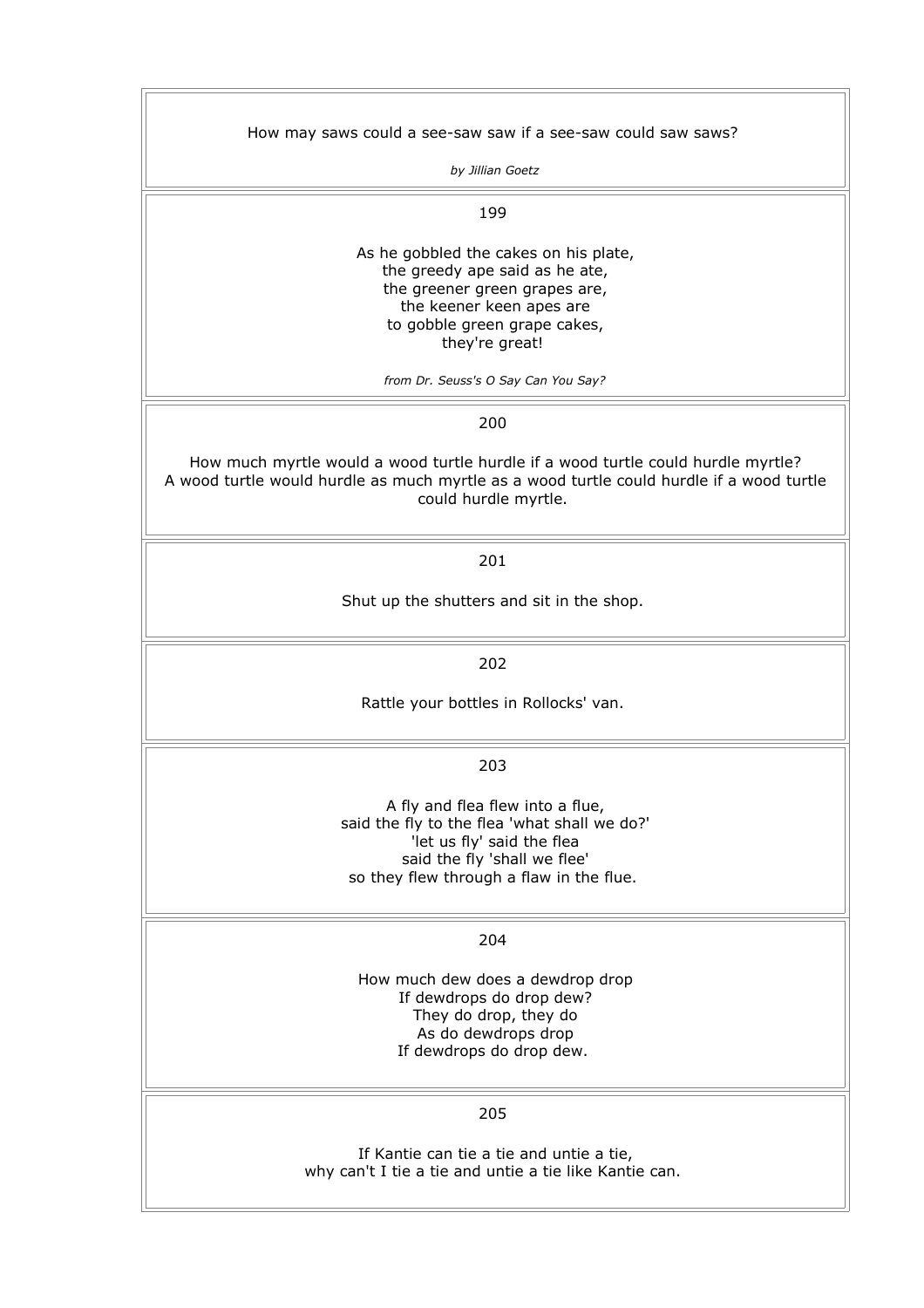| 206                                                                            |
|--------------------------------------------------------------------------------|
| Bake big batches of bitter brown bread.                                        |
|                                                                                |
| 207                                                                            |
| But she as far surpasseth Sycorax,                                             |
| As great'st does least.                                                        |
| Caliban describing Miranda's beauty in ""The Tempest"", by William Shakespeare |
| 208                                                                            |
| Bake big batches of brown blueberry bread.                                     |
|                                                                                |
| 209                                                                            |
| She sits in her slip and sips Schlitz.                                         |
|                                                                                |
| 210                                                                            |
| Which wristwatch is a Swiss wristwatch?                                        |
|                                                                                |
| 211                                                                            |
| Whoever slit the sheets is a good sheet slitter.                               |
|                                                                                |
| 212                                                                            |
| Mummies make money.                                                            |
|                                                                                |
| 213                                                                            |
| Crush grapes, grapes crush, crush grapes.                                      |
|                                                                                |
| 214                                                                            |
| An elephant was asphyxiated in the asphalt.                                    |
|                                                                                |
| 215                                                                            |
| A black bloke's back brake-block broke.                                        |
|                                                                                |
| 216                                                                            |
|                                                                                |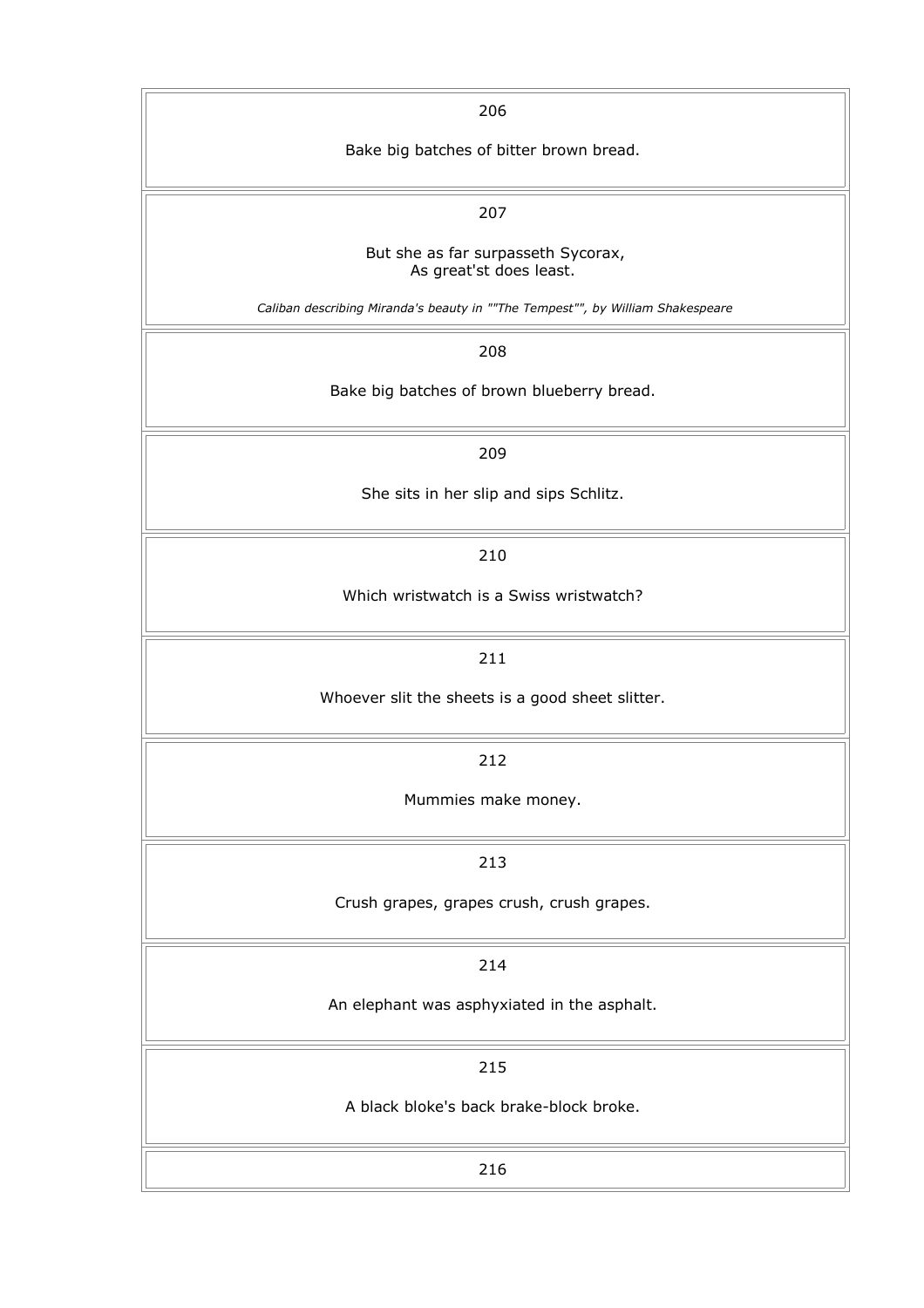| This is a zither.                                                                               |
|-------------------------------------------------------------------------------------------------|
| 217                                                                                             |
| Fresh fried fish,<br>Fish fresh fried,<br>Fried fish fresh,<br>Fish fried fresh.                |
| 218                                                                                             |
| There was a minimum of cinnamon in the aluminum pan.                                            |
| 219                                                                                             |
| Really leery, rarely Larry.                                                                     |
| 220                                                                                             |
| Big black bugs bleed blue black blood but baby black bugs bleed blue blood.                     |
| 221                                                                                             |
| Elizabeth has eleven elves in her elm tree.                                                     |
| 222                                                                                             |
| Her whole right hand really hurts.                                                              |
| difficult in Brazil                                                                             |
| 223                                                                                             |
| Come, come,<br>Stay calm, stay calm,<br>No need for alarm,<br>It only hums,<br>It doesn't harm. |
| 224                                                                                             |
| Tie a knot, tie a knot.<br>Tie a tight, tight knot.<br>Tie a knot in the shape of a nought.     |
| 225                                                                                             |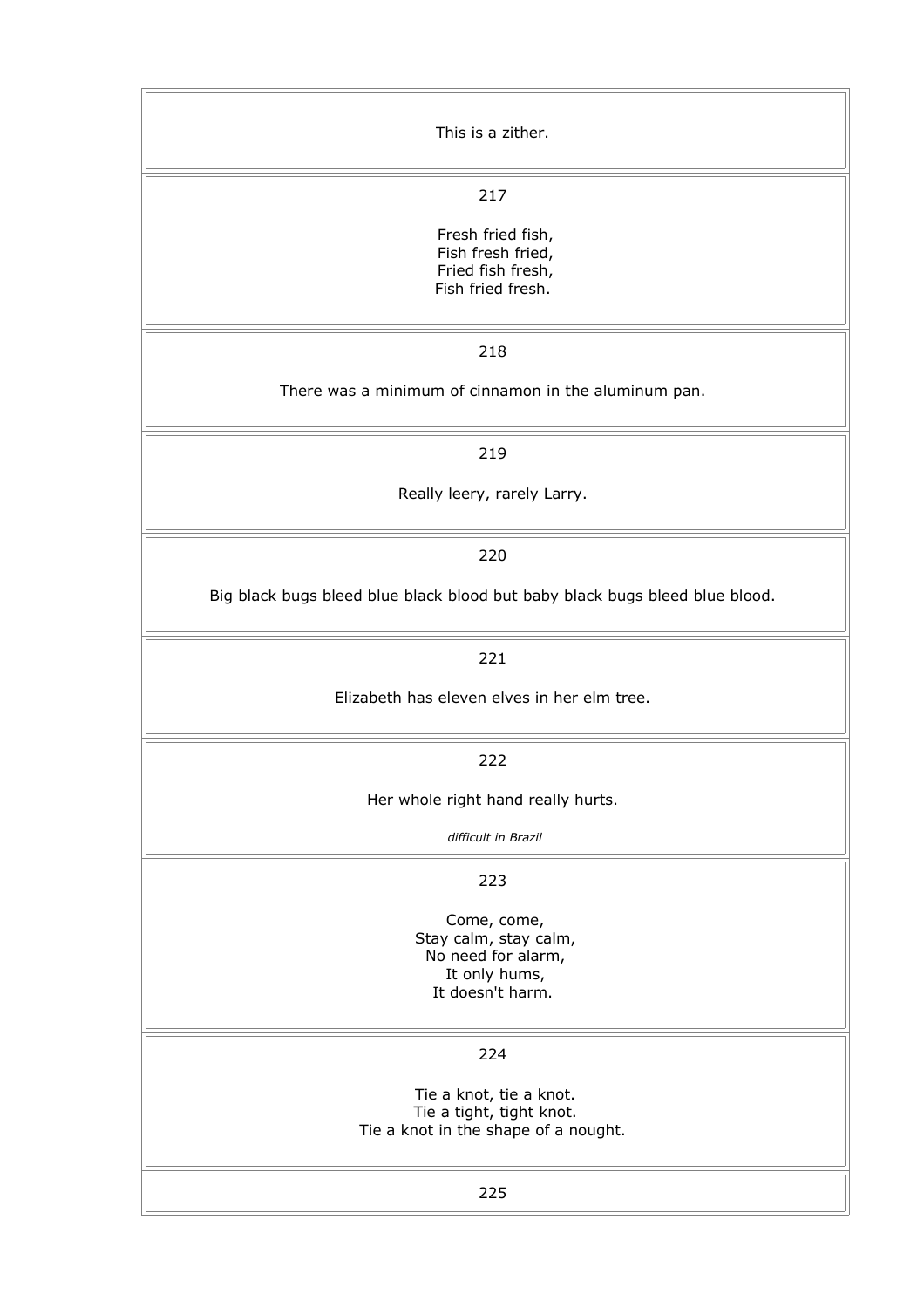| Red blood, green blood                                                                                                                                  |
|---------------------------------------------------------------------------------------------------------------------------------------------------------|
| 226<br>I'm a sheet slitter.<br>I slit sheets.<br>I'm the sleekest sheet slitter<br>that ever slit sheets.                                               |
| 227<br>Round the rugged rock, the ragged rascal ran.                                                                                                    |
| 228<br>Busy buzzing bumble bees.                                                                                                                        |
| 229<br>A lump of red leather, a red leather lump                                                                                                        |
| 230<br>Nat the bat swat at Matt the gnat.                                                                                                               |
| 231<br>I shot the city sheriff.<br>I shot the city sheriff.<br>I shot the city sheriff.                                                                 |
| 232<br>A lady sees a pot-mender at work at his barrow in the street.<br>""Are you copper-bottoming them, my man?""<br>""No, I'm aluminiuming 'em, Mum"" |
| 233<br>I am not a pheasant plucker,<br>I'm a pheasant plucker's son<br>but I'll be plucking pheasants<br>When the pheasant plucker's gone.              |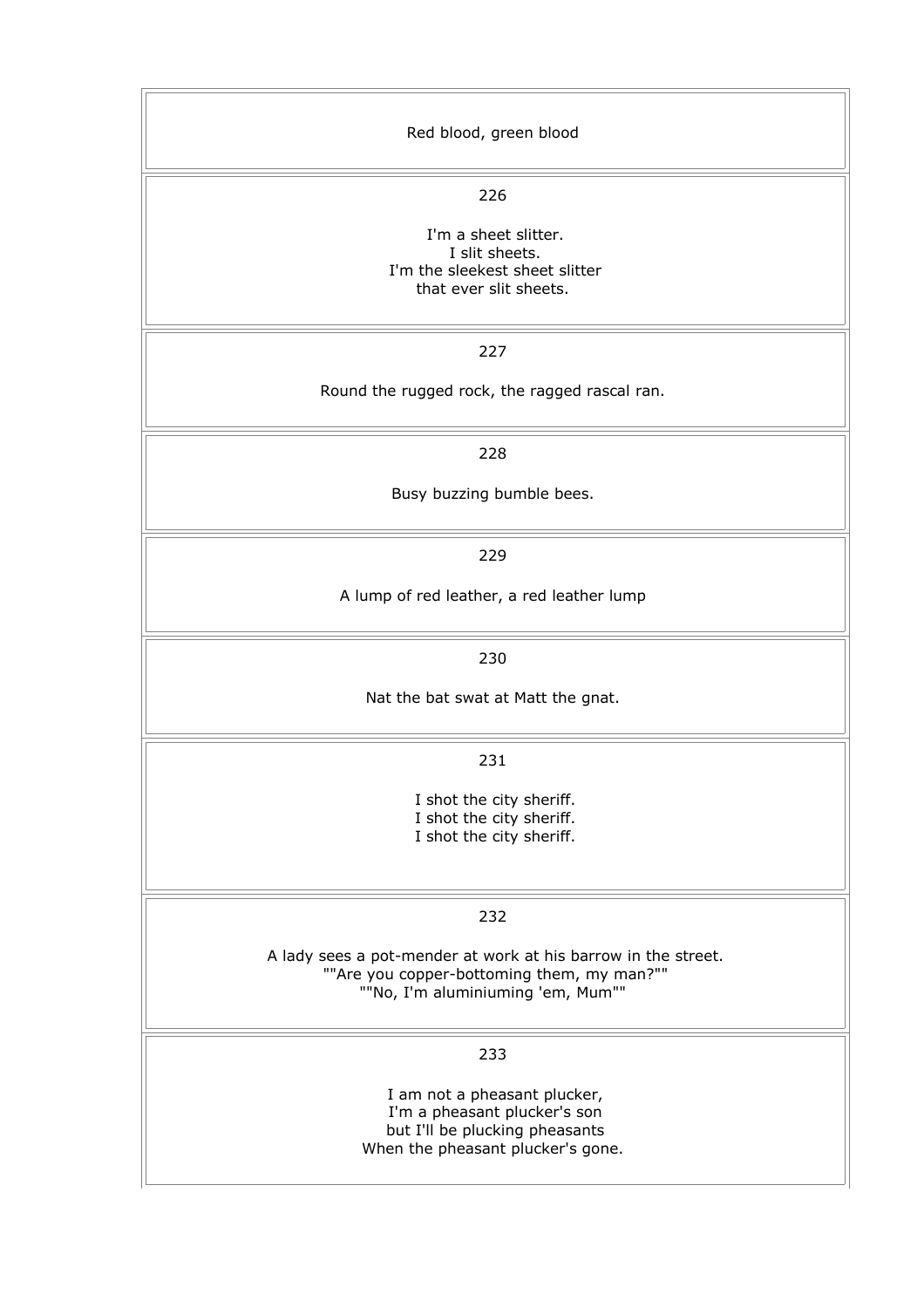| 234                                                                                                                                                                                                                                                          |
|--------------------------------------------------------------------------------------------------------------------------------------------------------------------------------------------------------------------------------------------------------------|
| Suzie, Suzie, working in a shoeshine shop.<br>All day long she sits and shines,<br>all day long she shines and sits,<br>and sits and shines, and shines and sits,<br>and sits and shines, and shines and sits.<br>Suzie, Suzie, working in a shoeshine shop. |
| Tommy, Tommy, toiling in a tailor's shop.<br>All day long he fits and tucks,<br>all day long he tucks and fits,<br>and fits and tucks, and tucks and fits,<br>and fits and tucks, and tucks and fits.<br>Tommy, Tommy, toiling in a tailor's shop.           |
| sung by Ian Mackintosh                                                                                                                                                                                                                                       |
| 235                                                                                                                                                                                                                                                          |
| Preshrunk silk shirts.                                                                                                                                                                                                                                       |
| 236                                                                                                                                                                                                                                                          |
| Craig Quinn's quick trip to Crabtree Creek.                                                                                                                                                                                                                  |
| 237                                                                                                                                                                                                                                                          |
| Six shining cities, six shining cities, six shining cities.                                                                                                                                                                                                  |
| 238                                                                                                                                                                                                                                                          |
| While we were walking, we were watching window washers wash Washington's windows<br>with warm washing water.                                                                                                                                                 |
| 239                                                                                                                                                                                                                                                          |
| A big black bear sat on a big black bug.                                                                                                                                                                                                                     |
| 240                                                                                                                                                                                                                                                          |
| A bloke's bike back brake block broke.                                                                                                                                                                                                                       |
| 241                                                                                                                                                                                                                                                          |
| Sweet sagacious Sally Sanders said she sure saw seven segregated seaplanes sailing<br>swiftly southward Saturday.                                                                                                                                            |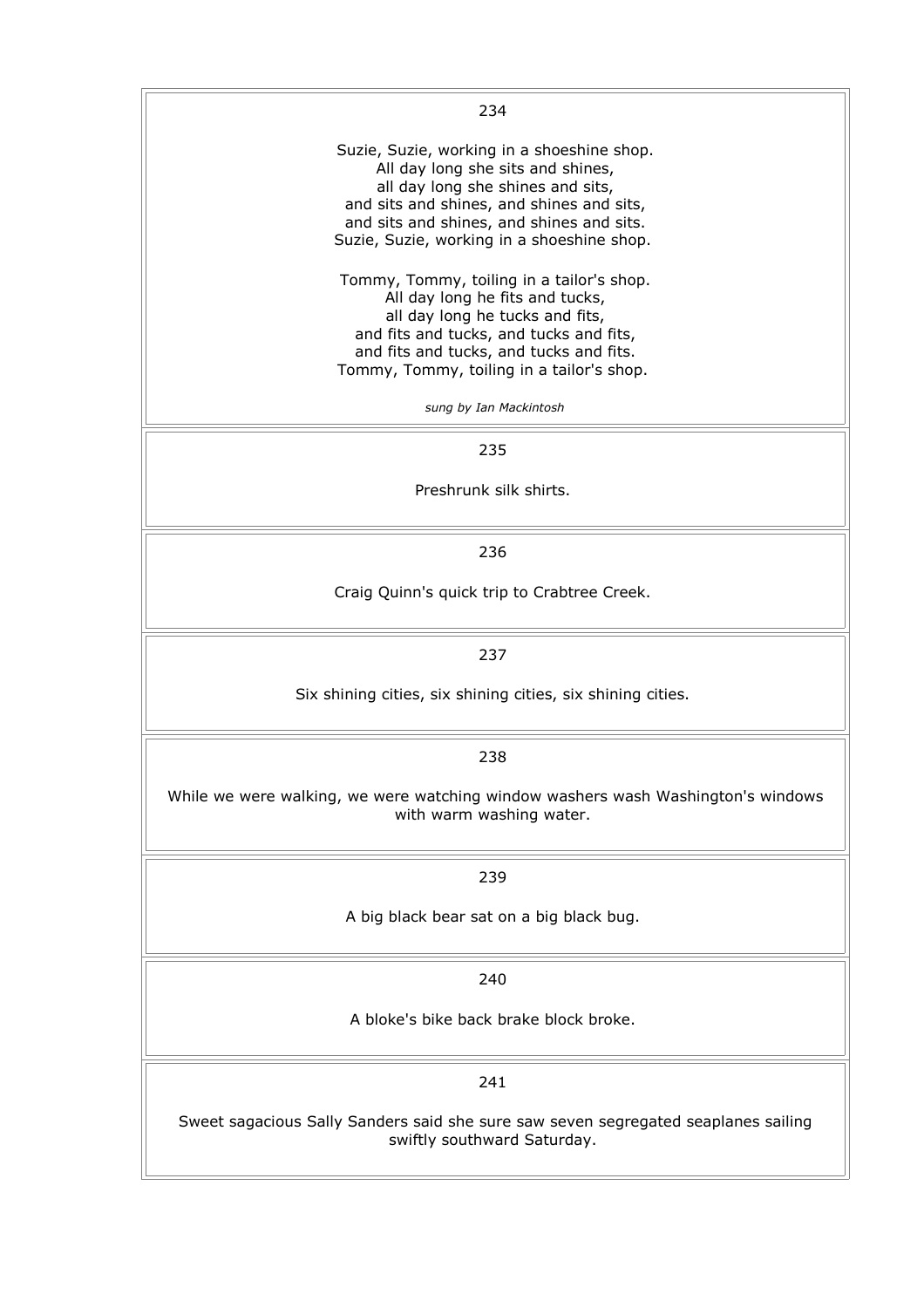Betty Botter bought some butter but she said the butter's bitter. If I put it in my batter it will make my batter bitter. So, she bought some better butter, better than the bitter butter and she put it in her batter and her batter was not bitter. So 'twas good that Betty Botter bought some better butter.

242

243

How much oil boil can a gum boil boil if a gum boil can boil oil?

244

Good blood, bad blood, good blood, bad blood, good blood, bad blood.

245

No nose knows like a gnome's nose knows.

*by the Hofman family*

246

Freshly fried fresh flesh

247

There are two minutes difference from four to two to two to two, from two to two to two, too.

248

There once was a man who had a sister, his name was Mr. Fister. Mr. Fister's sister sold sea shells by the sea shore. Mr. Fister didn't sell sea shells, he sold silk sheets. Mr. Fister told his sister that he sold six silk sheets to six shieks. The sister of Mr. Fister said I sold six shells to six shieks too!

249

Sally sells sea shells by the sea shore. But if Sally sells sea shells by the sea shore then where are the sea shells Sally sells?

250

She stood by Burgess's fish sauce shop welcoming him in.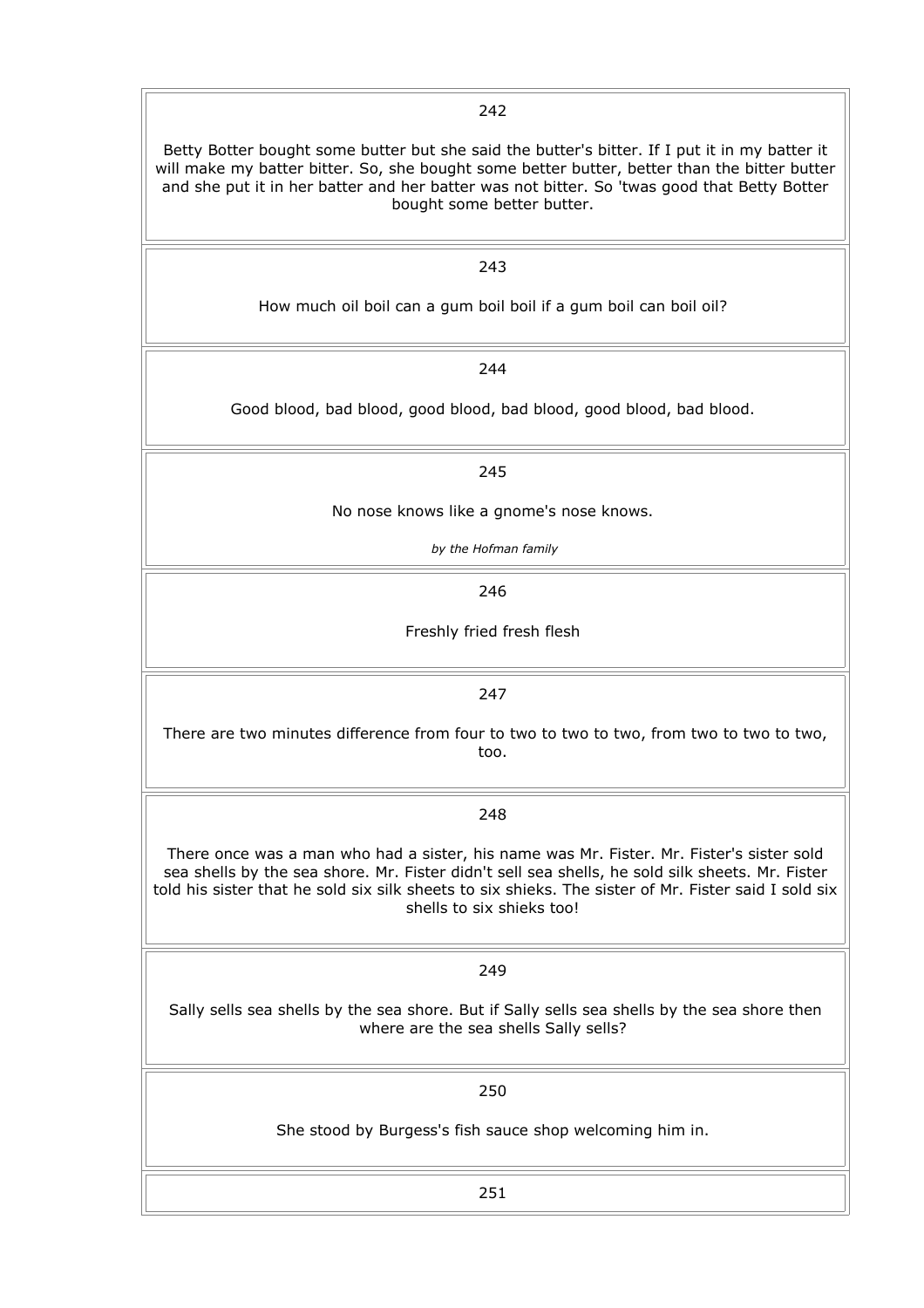| Swan swam over the sea.<br>Swim, swan, swim!<br>Swan swam back again.<br>Well swum swan!                                                                                                       |
|------------------------------------------------------------------------------------------------------------------------------------------------------------------------------------------------|
| 252                                                                                                                                                                                            |
| Sally is a sheet slitter, she slits sheets.                                                                                                                                                    |
| 253                                                                                                                                                                                            |
| She sells sea shells on the sea shore;<br>The shells that she sells are sea shells I'm sure.<br>So if she sells sea shells on the sea shore,<br>I'm sure that the shells are sea shore shells. |
| 254                                                                                                                                                                                            |
| Tie twine to three tree twigs.                                                                                                                                                                 |
| 255                                                                                                                                                                                            |
| You know New York.<br>You need New York.<br>You know you need unique New York.                                                                                                                 |
| 256                                                                                                                                                                                            |
| What noise annoys an oyster most?<br>A noisy noise annoys an oyster most.                                                                                                                      |
| 257                                                                                                                                                                                            |
| Ripe white wheat reapers reap ripe white wheat right.                                                                                                                                          |
| 258                                                                                                                                                                                            |
| Blake's black bike's back brake bracket block broke.                                                                                                                                           |
| 259                                                                                                                                                                                            |
| Each Easter Eddie eats eighty Easter eggs.                                                                                                                                                     |
| 260                                                                                                                                                                                            |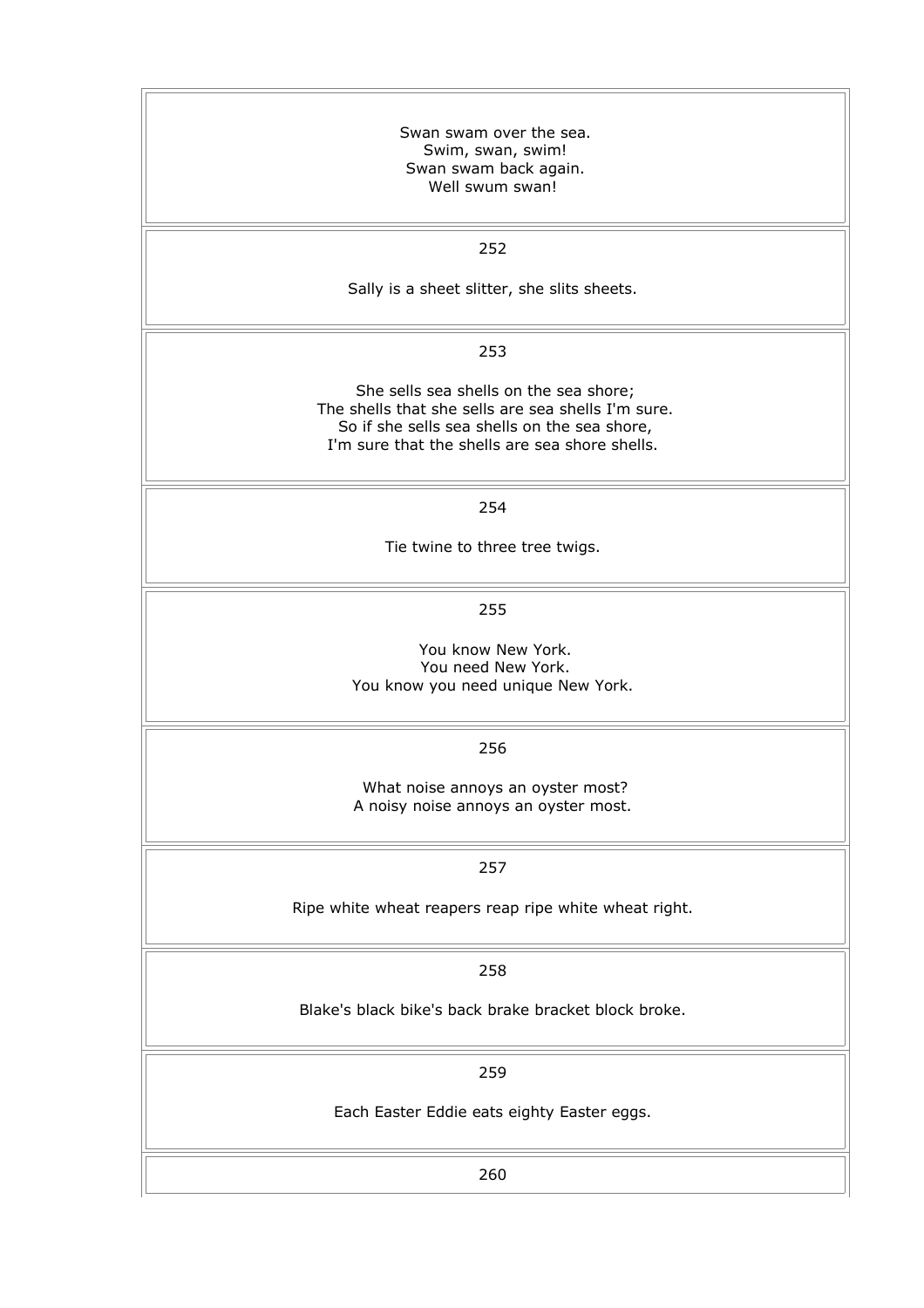| She slits the sheet she sits on.                                                                                                                                                                                      |
|-----------------------------------------------------------------------------------------------------------------------------------------------------------------------------------------------------------------------|
| 261                                                                                                                                                                                                                   |
| A rough-coated, dough-faced, thoughtful ploughman strode through the streets of<br>Scarborough; after falling into a slough, he coughed and hiccoughed.                                                               |
| 262                                                                                                                                                                                                                   |
| A twister of twists once twisted a twist.<br>and the twist that he twisted was a three twisted twist.<br>now in twisting this twist, if a twist should untwist,<br>would the twist that untwisted untwist the twists. |
| 263                                                                                                                                                                                                                   |
| Red lolly, yellow lolly.                                                                                                                                                                                              |
| 264                                                                                                                                                                                                                   |
| I am a mother pheasant plucker,<br>I pluck mother pheasants.<br>I am the best mother pheasant plucker,<br>that ever plucked a mother pheasant!                                                                        |
| 265                                                                                                                                                                                                                   |
| Mrs Hunt had a country cut front<br>in the front of her country cut pettycoat.                                                                                                                                        |
| 266                                                                                                                                                                                                                   |
| Knapsack strap.                                                                                                                                                                                                       |
| 267                                                                                                                                                                                                                   |
| John, where Molly had had ""had"", had had ""had had"". ""Had had "" had had the<br>teachers approval                                                                                                                 |
| 268                                                                                                                                                                                                                   |
| Miss Smith's fish-sauce shop seldom sells shellfish.                                                                                                                                                                  |
| 269                                                                                                                                                                                                                   |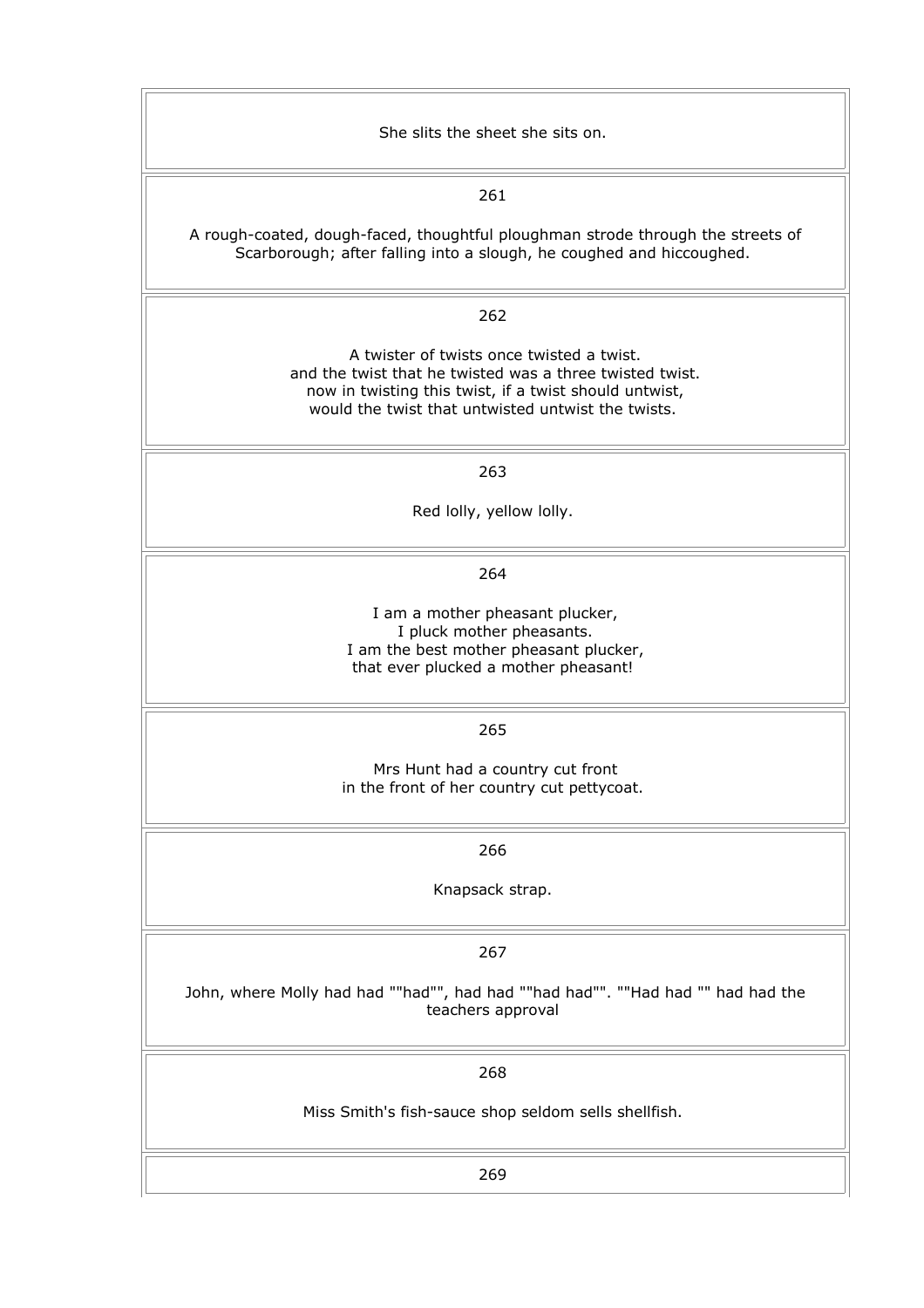| Great gray goats                                                                                                                                                                                                     |
|----------------------------------------------------------------------------------------------------------------------------------------------------------------------------------------------------------------------|
| 270                                                                                                                                                                                                                  |
| Whether the weather be fine<br>or whether the weather be not.<br>Whether the weather be cold<br>or whether the weather be hot.<br>We'll weather the weather<br>whether we like it or not.                            |
| 271                                                                                                                                                                                                                  |
| Sunshine city, sunshine city, sunshine city,                                                                                                                                                                         |
| 272                                                                                                                                                                                                                  |
| The batter with the butter is the batter that is better!                                                                                                                                                             |
| 273                                                                                                                                                                                                                  |
| There's a sandwich on the sand which was sent by a sane witch.                                                                                                                                                       |
| 274                                                                                                                                                                                                                  |
| How many yaks could a yak pack pack if a yak pack could pack yaks?                                                                                                                                                   |
| 275                                                                                                                                                                                                                  |
| Twelve twins twirled twelve twigs.                                                                                                                                                                                   |
| 276                                                                                                                                                                                                                  |
| If you stick a stock of liquor in your locker<br>it is slick to stick a lock upon your stock<br>or some joker who is slicker<br>is going to trick you of your liquor<br>if you fail to lock your liquor with a lock. |
| 277                                                                                                                                                                                                                  |
| Clowns grow glowing crowns.                                                                                                                                                                                          |
| 278                                                                                                                                                                                                                  |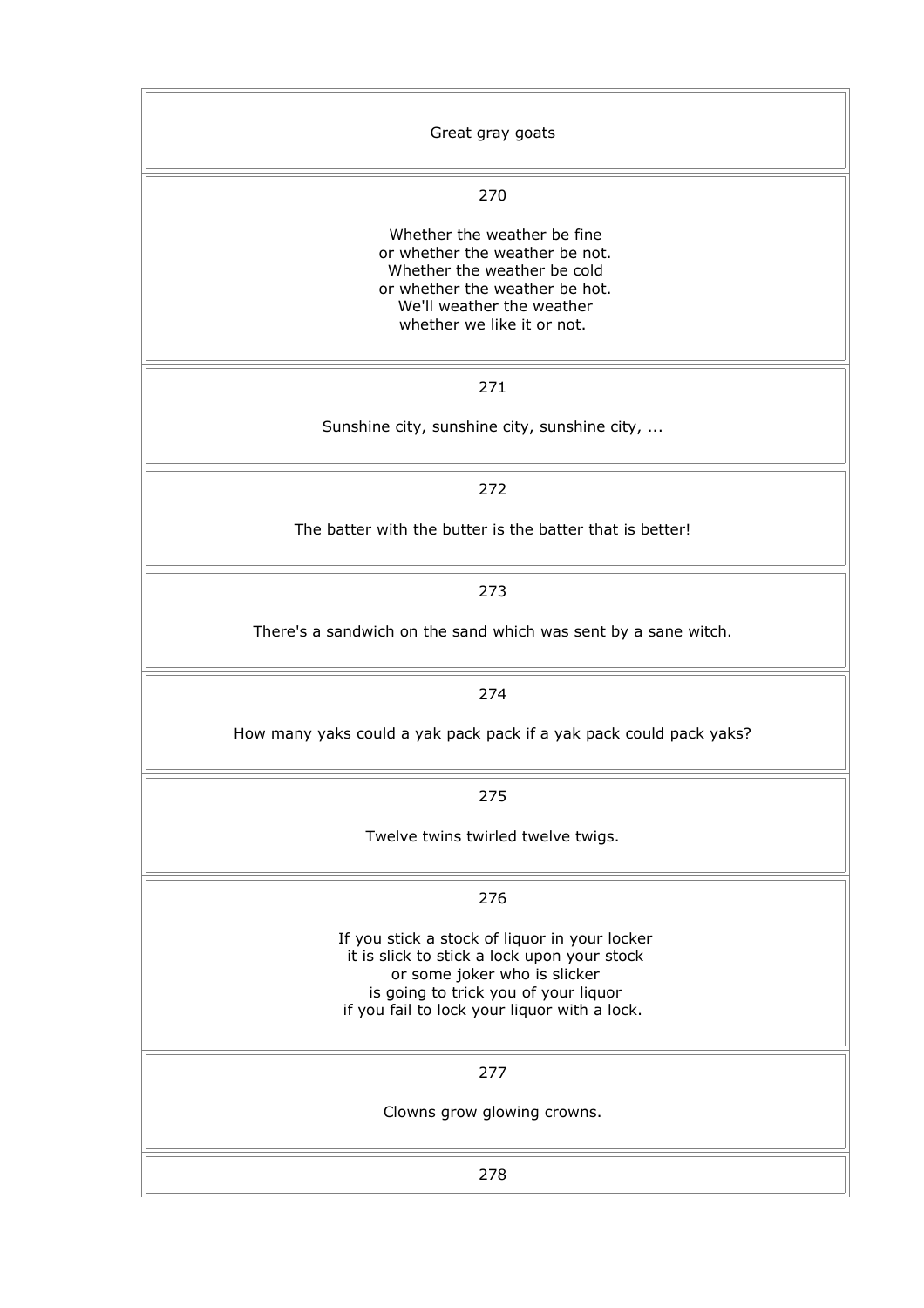| Can you imagine an imaginary menagerie manager<br>imagining managing an imaginary menagerie?                                                                                                                                                                                                                                                                                                   |
|------------------------------------------------------------------------------------------------------------------------------------------------------------------------------------------------------------------------------------------------------------------------------------------------------------------------------------------------------------------------------------------------|
| 279                                                                                                                                                                                                                                                                                                                                                                                            |
| Sister Suzie sewing shirts for soldiers<br>Such skill as sewing shirts<br>Our shy young sister Suzie shows<br>Some soldiers send epistles<br>Say they'd rather sleep in thistles<br>Than the saucy, soft short shirts for soldiers Sister Suzie sews.                                                                                                                                          |
| 280                                                                                                                                                                                                                                                                                                                                                                                            |
| Red leather, yellow leather,                                                                                                                                                                                                                                                                                                                                                                   |
| 281                                                                                                                                                                                                                                                                                                                                                                                            |
| Announcement at Victoria Station, London:<br>Two to two to Tooting too!                                                                                                                                                                                                                                                                                                                        |
| 282                                                                                                                                                                                                                                                                                                                                                                                            |
| Richard's wretched ratchet wrench.                                                                                                                                                                                                                                                                                                                                                             |
| 283                                                                                                                                                                                                                                                                                                                                                                                            |
| Rubber baby buggy bumpers.                                                                                                                                                                                                                                                                                                                                                                     |
| 284                                                                                                                                                                                                                                                                                                                                                                                            |
| Betty Botter bought some butter but, said she, the butter's bitter.<br>If I put it in my batter, it will make my batter bitter.<br>But a bit of better butter will make my bitter batter better.<br>So she bought some better butter, better than the bitter butter,<br>put it in her bitter batter, made her bitter batter better.<br>So 'twas better Betty Botter bought some better butter. |
| 285                                                                                                                                                                                                                                                                                                                                                                                            |
| A box of biscuits,<br>a box of mixed biscuits,<br>and a biscuit mixer.                                                                                                                                                                                                                                                                                                                         |
| 286                                                                                                                                                                                                                                                                                                                                                                                            |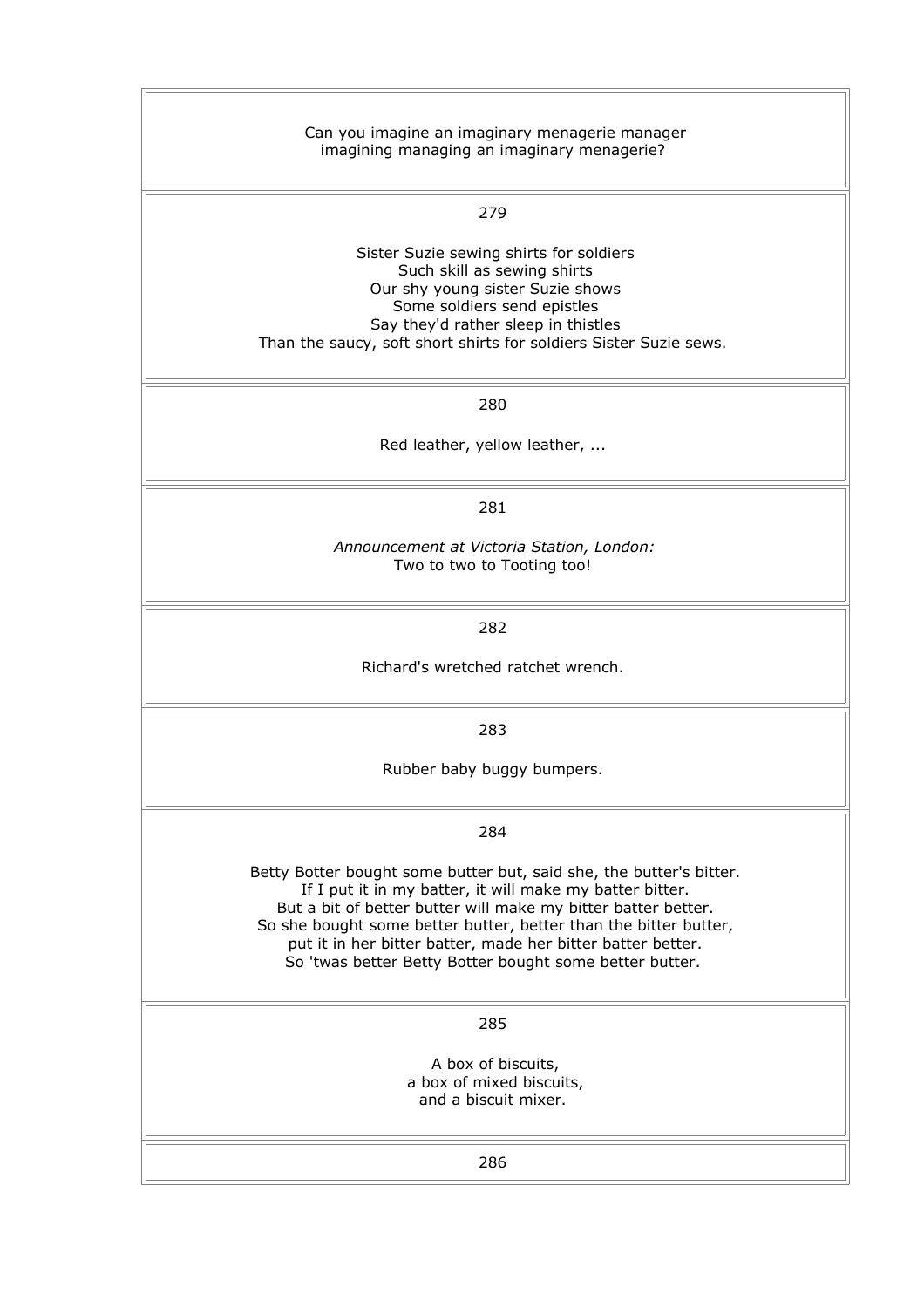When a doctor doctors a doctor, does the doctor doing the doctoring doctor as the doctor being doctored wants to be doctored or does the doctor doing the doctoring doctor as he wants to doctor?

287

What to do to die today at a minute or two to two. A terribly difficult thing to say and a harder thing to do. A dragon will come and beat his drum Ra-ta-ta-ta-ta-ta-ta-ta-too at a minute or two to two today. At a minute or two to two.

*Who is the author?*

288

If two witches would watch two watches, which witch would watch which watch?

289

The soldier's shoulder surely hurts!

290

She sees seas slapping shores.

291

A loyal warrior will rarely worry why we rule.

*by Ray Weisling*

292

Greek grapes.

293

Mr. See owned a saw and Mr Soar owned a seesaw. Now See's saw sawed Soar's seesaw before Soar saw See.

294

Six sick sea-serpents swam the seven seas.

295

There was a little witch which switched from Chichester to Ipswich.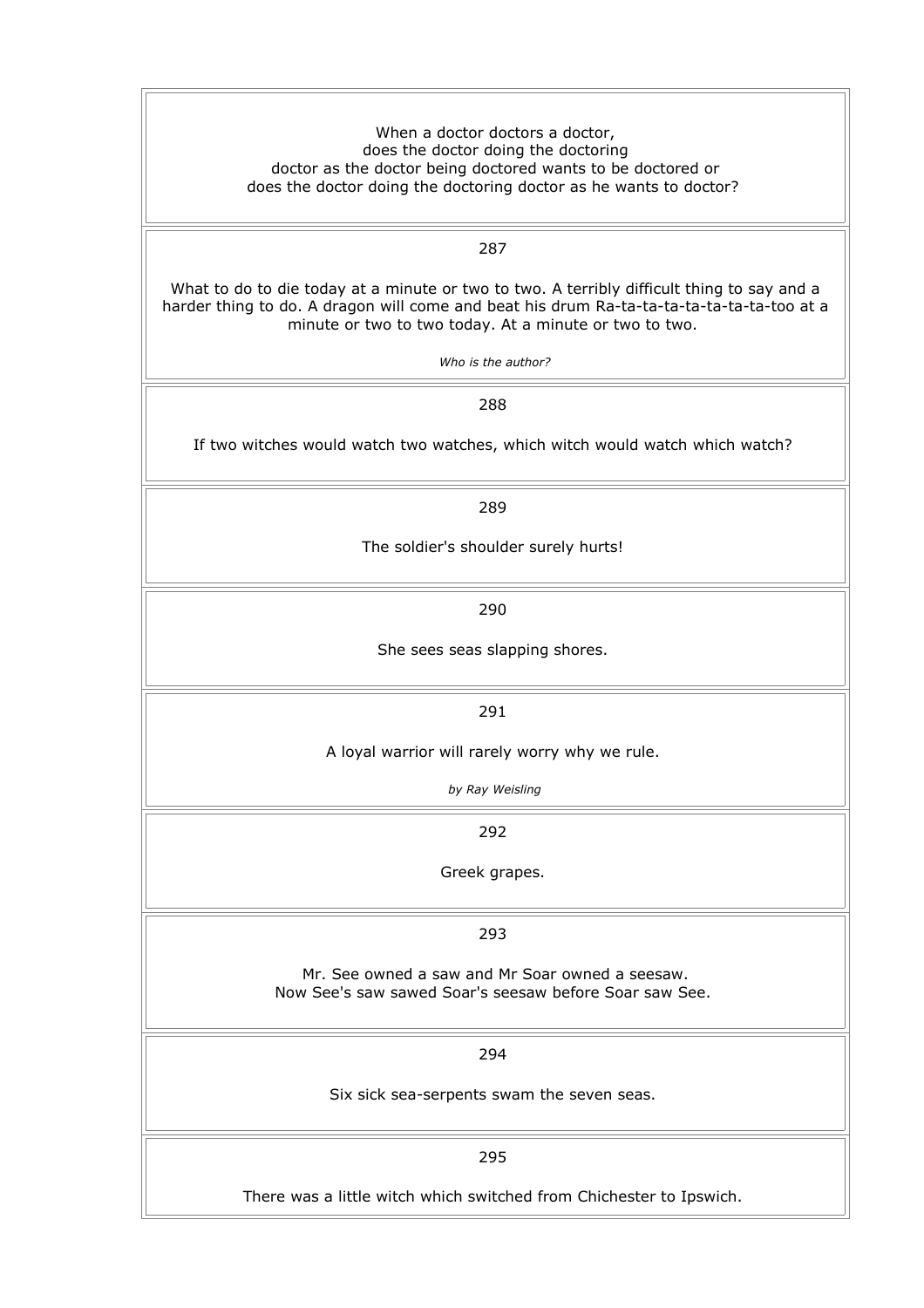296

A proper cup of coffee from a proper copper coffee pot.

297

Never trouble about trouble until trouble troubles you!

298

Theophilus Thadeus Thistledown, the succesful thistle-sifter, while sifting a sieve-full of unsifted thistles, thrust three thousand thistles through the thick of his thumb. Now, if Theophilus Thadeus Thistledown, the succesful thistle-sifter, thrust three thousand thistles through the thick of his thumb, see that thou, while sifting a sieve-full of unsifted thistles, thrust not three thousand thistles through the thick of thy thumb.

299

Shoe section, shoe section, shoe section, ...

300

A smart fella, a fella smart. It takes a smart fella to say a fella smart.

301

She is a thistle-sifter. She has a sieve of unsifted thistles and a sieve of sifted thistles and the sieve of unsifted thistles she sifts into the sieve of sifted thistles because she is a thistle-sifter.

302

Admidst the mists and coldest frosts, With stoutest wrists and loudest boasts, He thrusts his fists against the posts, And still insists he sees the ghosts.

303

Fuzzy Wuzzy was a bear, Fuzzy Wuzzy had no hair, Fuzzy Wuzzy wasn't very fuzzy, was he?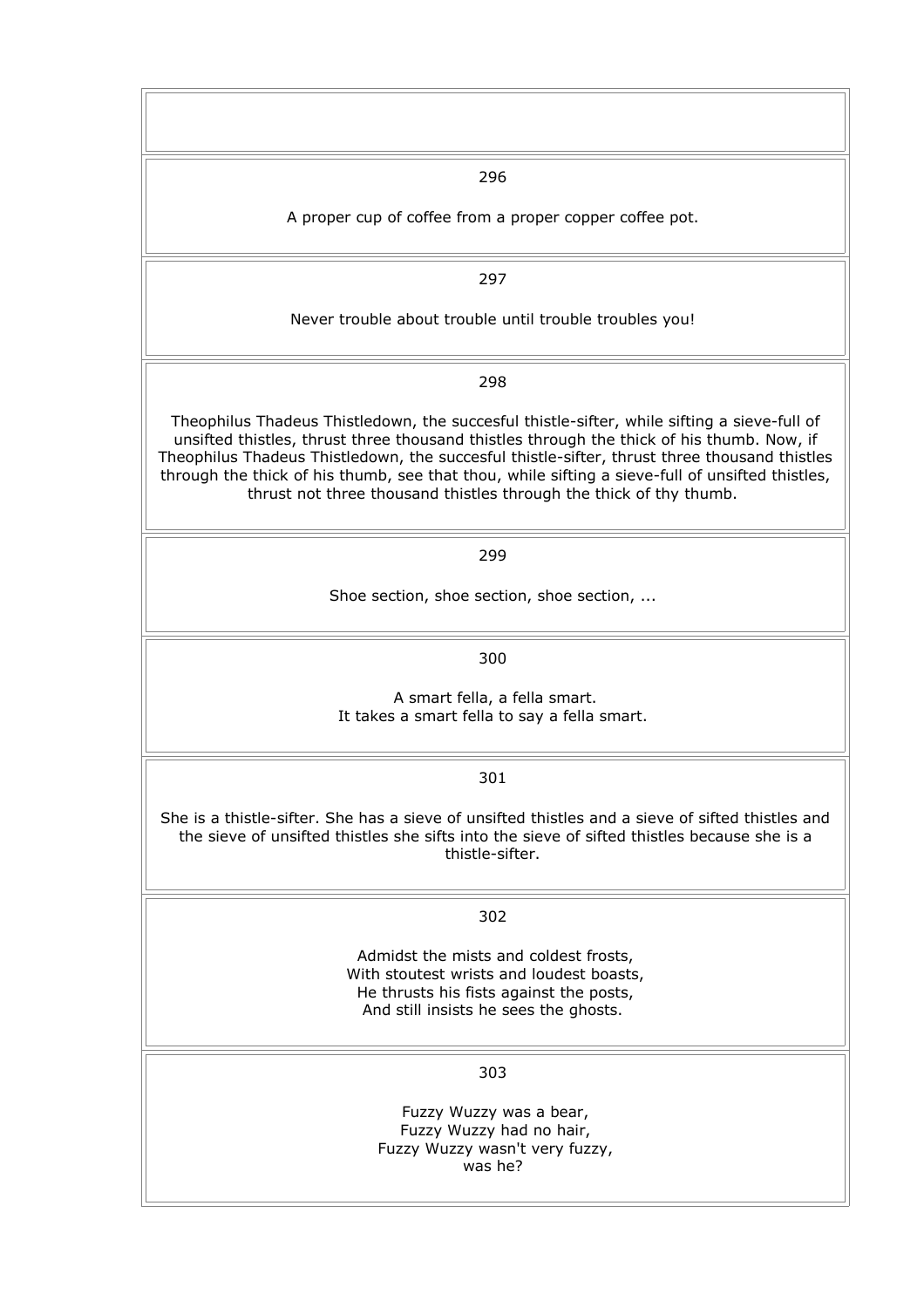304

Blue glue gun, green glue gun.

### 305

Betty bought some butter, but the butter Betty bought was bitter, so Betty bought some better butter, and the better butter Betty bought was better than the bitter butter Betty bought before!

306

Toy boat, toy boat, toy boat, ...

307

Mallory's hourly salary.

308

I slit a sheet, a sheet I slit, and on that slitted sheet I sit.

309

Don't spring on the inner-spring this spring or there will be an offspring next spring.

310

A flea and a fly in a flue, were imprisoned. So what could they do? Said the fly, ""Let us flee"". Said the flea, ""Let us fly"". So they flew through a flaw in the flue.

#### 311

King Thistle stuck a thousand thistles in the thistle of his thumb. A thousand thistles King Thistle stuck in the thistle of his thumb. If King Thistle stuck a thousand thistles in the thistle of his thumb, How many thistles did King Thistle stick in the thistle of his thumb?

312

Five fat friars frying flat fish.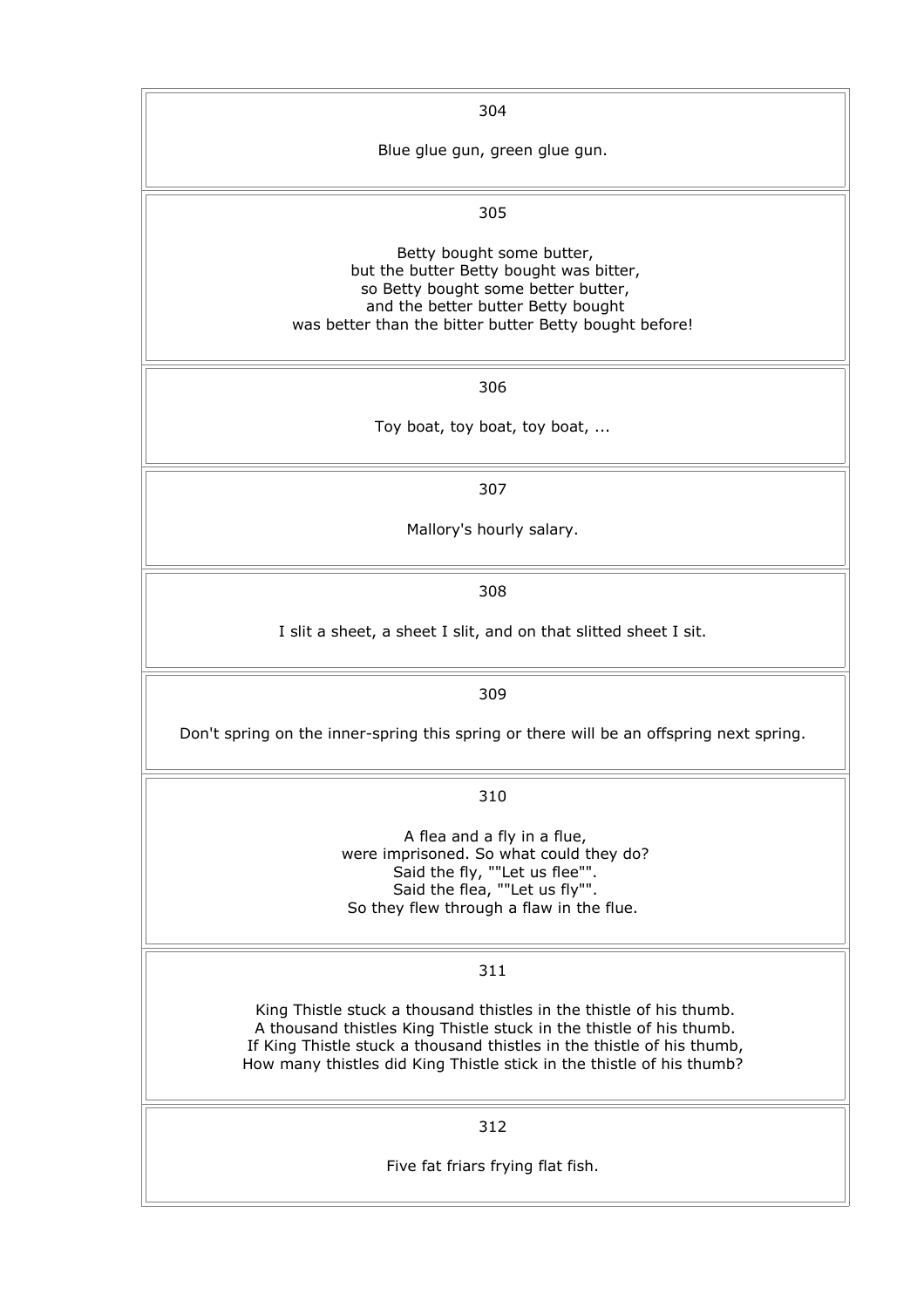| 313                                                                                                                                                                                                                                                                                                                                                                                                                                                         |
|-------------------------------------------------------------------------------------------------------------------------------------------------------------------------------------------------------------------------------------------------------------------------------------------------------------------------------------------------------------------------------------------------------------------------------------------------------------|
| The bottle of perfume that Willy sent<br>was highly displeasing to Millicent.<br>Her thanks were so cold<br>that they quarreled, I'm told<br>o'er that silly scent Willy sent Millicent                                                                                                                                                                                                                                                                     |
| 314                                                                                                                                                                                                                                                                                                                                                                                                                                                         |
| Esau Wood sawed wood. All the wood Esau Wood saw, Esau Wood would saw. All the wood<br>Wood saw, Esau sought to saw. One day Esau Wood's wood-saw would saw no wood. So<br>Esau Wood sought a new wood-saw. The new wood-saw would saw wood. Oh, the wood<br>Esau Wood would saw. Esau sought a saw that would saw wood as no other wood-saw<br>would saw. And Esau found a saw that would saw as no other wood-saw would saw. And<br>Esau Wood sawed wood. |
| 315                                                                                                                                                                                                                                                                                                                                                                                                                                                         |
| Betty bought some bitter butter<br>and it made her batter bitter,<br>so Betty bought some better butter<br>to make her bitter batter better.                                                                                                                                                                                                                                                                                                                |
| 316                                                                                                                                                                                                                                                                                                                                                                                                                                                         |
| A skunk sat on a stump and thunk the stump stunk,<br>but the stump thunk the skunk stunk.                                                                                                                                                                                                                                                                                                                                                                   |
| 317                                                                                                                                                                                                                                                                                                                                                                                                                                                         |
| I'm not the fig plucker,<br>nor the fig pluckers' son,<br>but I'll pluck figs<br>Till the fig plucker comes.                                                                                                                                                                                                                                                                                                                                                |
| 318                                                                                                                                                                                                                                                                                                                                                                                                                                                         |
| Extinct insects' instincts, extant insects' instincts.                                                                                                                                                                                                                                                                                                                                                                                                      |
| by Pierre Abbat                                                                                                                                                                                                                                                                                                                                                                                                                                             |
| 319                                                                                                                                                                                                                                                                                                                                                                                                                                                         |
| The sixth sheik's sixth sheep 's sick.                                                                                                                                                                                                                                                                                                                                                                                                                      |
| 320                                                                                                                                                                                                                                                                                                                                                                                                                                                         |
| Sweater weather, leather weather.                                                                                                                                                                                                                                                                                                                                                                                                                           |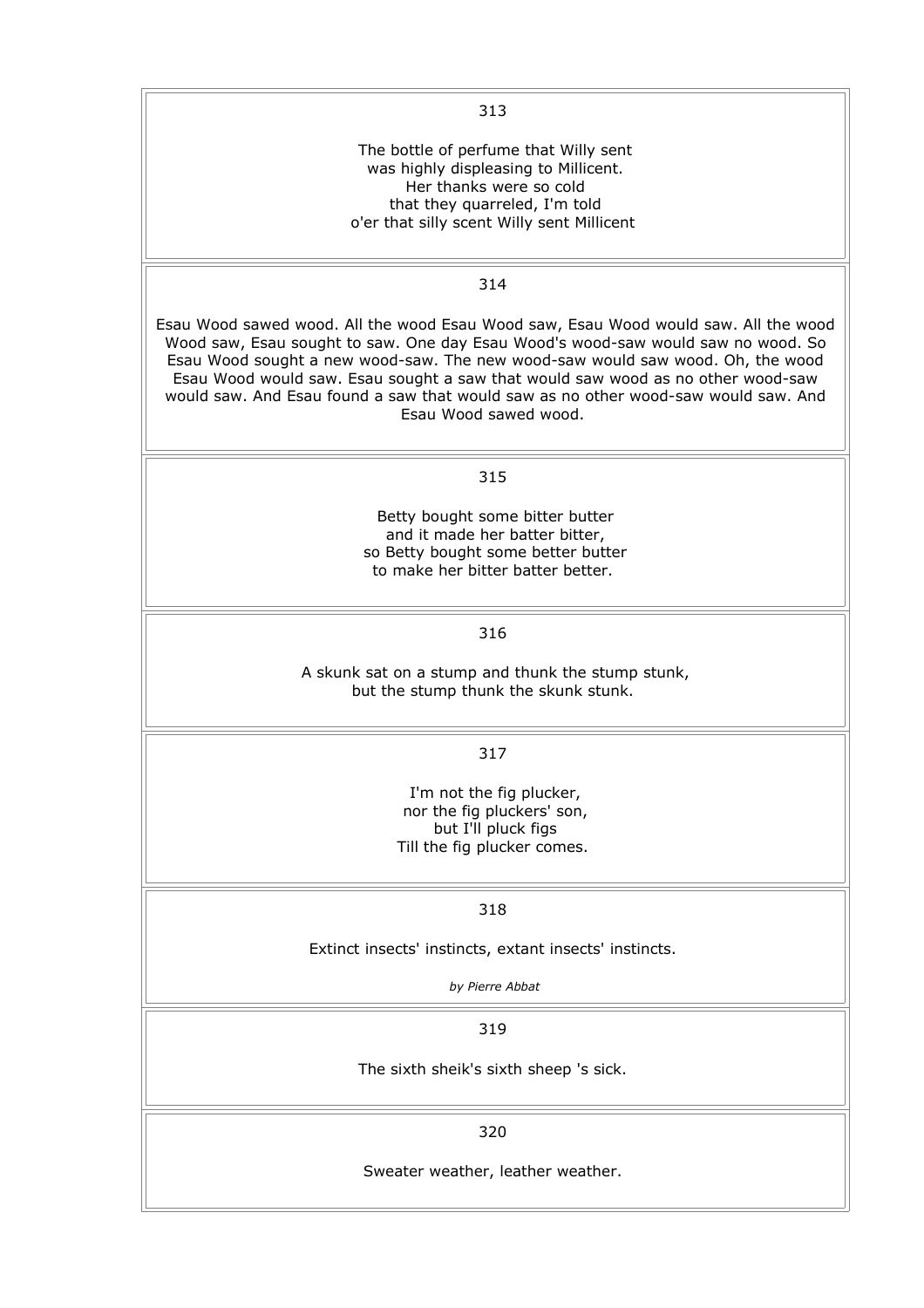321 One black beetle bled only black blood, the other black beetle bled blue. 322 The big black bug's blood ran blue. 323 I am not the pheasant plucker, I'm the pheasant plucker's mate. I am only plucking pheasants 'cause the pheasant plucker's running late. 324 Ed Nott was shot and Sam Shott was not. So it is better to be Shott than Nott. Some say Nott was not shot. But Shott says he shot Nott. Either the shot Shott shot at Nott was not shot, or Nott was shot. If the shot Shott shot shot Nott, Nott was shot. But if the shot Shott shot shot Shott, the shot was Shott, not Nott. However, the shot Shott shot shot not Shott - but Nott. So, Ed Nott was shot and that's hot! Is it not? 325 We will learn why her lowly lone, worn yarn loom will rarely earn immoral money. *by Ray Weisling* 326 Unique New York, unique New York, unique New York, ... 327 If Dr. Seuss Were a Technical Writer..... Here's an easy game to play. Here's an easy thing to say: If a packet hits a pocket on a socket on a port, And the bus is interrupted as a very last resort, And the address of the memory makes your floppy disk abort, Then the socket packet pocket has an error to report! If your cursor finds a menu item followed by a dash, And the double-clicking icon puts your window in the trash, And your data is corrupted 'cause the index doesn't hash, then your situation's hopeless, and your system's gonna crash! You can't say this? What a shame, sir!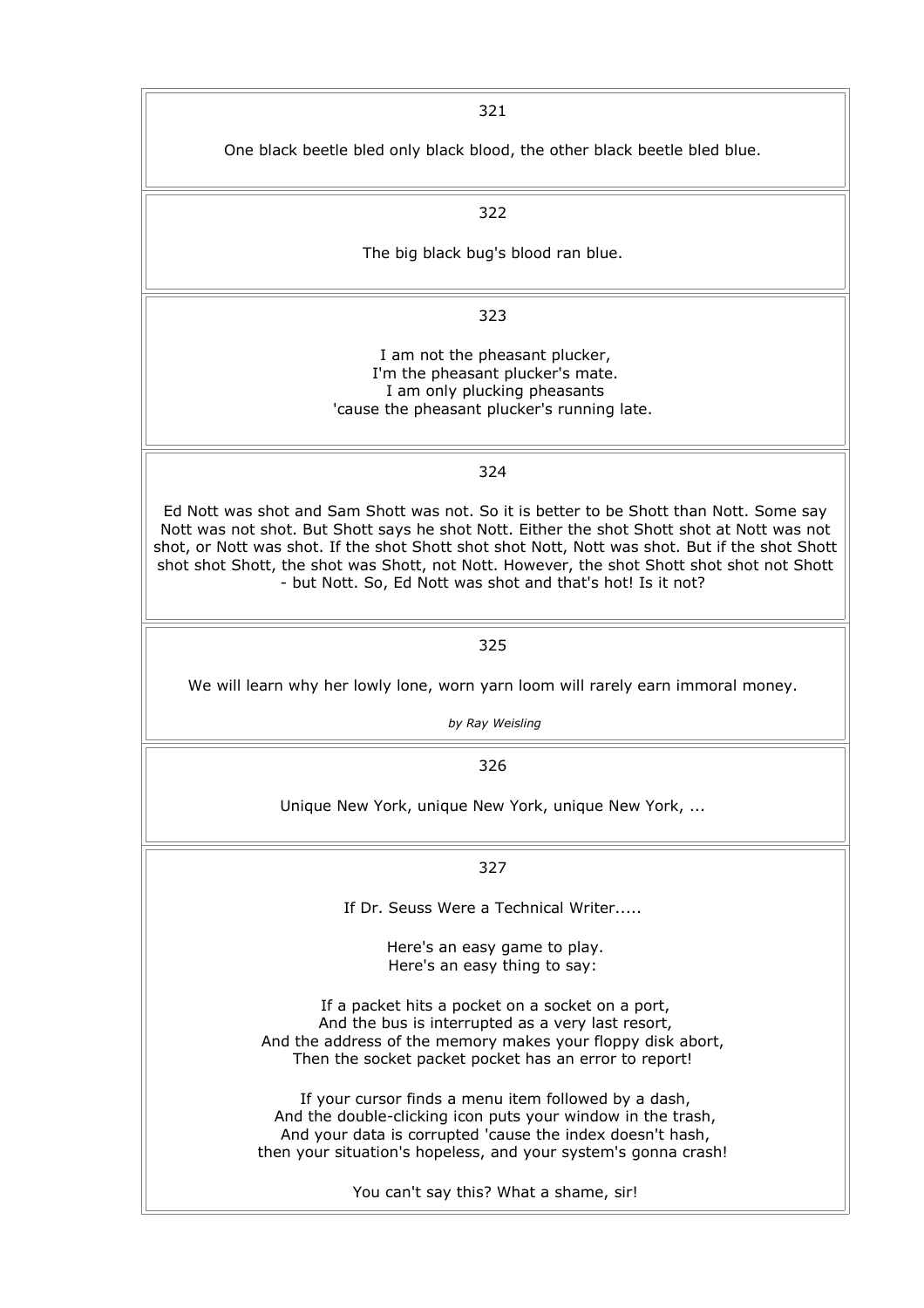| We'll find you another game, sir.                                                                                                                                                                                                                                                                                                                                                                                                                                                 |
|-----------------------------------------------------------------------------------------------------------------------------------------------------------------------------------------------------------------------------------------------------------------------------------------------------------------------------------------------------------------------------------------------------------------------------------------------------------------------------------|
| If the label on the cable on the table at your house,<br>Says the network is connected to the button on your mouse,<br>But your packets want to tunnel on another protocol,<br>That's repeatedly rejected by the printer down the hall,<br>And your screen is all distorted by the side effects of gauss,<br>So your icons in the window are as wavy as a souse,<br>Then you may as well reboot and go out with a bang,<br>'Cause as sure as I'm a poet, the sucker's gonna hang! |
| When the copy of your floppy's getting sloppy on the disk,<br>And the microcode instructions cause unnecessary risk,<br>Then you have to flash your memory and you'll want to ram your rom.<br>Quickly turn off the computer and be sure to tell your mom!                                                                                                                                                                                                                        |
| from the Unix fortune database, attributed to DementDJ@ccip.perkin-elmer.com in the rec.humor.funny newsgroup                                                                                                                                                                                                                                                                                                                                                                     |
| 328                                                                                                                                                                                                                                                                                                                                                                                                                                                                               |
| Picky people pick Peter Pan Peanut Butter.<br>Peter Pan Peanut is the peanut picky people pick.                                                                                                                                                                                                                                                                                                                                                                                   |
| 329                                                                                                                                                                                                                                                                                                                                                                                                                                                                               |
| Ray Rag ran across a rough road.<br>Across a rough road Ray Rag ran.<br>Where is the rough road Ray Rag ran across?                                                                                                                                                                                                                                                                                                                                                               |
| 330                                                                                                                                                                                                                                                                                                                                                                                                                                                                               |
| Elmer Arnold                                                                                                                                                                                                                                                                                                                                                                                                                                                                      |
| personal name                                                                                                                                                                                                                                                                                                                                                                                                                                                                     |
| 331                                                                                                                                                                                                                                                                                                                                                                                                                                                                               |
| A Tudor who tooted the flute<br>tried to tutor two tooters to toot.<br>Said the two to the tutor,<br>""Is it harder to toot or<br>to tutor two tooters to toot?""                                                                                                                                                                                                                                                                                                                 |
| 332                                                                                                                                                                                                                                                                                                                                                                                                                                                                               |
| Mrs Puggy Wuggy has a square cut punt.<br>Not a punt cut square,<br>Just a square cut punt.<br>It's round in the stern and blunt in the front.<br>Mrs Puggy Wuggy has a square cut punt.                                                                                                                                                                                                                                                                                          |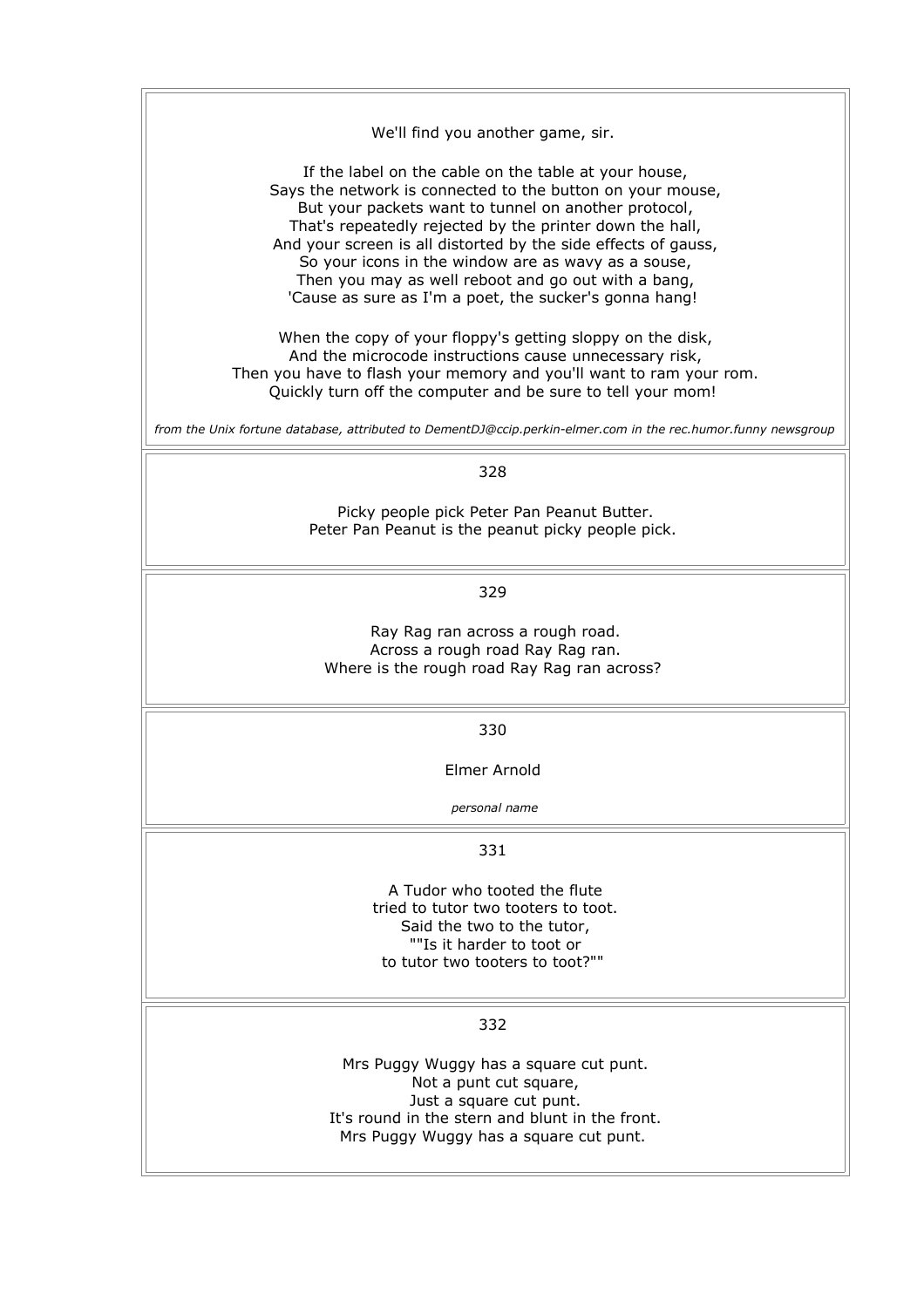| 333                                                                                                                                                                               |
|-----------------------------------------------------------------------------------------------------------------------------------------------------------------------------------|
| Tim, the thin twin tinsmith.                                                                                                                                                      |
| 334                                                                                                                                                                               |
| Thin sticks, thick bricks                                                                                                                                                         |
| 335                                                                                                                                                                               |
| Red lorry, yellow lorry.                                                                                                                                                          |
| 336                                                                                                                                                                               |
| A big black bug bit a big black bear and made the big black bear bleed blood.                                                                                                     |
| 337                                                                                                                                                                               |
| How much wood would a woodchuck chuck<br>if a wooodchuck could chuck wood?<br>A woodchuck would chuck all the wood<br>a woodchuck could chuck<br>if a woodchuck could chuck wood. |
| 338                                                                                                                                                                               |
| Larry Hurley, a burly squirrel hurler, hurled a furry squirrel through a curly grill.                                                                                             |
| 339                                                                                                                                                                               |
| Six twin screwed steel steam cruisers.                                                                                                                                            |
| 340                                                                                                                                                                               |
| A nurse anesthetist unearthed a nest.                                                                                                                                             |
| 341                                                                                                                                                                               |
| How much sh*t can a sh*t slinger sling<br>If a sh*t slinger could sling sh*t?<br>He'd sling as much sh*t as a sh*t slinger could<br>If a sh*t slinger could sling sh*t!           |
| 342                                                                                                                                                                               |
| I thought a thought.                                                                                                                                                              |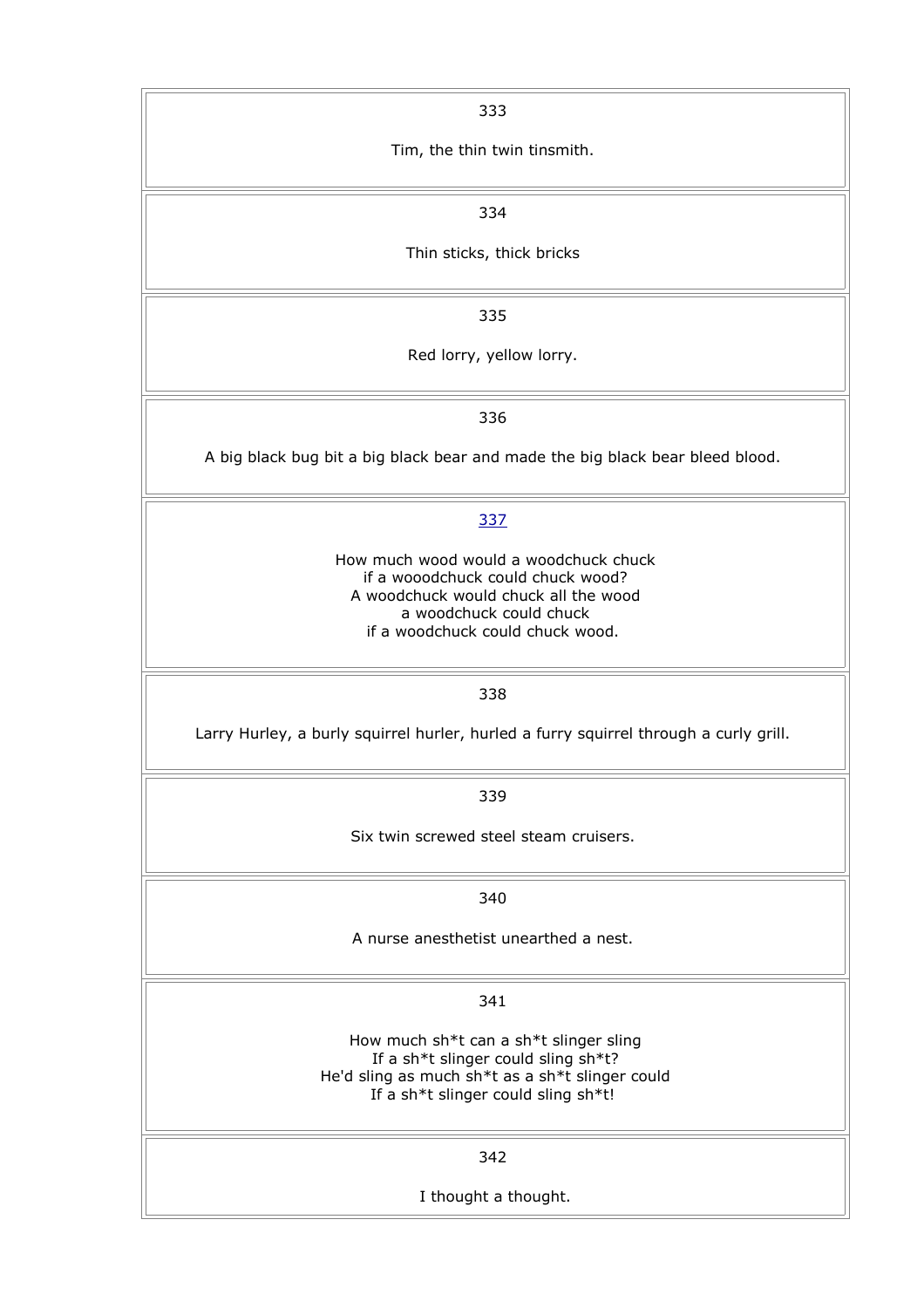| But the thought I thought wasn't the thought I thought I thought.<br>If the thought I thought I thought had been the thought I thought,<br>I wouldn't have thought so much.                                                                                                                        |
|----------------------------------------------------------------------------------------------------------------------------------------------------------------------------------------------------------------------------------------------------------------------------------------------------|
| 343                                                                                                                                                                                                                                                                                                |
| She sells sea shells on the seashore.<br>The seashells she sells are seashells she is sure.                                                                                                                                                                                                        |
| 344                                                                                                                                                                                                                                                                                                |
| From the programmer's desk:<br>She sells cshs by the C shore.                                                                                                                                                                                                                                      |
| 345                                                                                                                                                                                                                                                                                                |
| A noise annoys an oyster, but a noisy noise annoys an oyster more!                                                                                                                                                                                                                                 |
| 346                                                                                                                                                                                                                                                                                                |
| Plain bun, plum bun, bun without plum.                                                                                                                                                                                                                                                             |
| 347                                                                                                                                                                                                                                                                                                |
| There was a young man called Fisher<br>who was fishing for fish in a fissure.<br>Then a cod with a grin<br>pulled the fisherman in.<br>Now they're searching the fissure for Fisher.                                                                                                               |
| 348                                                                                                                                                                                                                                                                                                |
| Slick slim slippers sliding south.                                                                                                                                                                                                                                                                 |
| 349                                                                                                                                                                                                                                                                                                |
| The Leith police dismisseth us<br>They thought we sought to stay;<br>The Leith police dismisseth us<br>They thought we'd stay all day.<br>The Leith police dismisseth us,<br>We both sighed sighs apiece;<br>And the sighs that we sighed as we said goodbye<br>Were the size of the Leith police. |
| 350                                                                                                                                                                                                                                                                                                |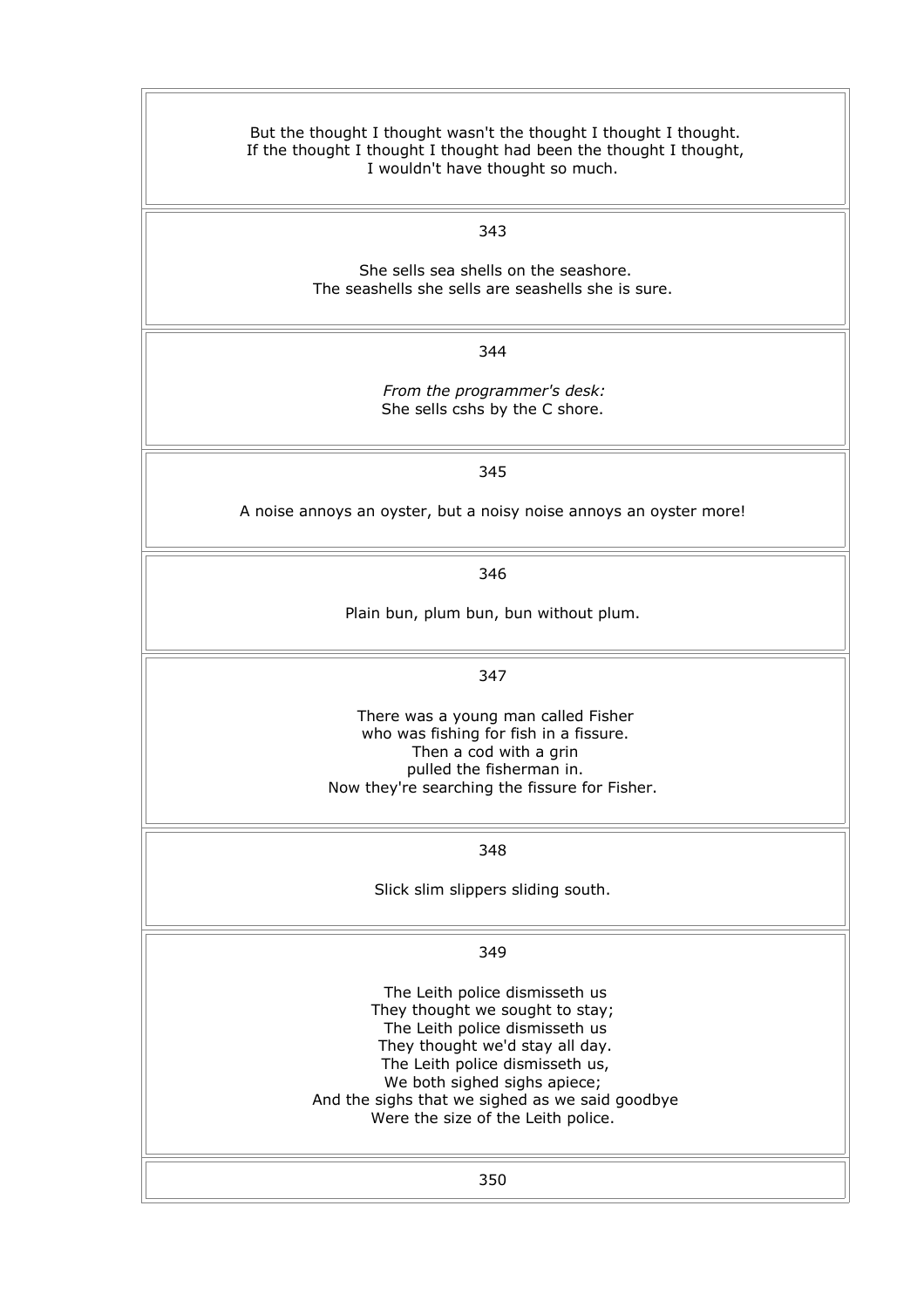| Ah shucks, six stick shifts stuck shut!                                                                                                                              |
|----------------------------------------------------------------------------------------------------------------------------------------------------------------------|
| 351                                                                                                                                                                  |
| Meter maid Mary married manly Matthew Marcus Mayo,<br>a moody male mailman moving mostly metered mail.                                                               |
| 352                                                                                                                                                                  |
| The king would sing, about a ring that would go ding.                                                                                                                |
| 353                                                                                                                                                                  |
| How much dough would Bob Dole dole<br>if Bob Dole could dole dough?<br>Bob Dole would dole as much dough<br>as Bob Dole could dole,<br>if Bob Dole could dole dough. |
| 354                                                                                                                                                                  |
| People pledging plenty of pennies.                                                                                                                                   |
| 355                                                                                                                                                                  |
| Mares eat oats and does eat oats, but little lambs eat ivy.                                                                                                          |
| From a pre-war English music-hall song.                                                                                                                              |
| 356                                                                                                                                                                  |
| To begin to toboggan first, buy a toboggan.<br>But do not buy too big a toboggan!<br>Too big a toboggan is too big a toboggan to buy to begin to toboggan.           |
| 357                                                                                                                                                                  |
| Courtney Dworkin                                                                                                                                                     |
| personal name                                                                                                                                                        |
| 358                                                                                                                                                                  |
| Switch watch, wrist watch.                                                                                                                                           |
| 359                                                                                                                                                                  |
|                                                                                                                                                                      |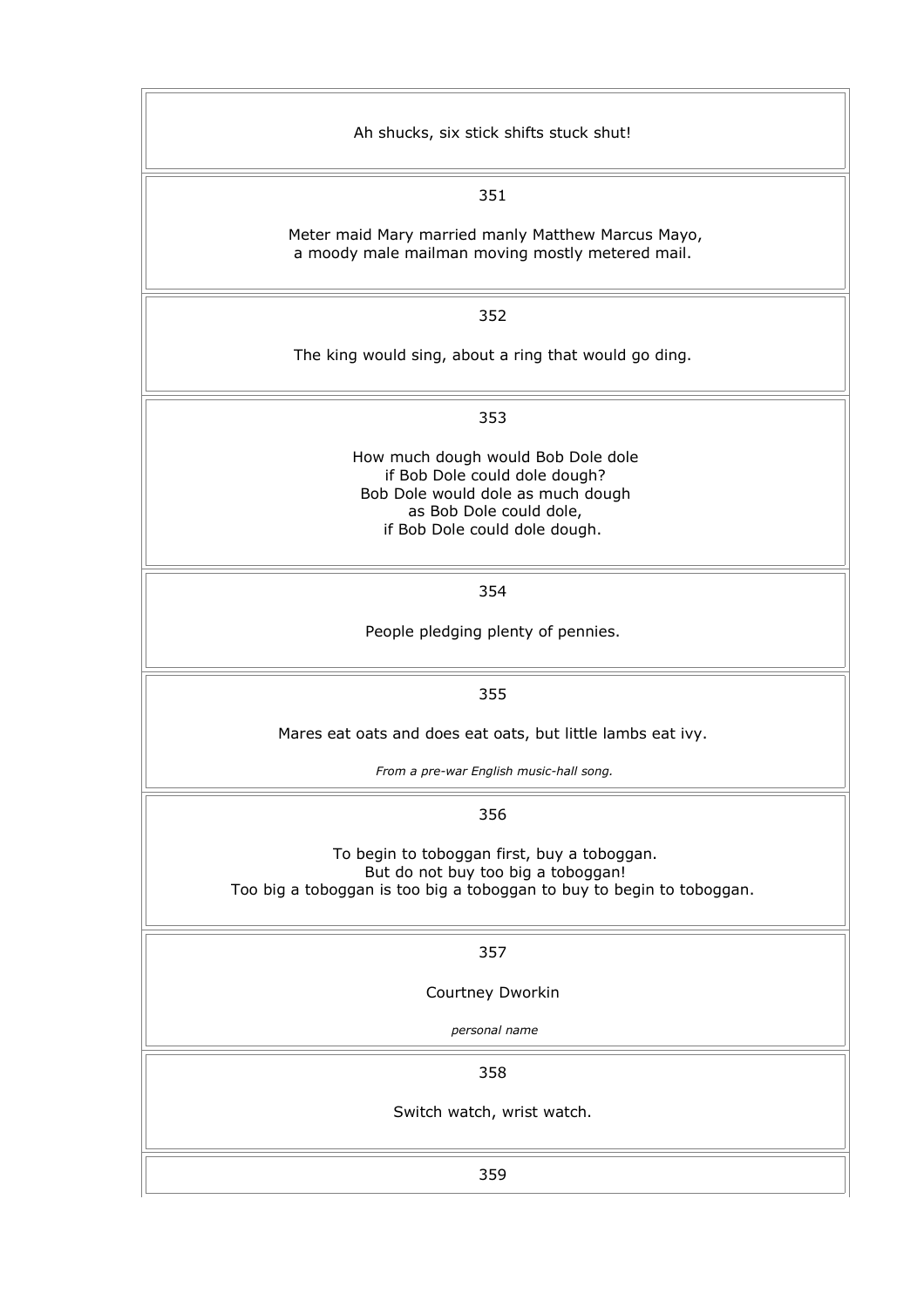| Six thick thistle sticks.                                                                                                                                                  |
|----------------------------------------------------------------------------------------------------------------------------------------------------------------------------|
| 360                                                                                                                                                                        |
| Black bug's blood                                                                                                                                                          |
| 361                                                                                                                                                                        |
| Moses supposes his toeses are roses,<br>but Moses supposes erroneously.<br>For Moses, he knowses his toeses aren't roses,<br>as Moses supposes his toeses to be.           |
| Donald O'Connor and Gene Kelly in ""Singing in the rain""                                                                                                                  |
| 362                                                                                                                                                                        |
| I wish I were what I was when I wished I were what I am.                                                                                                                   |
| 363                                                                                                                                                                        |
| She sells seashells on the seashore. The seashells she sells are seashore seashells.                                                                                       |
| 364                                                                                                                                                                        |
| Irish wristwatch                                                                                                                                                           |
| 365                                                                                                                                                                        |
| She had shoulder surgery.                                                                                                                                                  |
| 366                                                                                                                                                                        |
| To put a pipe in byte mode, type PIPE TYPE BYTE.                                                                                                                           |
| from the Visual C++ help file.                                                                                                                                             |
| 367                                                                                                                                                                        |
| <b>Three Tree Turtles</b>                                                                                                                                                  |
| Three tree turtles took turns talking tongue twisters.<br>If three tree turtles took turns talking tongue twisters,<br>where's the twisters the three tree turtles talked? |
| 368                                                                                                                                                                        |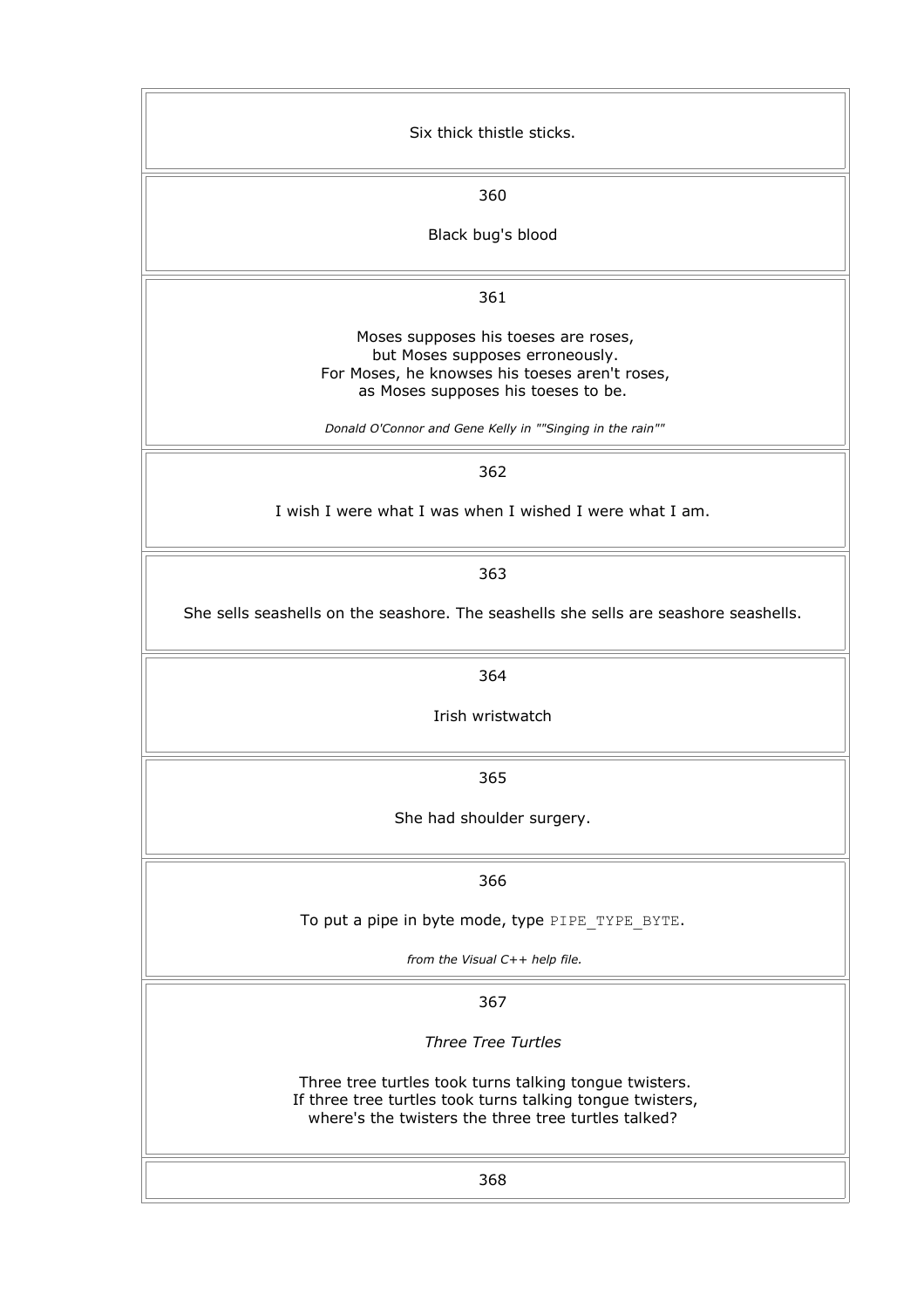| My Friend Gladys                                                                                                                                                                                                                                                                                                                                                                                                                                                                                                                                                                                                                                                               |
|--------------------------------------------------------------------------------------------------------------------------------------------------------------------------------------------------------------------------------------------------------------------------------------------------------------------------------------------------------------------------------------------------------------------------------------------------------------------------------------------------------------------------------------------------------------------------------------------------------------------------------------------------------------------------------|
| Oh, the sadness of her sadness when she's sad.<br>Oh, the gladness of her gladness when she's glad.<br>But the sadness of her sadness,<br>and the gladness of her gladness,<br>Are nothing like her madness when she's mad!                                                                                                                                                                                                                                                                                                                                                                                                                                                    |
| 369                                                                                                                                                                                                                                                                                                                                                                                                                                                                                                                                                                                                                                                                            |
| I would if I could, and if I couldn't, how could I?<br>You couldn't, unless you could, could you?                                                                                                                                                                                                                                                                                                                                                                                                                                                                                                                                                                              |
| Common school kids nonsense, circa 1910                                                                                                                                                                                                                                                                                                                                                                                                                                                                                                                                                                                                                                        |
| 370                                                                                                                                                                                                                                                                                                                                                                                                                                                                                                                                                                                                                                                                            |
| real rear wheel                                                                                                                                                                                                                                                                                                                                                                                                                                                                                                                                                                                                                                                                |
| 371                                                                                                                                                                                                                                                                                                                                                                                                                                                                                                                                                                                                                                                                            |
| Give me the gift of a grip-top sock,<br>A clip drape shipshape tip top sock.<br>Not your spinslick slapstick slipshod stock,<br>But a plastic, elastic grip-top sock.<br>None of your fantastic slack swap slop<br>From a slap dash flash cash haberdash shop.<br>Not a knick knack knitlock knockneed knickerbocker sock<br>With a mock-shot blob-mottled trick-ticker top clock.<br>Not a supersheet seersucker rucksack sock,<br>Not a spot-speckled frog-freckled cheap sheik's sock<br>Off a hodge-podge moss-blotched scotch-botched block.<br>Nothing slipshod drip drop flip flop or glip glop<br>Tip me to a tip top grip top sock.<br>articulation warmup for actors |
| 372                                                                                                                                                                                                                                                                                                                                                                                                                                                                                                                                                                                                                                                                            |
| National Sheepshire Sheep Association                                                                                                                                                                                                                                                                                                                                                                                                                                                                                                                                                                                                                                          |
| 373                                                                                                                                                                                                                                                                                                                                                                                                                                                                                                                                                                                                                                                                            |
| The crow flew over the river with a lump of raw liver.                                                                                                                                                                                                                                                                                                                                                                                                                                                                                                                                                                                                                         |
| 374                                                                                                                                                                                                                                                                                                                                                                                                                                                                                                                                                                                                                                                                            |
| The little red lorry went down Limuru road.                                                                                                                                                                                                                                                                                                                                                                                                                                                                                                                                                                                                                                    |
| Limuru (Lee-moo-roo) road is a the name of a road in Kenya.                                                                                                                                                                                                                                                                                                                                                                                                                                                                                                                                                                                                                    |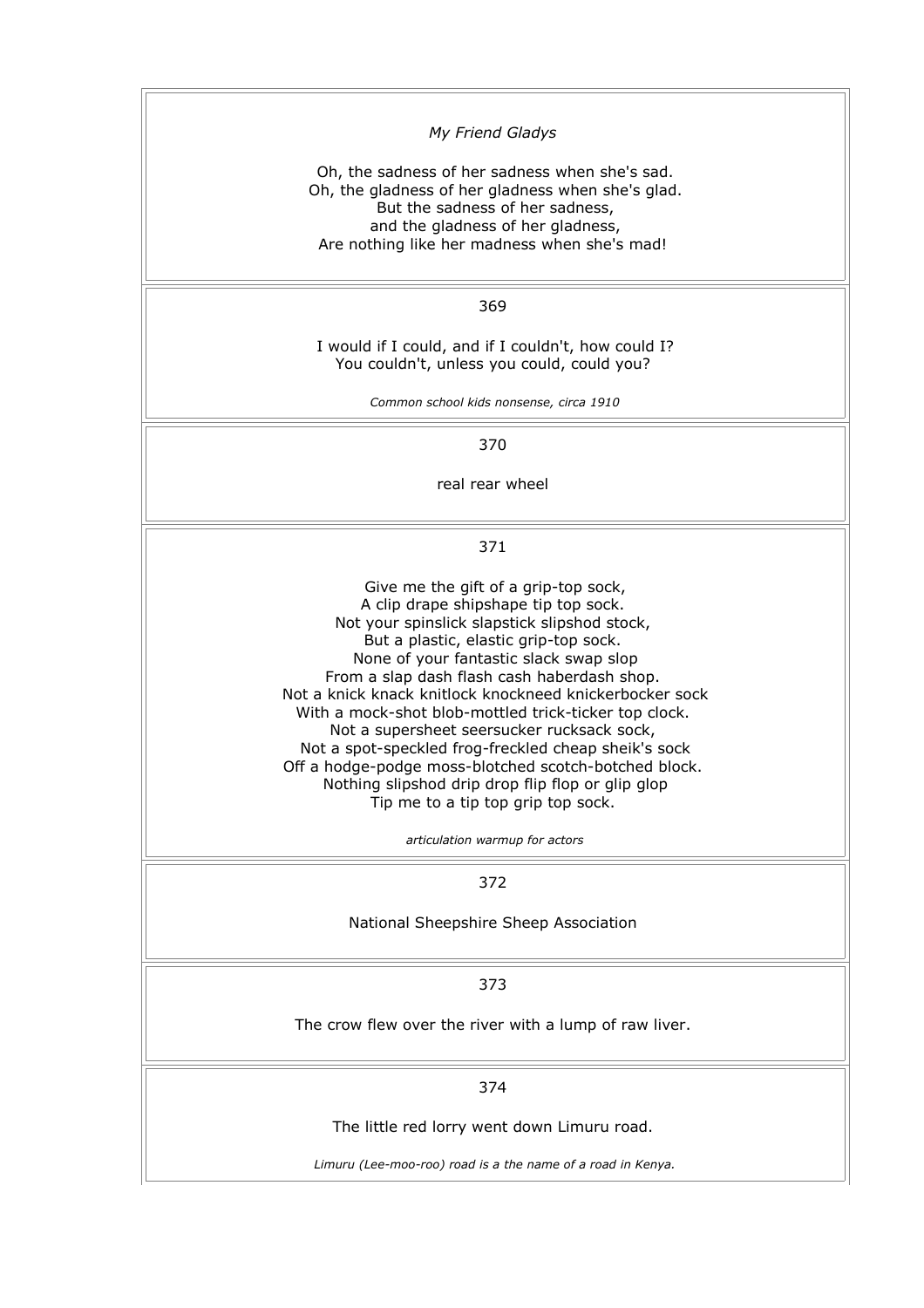| 375                                                                                                                                                                                                                                                                                                                                    |
|----------------------------------------------------------------------------------------------------------------------------------------------------------------------------------------------------------------------------------------------------------------------------------------------------------------------------------------|
| Flies fly but a fly flies.                                                                                                                                                                                                                                                                                                             |
| 376                                                                                                                                                                                                                                                                                                                                    |
|                                                                                                                                                                                                                                                                                                                                        |
| Did Doug dig Dick's garden or did Dick dig Doug's garden?<br>by Paul Davies                                                                                                                                                                                                                                                            |
|                                                                                                                                                                                                                                                                                                                                        |
| 377                                                                                                                                                                                                                                                                                                                                    |
| If a Hottentot taught a Hottentot tot to talk ere the tot could totter, ought the Hottentot tot<br>be taught to say ought or naught or what ought to be taught 'er?                                                                                                                                                                    |
| 378                                                                                                                                                                                                                                                                                                                                    |
| How many cans can a canner can if a canner can can cans? A canner can can as many cans<br>as a canner can if a canner can can cans.                                                                                                                                                                                                    |
| 379                                                                                                                                                                                                                                                                                                                                    |
| Federal Express is now called FedEx.<br>When I retire I'll be a FedEx ex.<br>But if I'm an officer when I retire, I'll be an ex Fedex Exec.<br>Then after a divorce, my ex-wife will be an ex FedEx exec's ex.<br>If I rejoin FedEx in time, I'd be an ex ex FedEx exec.<br>When we remarry, my wife will be an ex ex FedEx exec's ex. |
| 380                                                                                                                                                                                                                                                                                                                                    |
| Which witch snitched the stitched switch for which the Swiss witch wished?                                                                                                                                                                                                                                                             |
| by Ann Clark                                                                                                                                                                                                                                                                                                                           |
| 381                                                                                                                                                                                                                                                                                                                                    |
| Does this shop sport short socks with spots?                                                                                                                                                                                                                                                                                           |
| 382                                                                                                                                                                                                                                                                                                                                    |
| Customer: Do you have soothers?<br>Shopkeeper (thinking he had said ""scissors""): No, we don't have scissors.<br>Customer: Soothers!<br>Shopkeeper: No, we don't have scissors or soothers.<br>scissors or soothers, scissors or soothers, scissors or soothers,                                                                      |
| actual conversation in a shop in Canada, recorded by Don Monson                                                                                                                                                                                                                                                                        |
| 383                                                                                                                                                                                                                                                                                                                                    |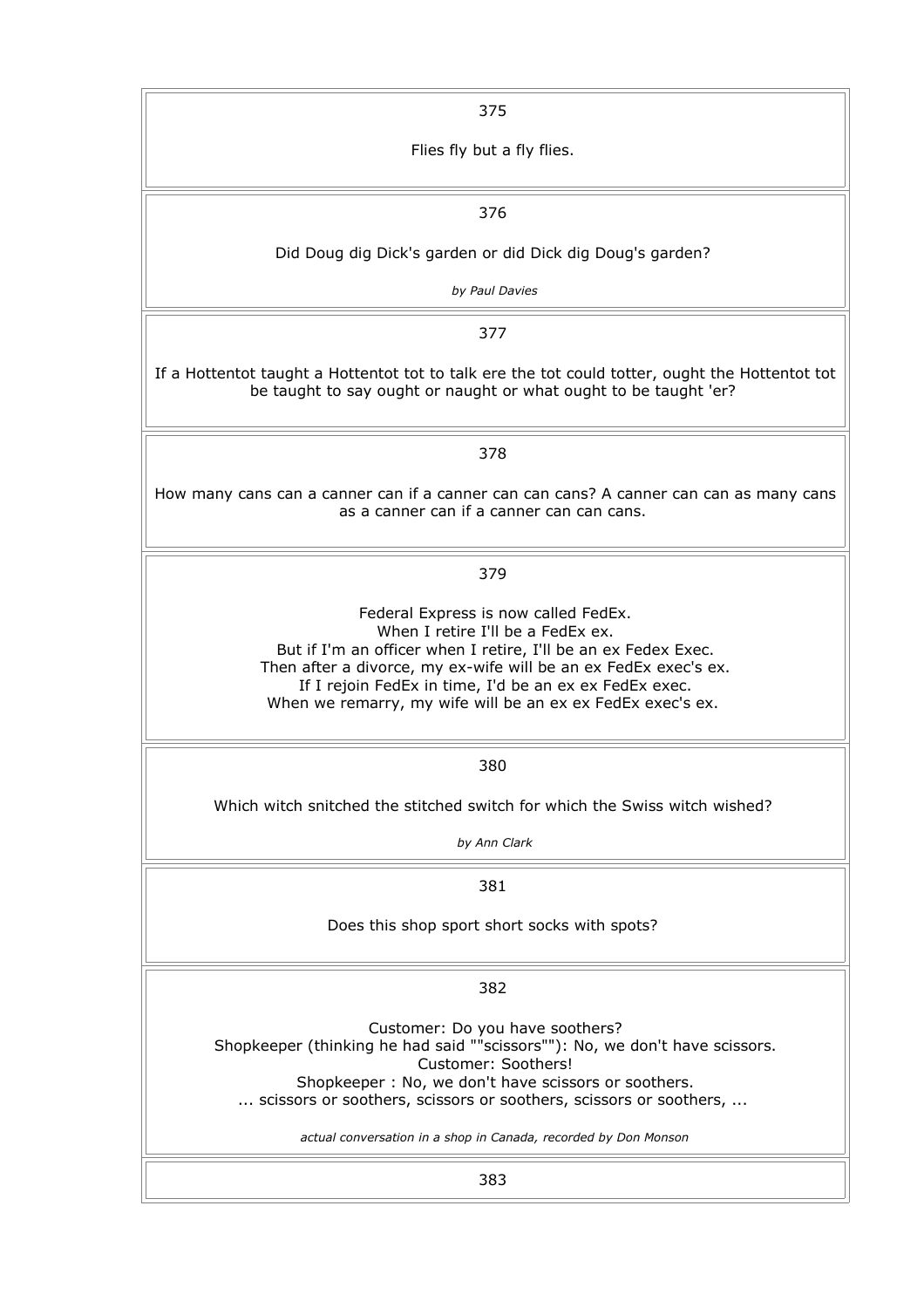Tommy, Tommy, toiling in a tailor's shop. All day long he fits and tucks, all day long he tucks and fits, and fits and tucks, and tucks and fits, and fits and tucks, and tucks and fits. Tommy, Tommy, toiling in a tailor's shop.

384

No need to light a night light on a light night like tonight.

385

I wish to wish, I dream to dream, I try to try, and I live to live, and I'd die to die, and I cry to cry but I dont know why.

*From a Song by Soundgarden named ""Somewhere"" composed and written by Ben Shepherd* 

386

My mommy makes me muffins on Mondays.

*by Tim McCauley, age 8*

387

A real rare whale.

388

Terry Teeter, a teeter-totter teacher, taught her daughter Tara to teeter-totter, but Tara Teeter didn't teeter-totter as Terry Teeter taught her to.

*by Pierre Abbat*

389

Ken Dodd's dad's dog 's dead.

390

I bought a bit of baking powder and baked a batch of biscuits. I brought a big basket of biscuits back to the bakery and baked a basket of big biscuits. Then I took the big basket of biscuits and the basket of big biscuits and mixed the big biscuits with the basket of biscuits that was next to the big basket and put a bunch of biscuits from the basket into a biscuit mixer and brought the basket of biscuits and the box of mixed biscuits and the biscuit mixer to the bakery and opened a tin of sardines.

*Said to be a diction test for would-be radio announcers: To be read clearly, without mistakes, in less than 20 seconds (from Coronet Magazine, August 1948).*